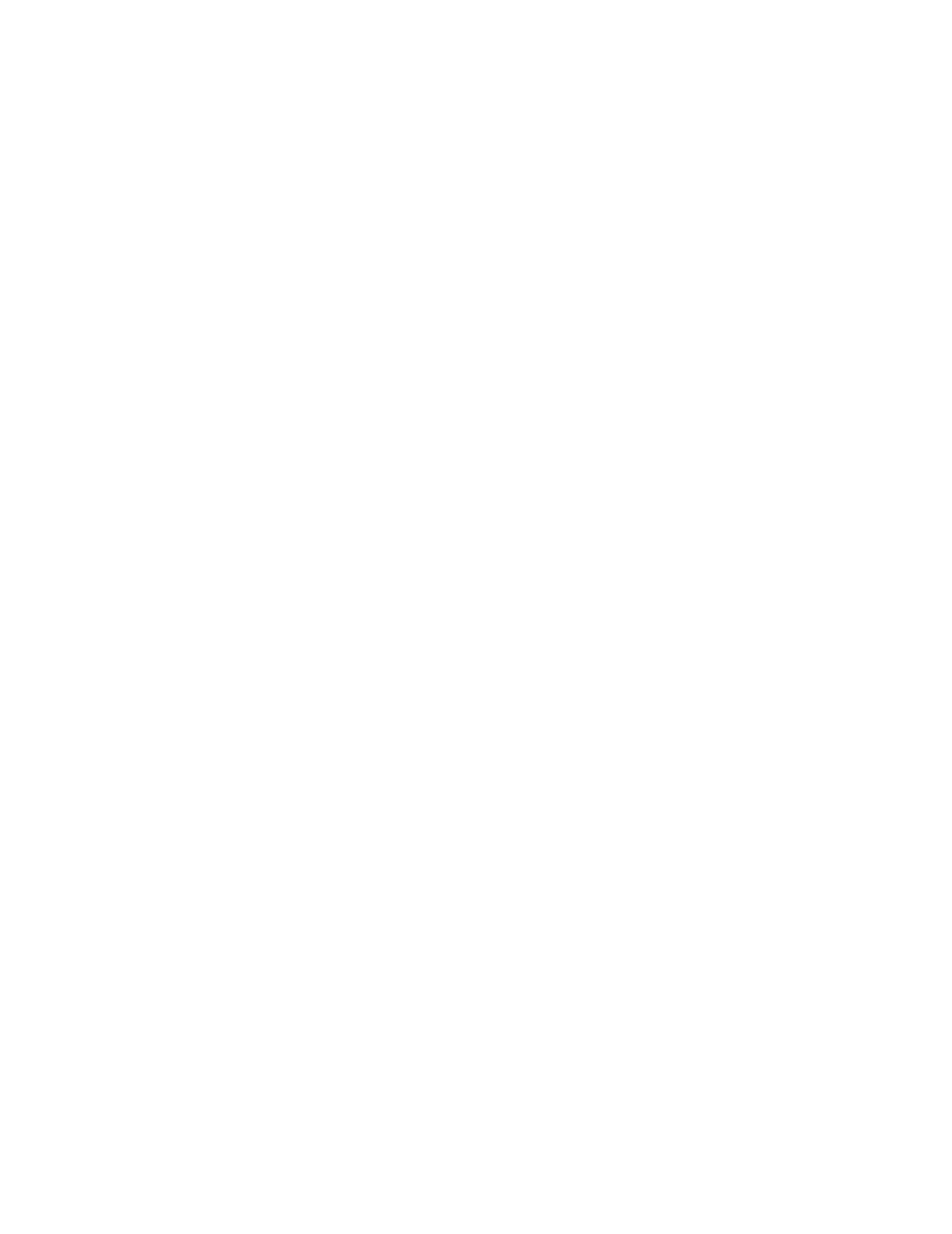# INSTRUCTIONS FOR PREPARATION OF

# Consolidated Holding Company Report of Equity Investments in Nonfinancial Companies FR Y-12

# **Purpose of Report**

The information collected on the FR Y-12 allows the Federal Reserve to monitor the growth of domestic bank holding company, savings and loan holding company, and U.S. intermediate holding companies, (collectively, "holding company") investments in nonfinancial companies and their contributions to capital, profitability, risk, and volatility.<sup>1</sup> The FR Y-12 provides more timely information than can be obtained through periodic supervisory reviews of this business line and serves to identify institutions that are significantly changing their risk profiles in this business line or devoting significant resources to this line of business.

# **General Instructions**

# Scope of the Information

Consolidation rules for the FR Y-12 are the same as the FR Y-9C/SP. That is, for a holding company meeting the reporting criteria described below, the holding company should consolidate its subsidiaries on the same basis as it does for its annual reports to the Securities and Exchange Commission (SEC) or, for those holding companies that do not file reports with the SEC, on the same basis as described in generally accepted accounting principles (GAAP) as set forth in the FASB Accounting Standards Codification and these instructions. For purposes of these instructions,

the FASB Accounting Standards Codification is referred to as ''ASC.'' Generally, under the rules for consolidation established by the SEC and by GAAP, holding companies should consolidate any company in which it owns more than 50 percent of the outstanding voting stock. The report should include all nonfinancial equity investments, regardless of where they are reflected on the balance sheet. Holding companies should exclude only those equity securities held in a trading account that are short-term in nature (namely, those that are managed or purchased with the intent to sell in relation to short-term movement in the price of the investment). In a multi-tiered organization with one or more holding companies, only the top-tier holding company should complete the FR Y-12, which would be prepared on a consolidated basis. However, if a lower-tier holding company is functioning as the consolidated top-tier reporter for other financial reports (for example, when the top-tier is a non-U.S. holding company, ESOP, or limited partnership), this lowertier holding company should file the FR Y-12 on a consolidated basis.

# Who Must Report

The FR Y-12 reporting form must be filed by each toptier domestic holding company that files an FR Y-9C and has aggregate nonfinancial equity investments (as defined below) that equal or exceed the lesser of \$100 million (on an acquisition cost basis), or 10 per cent of the holding company's consolidated Tier 1 capital as of the report date.

The FR Y-12 reporting form also must be filed by each top-tier domestic holding company that files an FR Y-9SP and has aggregate nonfinancial equity investments (as defined below) that equal or exceed 10 percent of the holding company's total capital (as

<sup>1.</sup> Savings and loan holding companies do not include any trust (other than a pension, profit-sharing, stockholders' voting, or business trust) which controls a savings association if such trust by its terms must terminate within 25 years or not later than 21 years and 10 months after the death of individuals living on the effective date of the trust, and (a) was in existence and in control of a savings association on June 26, 1967, or, (b) is a testamentary trust. See Section 238.2 of Regulation LL, dated September 13, 2011, for more information.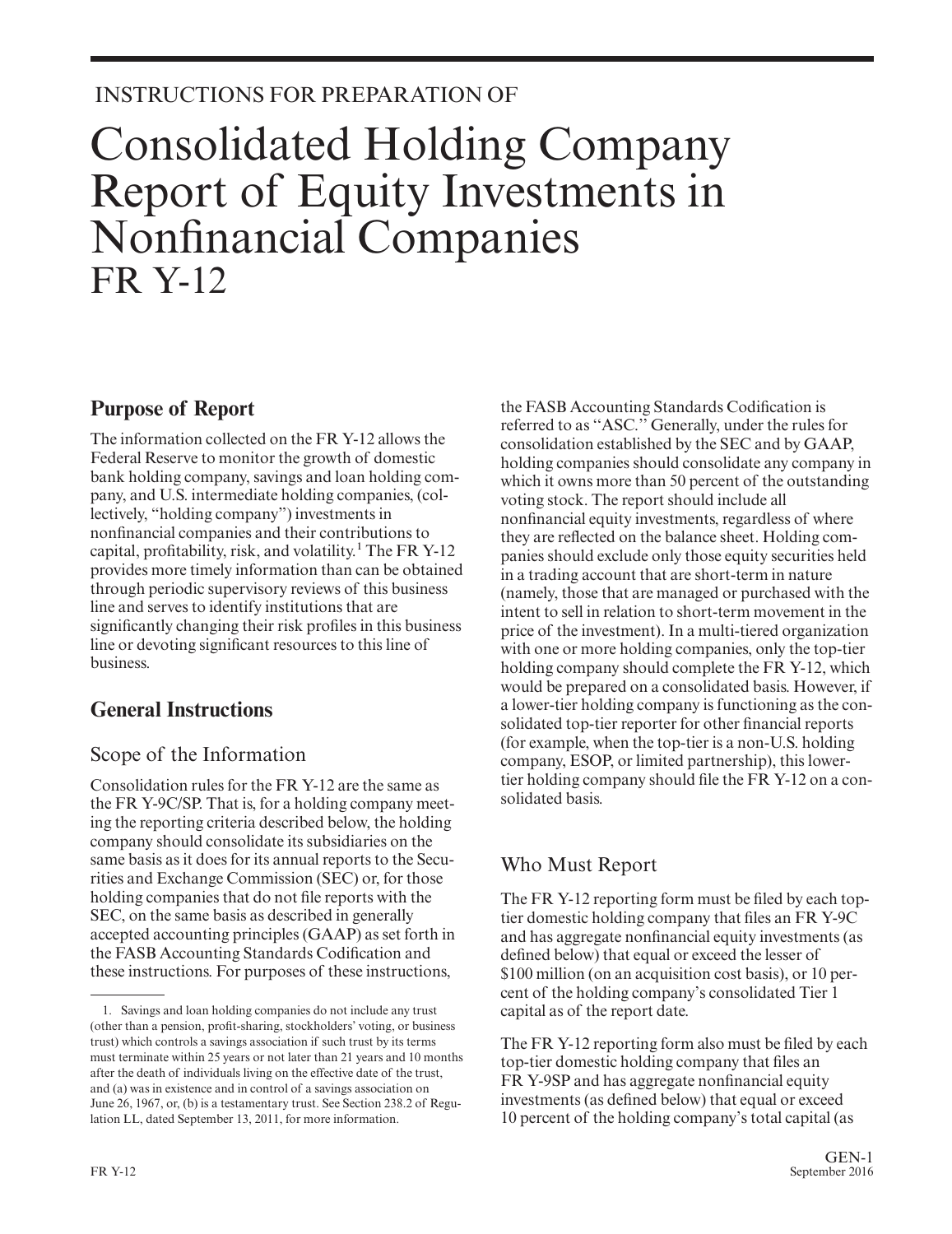# General Instructions

reported in item 16(f) of the balance sheet on the FR Y-9SP) as of the report date.

A domestic holding company is a holding company that is incorporated in one of the 50 States of the United States, the District of Columbia, Puerto Rico, or any U.S. territory or possession.

### What is a Nonfinancial Equity Investment?

This report collects information on nonfinancial equity investments held by a holding company on a consolidated basis. For the purposes of this report, a nonfinancial equity investment means an equity investment made by the holding company or any of its subsidiaries (see the Scope of the Information section above):

- pursuant to the merchant banking authority of section 4(k)(4)(H) of the Bank Holding Company Act (BHC Act) (12 U.S.C. 1843 (k)(4)(H)) and subpart J of the Board's Regulation Y,
- under section 4(c)(6) or 4(c)(7) of the BHC Act  $(12$  U.S.C. 1843 $(c)(6)$  and  $(c)(7)$ ) in a nonfinancial company (as defined in the glossary) or in a company that makes investments in nonfinancial companies, including mutual funds that hold equity investments.
- investments made through a Small Business Investment Company (SBIC) that is consolidated with the holding company or subsidiary, or in an SBIC that is not consolidated, under section 302(b) of the Small Business Investment Act of 1958,
- in a nonfinancial company under the portfolio investment provisions of the Board's Regulation K (12 CFR 211.8(c)(3), or
- in a nonfinancial company under section 24 of the Federal Deposit Insurance Act (12 U.S.C. 1831a).

This report does not collect information on equity investments that a holding company or any of its subsidiaries may make under other legal authorities. For example, this report does not collect information on nonfinancial investments made by a financial holding company (FHC) under section  $4(k)(4)(I)$  of the BHC Act (12 U.S.C. 1843 $(k)(4)(I)$ ). Also, this report does not collect information on debts previously contracted (DPC) investments.

# Filing of Reports

The report is to be prepared quarterly for holding companies that file the FR Y-9C, as of the end of March, June, September, and December, and semi-annually for those holding companies that file the FR Y-9SP, as of the end of June and December. The report must be submitted within 45 calendar days of the reporting date. Reporting holding companies should submit an original and one copy of the report to the appropriate Federal Reserve Bank. Each report submitted should be signed and certified by an executive officer of the holding company. ''Executive Officer'' is defined in 12 CFR 215.2(d).

# Alternative Report Forms

*Electronic submission of report form* —Any holding company interested in submitting the FR Y-12 electronically should contact the appropriate Federal Reserve Bank. Holding companies choosing to submit these reports electronically must maintain in their files a manually signed and attested printout of the data submitted. Holding companies should use the cover page of the report form to fulfill the signature requirement and attach it to the data printout or declaration page.

In lieu of using the printed FR Y-12 report form, the respondent may report the required data on computer print-outs that are in the identical format and size as the printed form, including line items and columns in the order in which they appear on the printed form. The form must be signed by an executive officer of the reporting institution.

# Reporting in Dollars

All dollar amounts should be converted to U.S. dollars using the spot exchange rate on the report date, regardless of the currencies in which the transactions reported are denominated. The translations should be made on the same basis as used by the reporter to prepare its FR Y-9C and FR Y-9SP. If the holding company has no activity to report or if the item does not apply, enter a zero.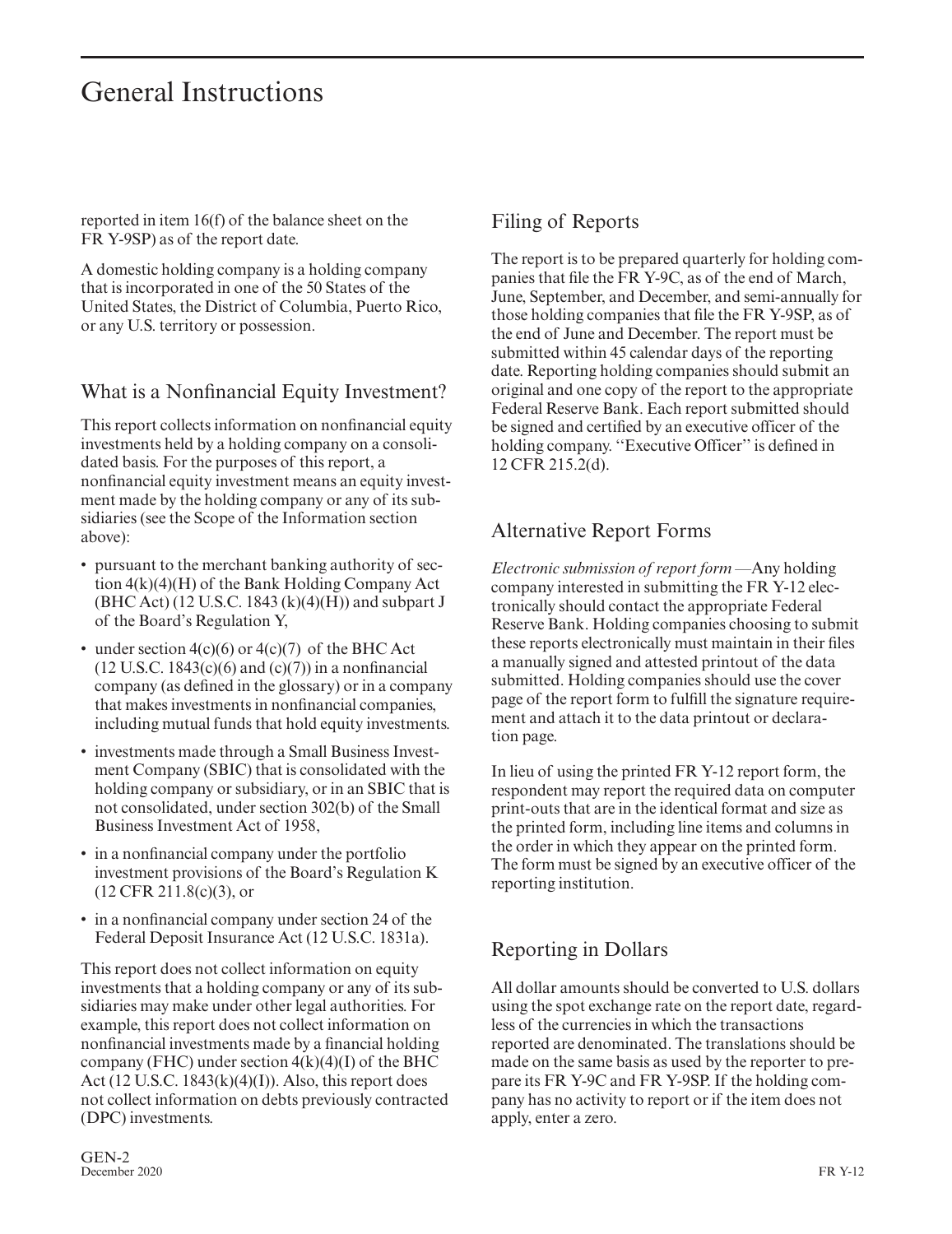# General Instructions

# Rounding

Round all dollar amounts reported on this form to the nearest thousand dollars.

### Negative Entries

Paper filers should report negative amounts in parentheses or with a minus (−) sign and electronic filers should report negative amounts with a minus (−) sign.

# Confidentiality

The completed version of this report generally is available to the public upon request on an individual basis. However, if a reporting holding company is of the opinion that disclosure of specific commercial or financial information in the FR Y-12 report is likely to result in substantial harm to its competitive position, the holding company may request confidential treatment for certain portions of the FR Y-12 pursuant to the Board's Rules Regarding Availability of Information, 12 CFR 261.15. A request for confidential treatment must be submitted in writing concurrently with the submission of the FR Y-12 report. This written request must provide the legal justification for which confidentiality is requested and must provide specific facts to demonstrate the nature of the harm that would result from public release of the information. Merely stating that competitive harm would result from disclosure is not sufficient. The Federal Reserve System may subsequently release information for which confidential treatment is requested, if (1) disclosure of such information is required by law (other than 5 U.S.C. § 552); (2) more than 10 years has passed since the request for confidential treatment was made by the

reporting holding company; or (3) less than 10 years have passed but the Board believes that the information cannot be withheld from disclosure under 5 U.S.C. § 552(b)(4), and the reporting holding company is provided with written notice of the Board's views and with an opportunity to object to the Board's disclosure of the information that the holding company previously requested be treated as confidential pursuant to 12 CFR 261.15 and 261.16.

**Check Box**. Holding companies must select on page 1 of the form whether any confidential treatment is requested for any portion of the report. If the answer to the first question is "Yes," the Reporter must indicate whether a letter justifying the request for confidential treatment is included with the submission or has been provided separately. *If an institution does not fulfill both requirements, or does not check the appropriate boxes, confidential treatment will not be considered*.

#### **Note: Responses to the questions regarding confidential treatment on page 1 of the form will be considered public information.**

Information, for which confidential treatment is requested, may subsequently be released by the Federal Reserve System in accordance with the terms of 12 CFR 261.16, or otherwise provided by law. The Federal Reserve may subsequently release information for which confidential treatment is accorded if the Board of Governors determines that the disclosure of such information is in the public interest. If the Federal Reserve deems it necessary to release confidential data, the reporting institution will be notified before it is released.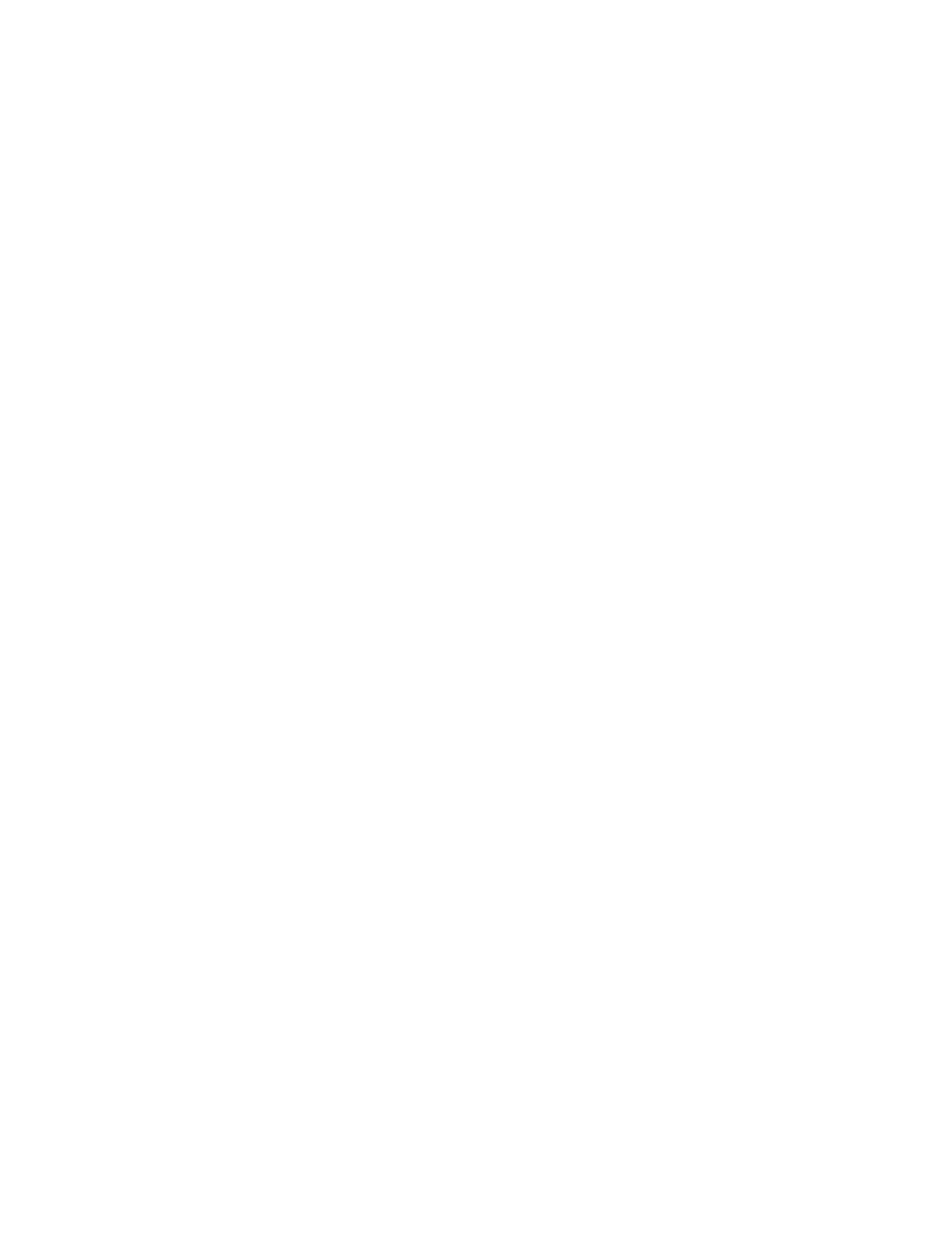# LINE ITEM INSTRUCTIONS FOR

# Preparation of Consolidated Holding Company Report of Equity Investments in Nonfinancial Companies FR Y-12

# **Column Instructions**

#### *Column A Acquisition Cost (Schedules A, B, and C)*

Report in column A the aggregate acquisition cost of the nonfinancial equity investments of the holding company. For purposes of this report, acquisition cost represents the amount paid by the holding company for the nonfinancial equity investment when it was acquired. This value should only be adjusted to reflect permanent writedowns taken, as well as any partial returns of capital received.

Note: For those institutions that have equity investments that do not have readily determinable fair values, the Bank can follow U.S. GAAP's measurement alternative.

For those investments held under the measurement alternative, Acquisition Cost should reflect amount paid by the holding company for the nonfinancial equity investment when it was acquired, as well as any partial returns of capital received. Other changes to investment value allowed under U.S. GAAP including impairment, if any, plus or minus changes resulting from observable price changes in orderly transactions for the identical or a similar investment of the same issuer should be reflected in the Unrealized holding gains (losses) on equity securities in Column B.

#### *Column B Unrealized Holding Gains (Losses) on Equity Securities Not Held for Trading*

Report in Column B the unrealized holding gains (losses) on equity securities not held for trading that are reported in net income on the FR Y-9C or FR Y-9SP. For example, for nonfinancial equity investments treated as equity securities under ASC Topic 321, Investments Equity Securities, report the unrealized gains on equity securities not held for trading reported in net income. Do not include an entity's

equity investments that are accounted for under the equity method of accounting or result in consolidation of an investee. Report the net loss in parentheses or with a minus  $(-)$  sign (paper filers) or with a minus  $(-)$ sign (electronic filers).

Note: All institutions must complete Column B: Unrealized Holding Gains (Losses) on Equity Securities Not Held for Trading, (i.e., not leave blank), because all institutions are now required to have adopted FASB Accounting Standards Update No. 2016-01 (ASU 2016-01), which includes provisions governing the accounting for investments in equity securities and eliminates the concept of available-for-sale equity securities. ASU 2016-01 requires holdings of equity securities (except those accounted for under the equity method or that result in consolidation), including other ownership interests (such as partnerships, unincorporated joint ventures, and limited liability companies), to be measured at fair value with changes in the fair value recognized through net income. However, an institution may choose to utilize the measurement alternative allowed under U.S. GAAP to measure equity securities and other equity investments that do not have readily determinable fair values at cost minus impairment, if any, plus or minus changes resulting from observable price changes in orderly transactions for the identical or a similar investment of the same issuer.

#### *Column C All Other Unrealized Holding Gains (Losses) on Equity Securities*

Report in Column C all other unrealized holding gains (losses) on non-financial equity investments that are reported in accumulated other comprehensive income on the FR Y-9C or FR Y-9SP. These investment should not be reported in Column B and should not meet the criteria to be reported in net income under ASU 2016-01.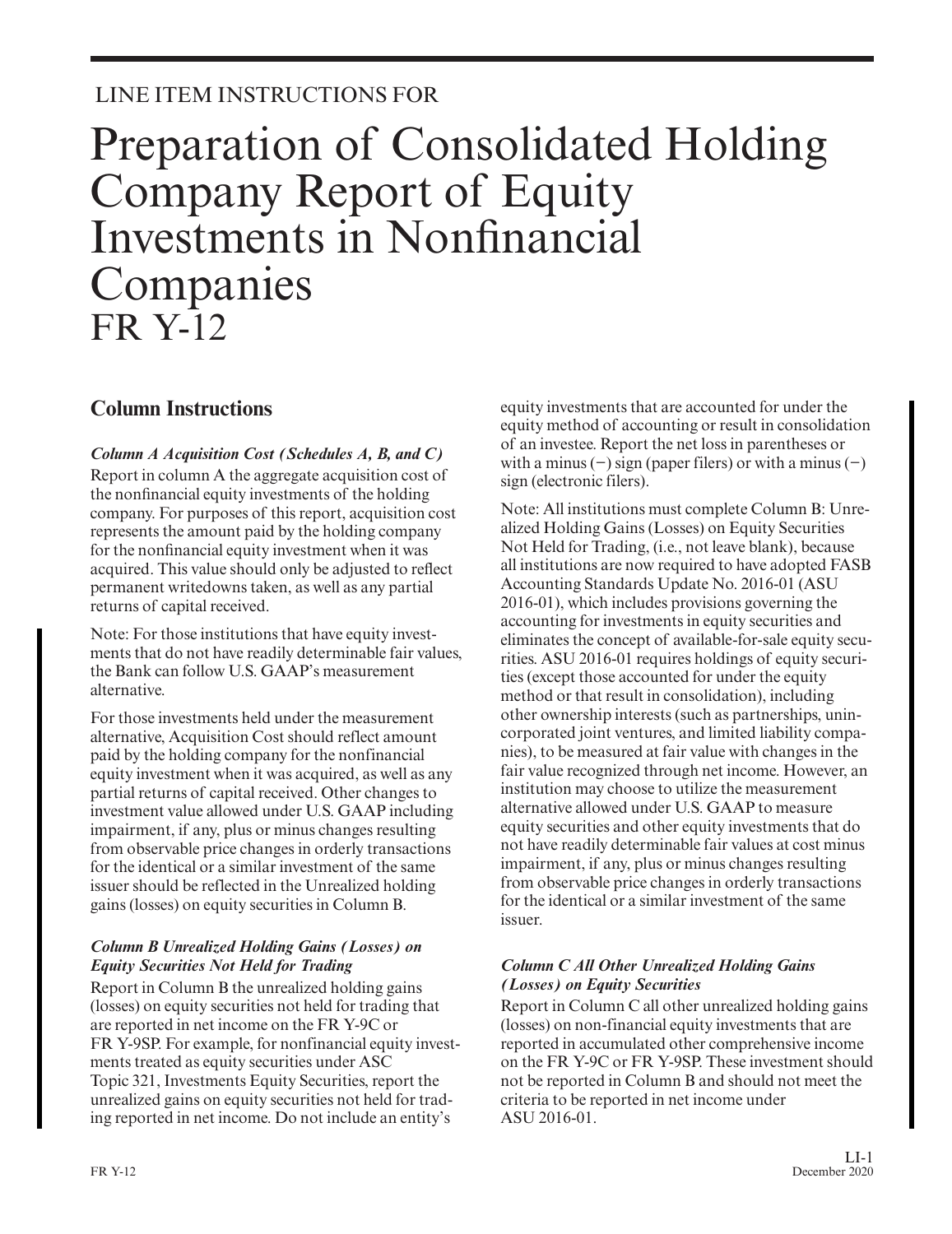#### *Column D Carrying Value (Schedules A (Col. D), B (Col. B), and C (Col. D))*

Report in column D (and schedule B, column B) the carrying value of all nonfinancial equity investments as of the end of the reporting period. For the purposes of this report, carrying value refers to the amount of the investment as reflected in the holding company's consolidated financial statements prepared in accordance with GAAP.

For example:

- Equity securities accounted for under ASC Topic 321, Investments Equity Securities (formerly ASC Topic 320, Investments - Debt and Equity Securities), as available-for-sale are accounted for under ASC Topic 321 at fair value on the balance sheet. Therefore the fair values would be considered the carrying value of these securities.
- For nonfinancial equity investments that are accounted for under the equity method of accounting, the carrying value is the acquisition cost adjusted for pro-rata share of earnings/losses and decreased by cash dividends or similar distributions.
- For nonfinancial equity investments that do not have readily determinable fair values, carrying value should be reported at historical cost.

# (Schedule A only)

### *Column E Publicly Quoted Value*

Report in column E the publicly quoted market value of all publicly traded nonfinancial equity investments as of the end of the reporting period (e.g., the number of shares held times the closing market price per share on the last business day of the reporting period). For purposes of this report, a public company is a company that has one or more issues of publicly traded stock. If no quoted market price is available, enter zero.

# (Schedule D only)

#### *Column A, Column C, and Column E: Acquisition Cost*

Report in column A the aggregate acquisition cost of all **direct public investments** subject to the listed transactions **during the reporting period**. Report in column C the aggregate acquisition cost of all **direct nonpublic investments** subject to the listed transactions **during the**

**reporting period**. For purposes of this report, acquisition cost represents the amount paid by the holding company for the nonfinancial equity investment when it was acquired, adjusted for any permanent writedowns taken in prior reporting periods, or any partial returns of capital received in prior reporting periods. Report in column E the aggregate acquisition cost of all indirect (fund) investments subject to the listed transactions during the reporting period.

*Column B, Column D, and Column F: Carrying Value* Report in column B the carrying value of all **direct public investments** subject to the listed transactions **during the reporting period.** Report in column D the carrying value of all **direct nonpublic investments** subject to the listed transactions during the reporting period. For the purposes of this report, carrying value refers to the amount of the investment as reflected in the holding company's consolidated financial statements prepared in accordance with GAAP. For example, available-for sale equity securities generally are accounted for under ASC Topic 321, Investments Equity Securities (for merly ASC Topic 320, Investments - Debt and Equity Securities), at fair value on the balance sheet. Therefore fair value would be considered the carrying value of these securities. Report in column F the carrying value of all indirect (fund) investments subject to the listed transactions during the reporting period.

# Instructions for Specific Lines of Schedule A: Type of Investments

#### **Line Item 1 Direct investments in public entities**

For purposes of this report, a public entity is an entity that has one or more issues of publicly traded stock. Report in column A the acquisition cost of the holding company's nonfinancial equity investment in public entities. Report in Column B the unrealized holding gains (losses) on equity securities not held for trading. Report in Column C all other unrealized holding gains (losses) on equity securities. Report in column D the carrying value of the holding company's investments in public entities. Report in column E the publicly quoted value of the holding company's investments in public entities.

#### **Line Item 2 Direct investments in nonpublic entities**

For purposes of this report, a nonpublic entity is one that does not have any issue of publicly traded stock.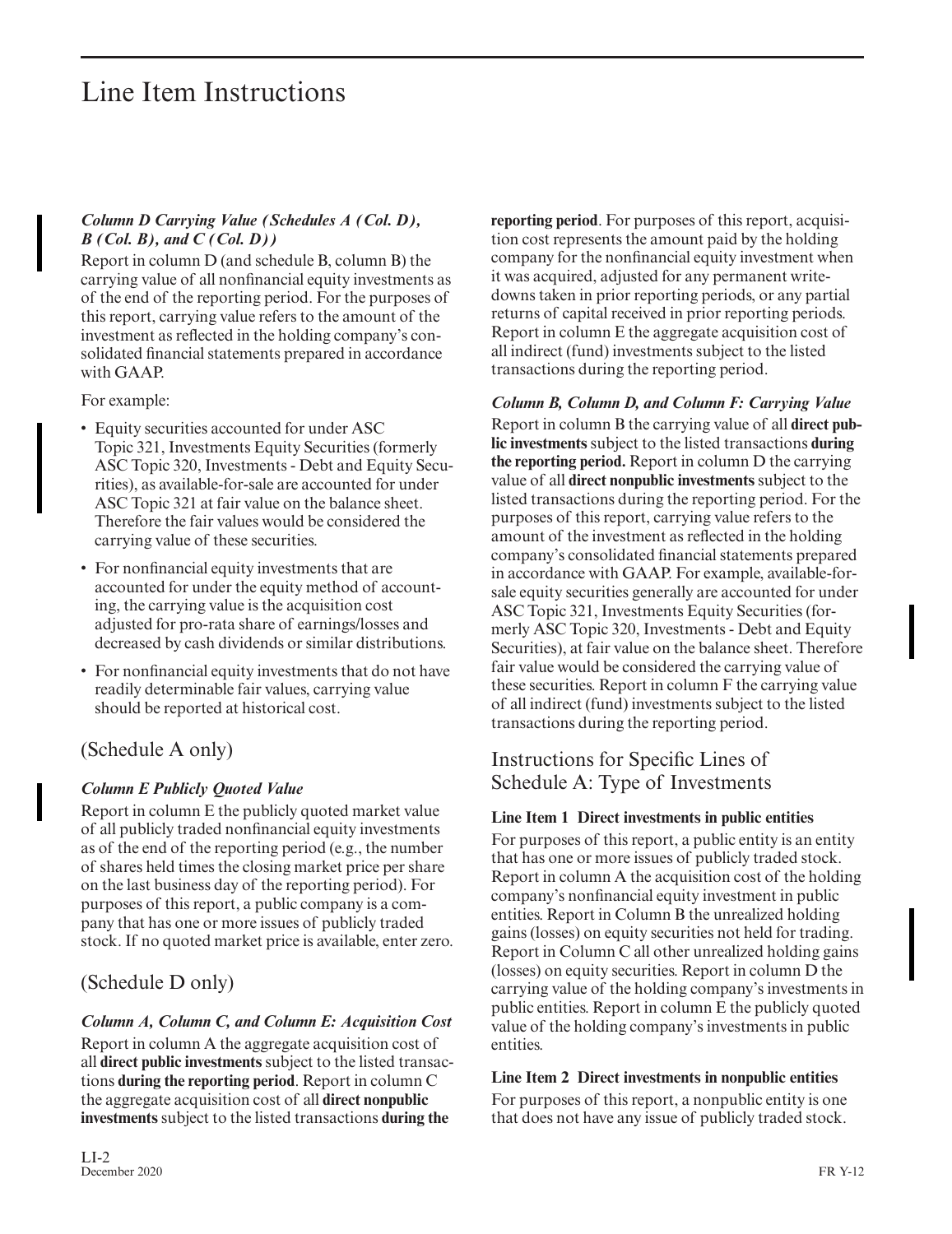Report in column A the acquisition cost of these investments. Report in Column B the unrealized holding gains (losses) on equity securities not held for trading. Report in Column C all other unrealized holding gains (losses) on equity securities. Report in column D the carrying value of these investments.

#### **Line Item 3 All indirect investments**

Report in column A the acquisition cost of the holding company's nonfinancial equity investments in these funds or other entities. See the glossary for a definition of indirect investments. Report in Column B the unrealized holding gains (losses) on equity securities not held for trading. Report in Column C all other unrealized holding gains (losses) on equity securities. Report in column D the carrying value of these investments. For purposes of this report, the total amount of the equity investment in the fund is reportable even if only a portion of the fund investments is made in nonfinancial companies.

#### **Line Item 4 Total portfolio**

Report in columns A through D the totals of items 1, 2, and 3 for Schedule A.

#### Memoranda

#### **Line Item M1 Total portfolio**

Report in the box that represents the total number of companies in which the holding company has nonfinancial equity investments. Enter "1" for 1–10, "11" for 11–25, "26" for 26–99 or "100" for 100+ to represent the number of companies in your total portfolio. For indirect investments, count the number of investment funds or similar entities in which the holding company has an indirect investment.

#### **Line Item M2 Investments held under merchant banking authority (FHCs only)**

This item only applies to FHCs. Report in column A the acquisition cost of investments held by the FHC (on a consolidated basis) under the merchant banking authority of the Gramm-Leach-Bliley Act (GLBA)  $(12 \text{ U.S.C. } 1843(k)(4)(H))$  and Federal Reserve regulation. Report in Column B the unrealized holding gains (losses) on equity securities not held for trading. Report in Column C all other unrealized holding gains (losses) on equity securities. Report in column D the

carrying value as defined above. The carrying value should be reported using the same valuation method used in preparing the FR Y-9C or FR Y-9SP.

#### **Line Item M3 Pre-tax impact on net income from items 1, 2, and 3 above (FR Y-9C filers only)**

For direct or indirect investments reported in items 1, 2, and 3 above, report the impact that these investments had on the holding company's consolidated net income (loss). The information reported for this line item should reflect the pre-tax year-to-date net gain (loss) that the nonfinancial equity investments reported on lines 1, 2, and 3 of the form had on the filer's net income (loss) reported in Schedule HI, item 8c of the FR Y-9C. Filers should not include overhead or other expense related items when calculating the net gain (loss) produced by the nonfinancial equity investments captured on the form. This item should not be reported by holding companies that file the FR Y-9SP report. If the impact on net income is a loss, report the net loss in parentheses or with a minus (−) sign (paper filers) or with a minus (−) sign (electronic filers). Include the net gain (loss) of all nonfinancial equity investments not held in the trading account, regardless of where such investments are reflected in the financial statements of the reporting holding company.

#### **Line Item M4 Investments managed for others**

This item applies to all holding companies that manage nonfinancial equity investments for others by serving as a general partner in a limited partnership or performing a similar function in a private equity fund. These investments are not owned by the holding company and are not consolidated in the holding company's financial statements. Exclude investments managed through a bank trust department in a fiduciary capacity. While this is an off-balance sheet item, report the carrying value of all investments managed for others, as established by the general partner (in the case of a fund) or as established by the holding company in its investment management capacity. If the holding company does not manage nonfinancial equity investments for others, proceed to Schedule B.

#### **Line Item M5 Pre-tax impact on net income for management fees from item M4 above (FR Y-9C filers only)**

Report the impact on the holding company's consolidated net income (loss) from management fees gener-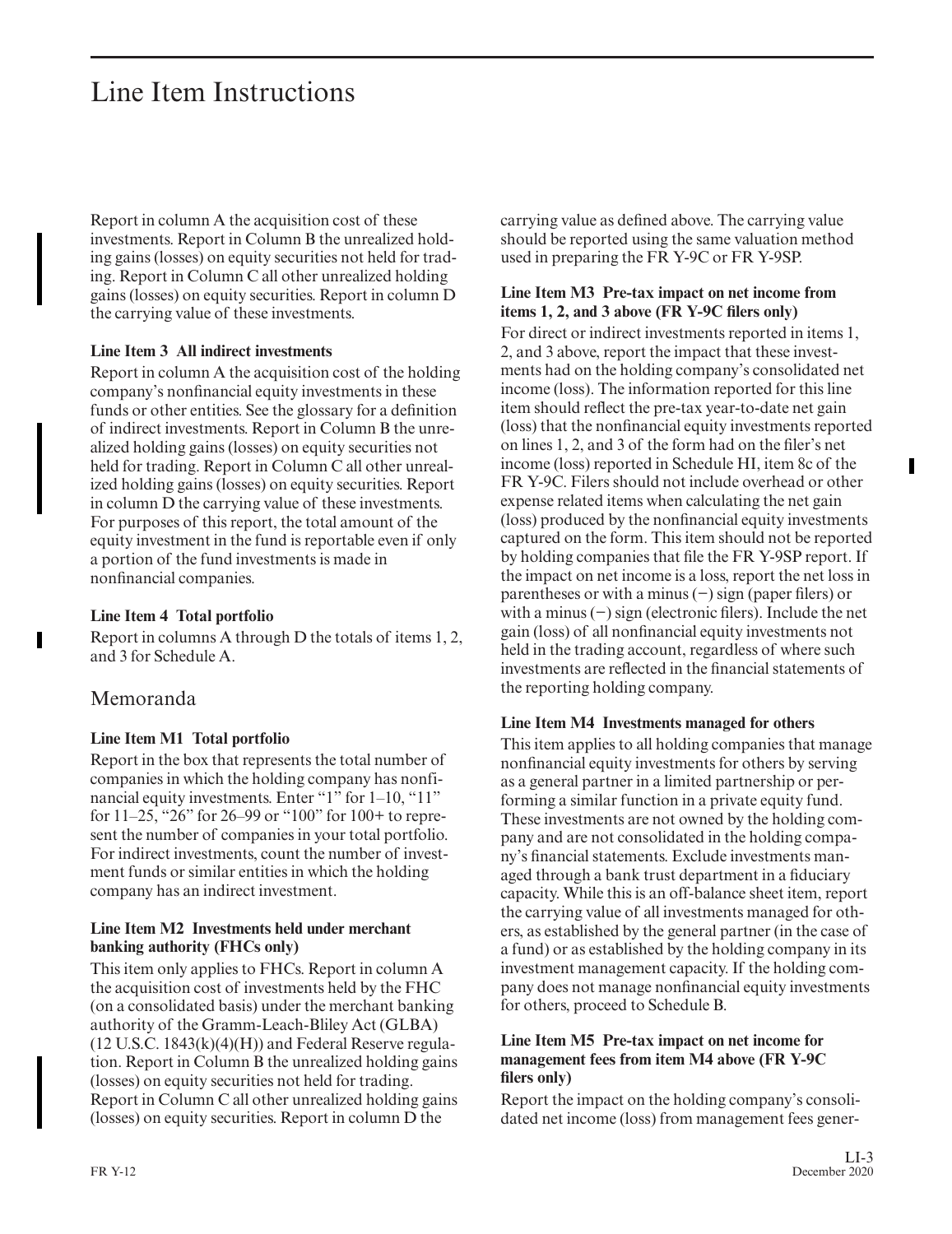ated from investments managed for others reported in item M4. The information reported for this line item should reflect the pre-tax year-to-date net gain (loss) that the management fees for the investments reported on line M4 of the form had on the filer's net income (loss) reported in Schedule HI, item 8c of the FR Y-9C. Filers should not include overhead or other expense related items when calculating the net gain (loss) produced by the nonfinancial equity investments captured on the form. This item should not be reported by holding companies that file the FR Y-9SP report. If the impact on net income is a loss, report the net loss in parentheses or with a minus (−) sign (paper filers) or with a minus (−) sign (electronic filers).

# Instructions for Specific Lines of Schedule B: Type of Security

#### **Line Item 1 Common stock**

Report in column A the acquisition cost of the holding company's nonfinancial equity investments that are in the form of voting and non-voting common stock. Report in column B the carrying value of all such voting and nonvoting common stock held by the holding company.

#### **Line Item 2 Convertible debt and convertible preferred stock**

Report in column A the acquisition cost of the holding company's nonfinancial equity investments that are in the form of convertible debt and convertible preferred stock. Report in column B the carrying value of such convertible bonds and convertible preferred stock held by the holding company. This item would include mezzanine debt that is convertible into equity.

#### **Line Item 3 Other equity instruments**

Report in column A the acquisition cost of all of the holding company's other nonfinancial equity investments not specified in items 1 and 2. Report in column B the carrying value of these nonfinancial equity investments. See the glossary definition of equity investment for what types of securities to include in this item.

#### **Line Item 4 Total portfolio**

Report the sum of items 1 through 3 for columns A and B. Item 4, columns A and D of Schedule A must equal item 4, columns A and B of Schedule B, respectively.

### Memoranda

#### **Line Item M1 Unused equity commitments**

Report any unused portion of legally binding commitments to make a nonfinancial equity investment.

#### **Line Item M2 Warrants**

Does the holding company hold any Warrants or similar instruments received in connection with equity investment activity? (See the glossary definition) Enter " $1$ " if yes, " $0$ " (zero) if no.

Instructions for Specific Lines of Schedule C: Type of Entity Within the Banking Organization

#### **Line Item 1 Depository institutions**

#### **Line Item 1(a) SBICs**

Report in columns A, B, C, and D, the acquisition cost, net unrealized holding gains (losses) on equity securities not held for trading, all other unrealized holding gains (losses) on equity securities, and carrying value, respectively, of the nonfinancial equity investments held by all SBICs that are consolidated in the financial statements of a subsidiary depository institution of the holding company. Also include the acquisition cost and carrying value of any nonfinancial equity investment made by a subsidiary depository institution in a SBIC that is not consolidated with the depository institution for accounting purposes.

#### **Line Item 1(b) Edge and agreement corporations**

Report in columns A, B, C, and D, the acquisition cost, net unrealized holding gains (losses) on equity securities not held for trading, all other unrealized holding gains (losses) on equity securities, and carrying value, respectively, of the direct and indirect nonfinancial equity investments of all Edge or agreement corporations that are owned or controlled by subsidiary depository institutions of the holding company. Edge corporations are formed under Section 25A of the Federal Reserve Act and agreement corporations are formed under Section 25 of the Federal Reserve Act.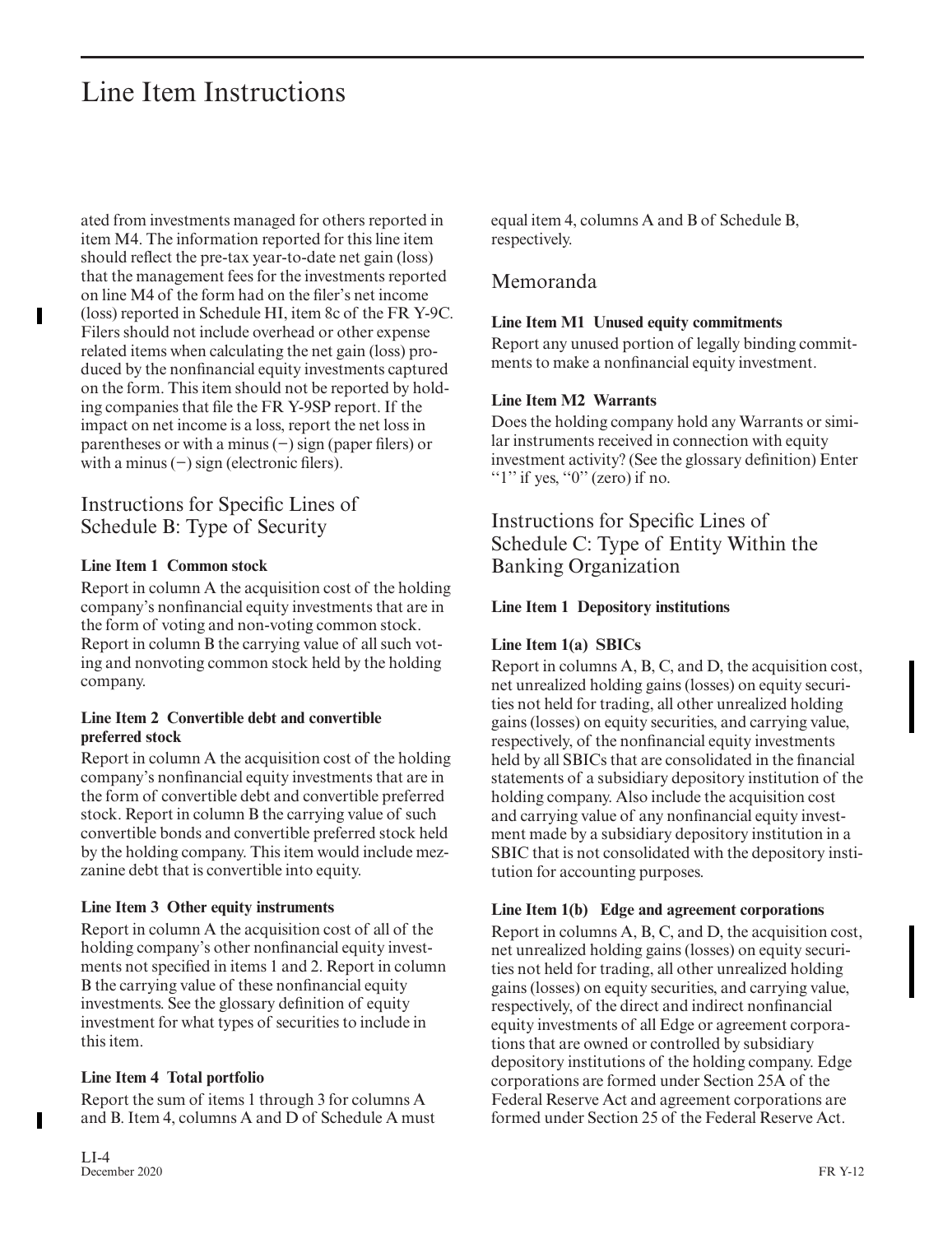#### **Line Item 1(c) All other**

Report in columns A, B, C, and D, the acquisition cost, net unrealized holding gains (losses) on equity securities not held for trading, all other unrealized holding gains (losses) on equity securities, and carrying value, respectively, of the direct and indirect nonfinancial equity investments of the subsidiary depository institutions of the holding company that are not reported in items 1(a) or 1(b). All other nonfinancial equity investments owned or controlled directly or indirectly through a depository institution should be reported on this line item.

#### **Line Item 2 Parent holding company and other nonbank subsidiaries**

#### **Line Item 2(a) SBICs**

Report in columns A, B, C, and D, the acquisition cost, net unrealized holding gains (losses) on equity securities not held for trading, all other unrealized holding gains (losses) on equity securities, and carrying value, respectively, of the direct and indirect nonfinancial equity investments (including nonfinancial equity investments held under Merchant Banking Authority) of all SBICs that are consolidated with the holding company for accounting purposes and that are not owned or controlled by the holding company through a depository institution. Also include any nonfinancial equity investment made directly or indirectly by the holding company or a nondepository subsidiary in a SBIC that is not consolidated for accounting purposes.

#### **Line Item 2(b) Edge and agreement corporations**

Report in columns A, B, C, and D, the acquisition cost, net unrealized holding gains (losses) on equity securities not held for trading, all other unrealized holding gains (losses) on equity securities, and carrying value, respectively, of the direct and indirect nonfinancial equity investments of all Edge or agreement corporations that are not owned or controlled by the holding company through a depository institution. Edge cor porations are formed under Section 25A of the Federal Reserve Act and agreement corporations are formed under Section 25 of the Federal Reserve Act.

#### **Line Item 2(c) Broker-Dealers**

Report in columns A, B, C, and D, the acquisition cost, net unrealized holding gains (losses) on equity securities not held for trading, all other unrealized holding gains (losses) on equity securities, and carrying value, respectively, of the direct and indirect nonfinancial equity investments (including nonfinancial equity investments held under Merchant Banking Authority) of subsidiaries of the holding company that are registered with the SEC as a broker-dealer. Exclude any nonfinancial equity investment held in a trading account in accordance with applicable accounting principles and as part of an underwriting, market making or dealing activity. Also, exclude nonfinancial equity investments of broker-dealers that are controlled by the holding company through a depository institution.

#### **Line Item 2(d) Private Equity subsidiaries**

Report in columns A, B, C, and D, the acquisition cost, net unrealized holding gains (losses) on equity securities not held for trading, all other unrealized holding gains (losses) on equity securities, and carrying value, respectively, of the all direct and indirect nonfinancial equity investments held in a nonbank subsidiary predominantly engaged in investing and managing nonfinancial equity investments authorized under section  $4(c)(6)$  or  $4(c)(7)$  of the BHC Act, or under Merchant Banking authority of GLBA (excluding investments held by SBICs, Edge or agreement corps, and broker-dealers reported in 2(a), 2(b), and 2(c) above.

#### **Line Item 2(e) All other**

Report in columns A, B, C, and D, the acquisition cost, net unrealized holding gains (losses) on equity securities not held for trading, all other unrealized holding gains (losses) on equity securities, and carrying value, respectively, of all other direct and indirect nonfinancial equity investments of the holding company and its nondepository institution subsidiaries that are not reported in items 2(a) through 2(d).

#### **Line Item 3 Total portfolio**

Columns A, B, C, and D must equal the sum of items 1 and 2 of Schedule C, and item 4, columns A, B, C, and D of Schedule A.

### Memoranda

#### **Line Item M1 Domestic investments**

Report in columns A, B, C, and D, the acquisition cost, net unrealized holding gains (losses) on equity securi-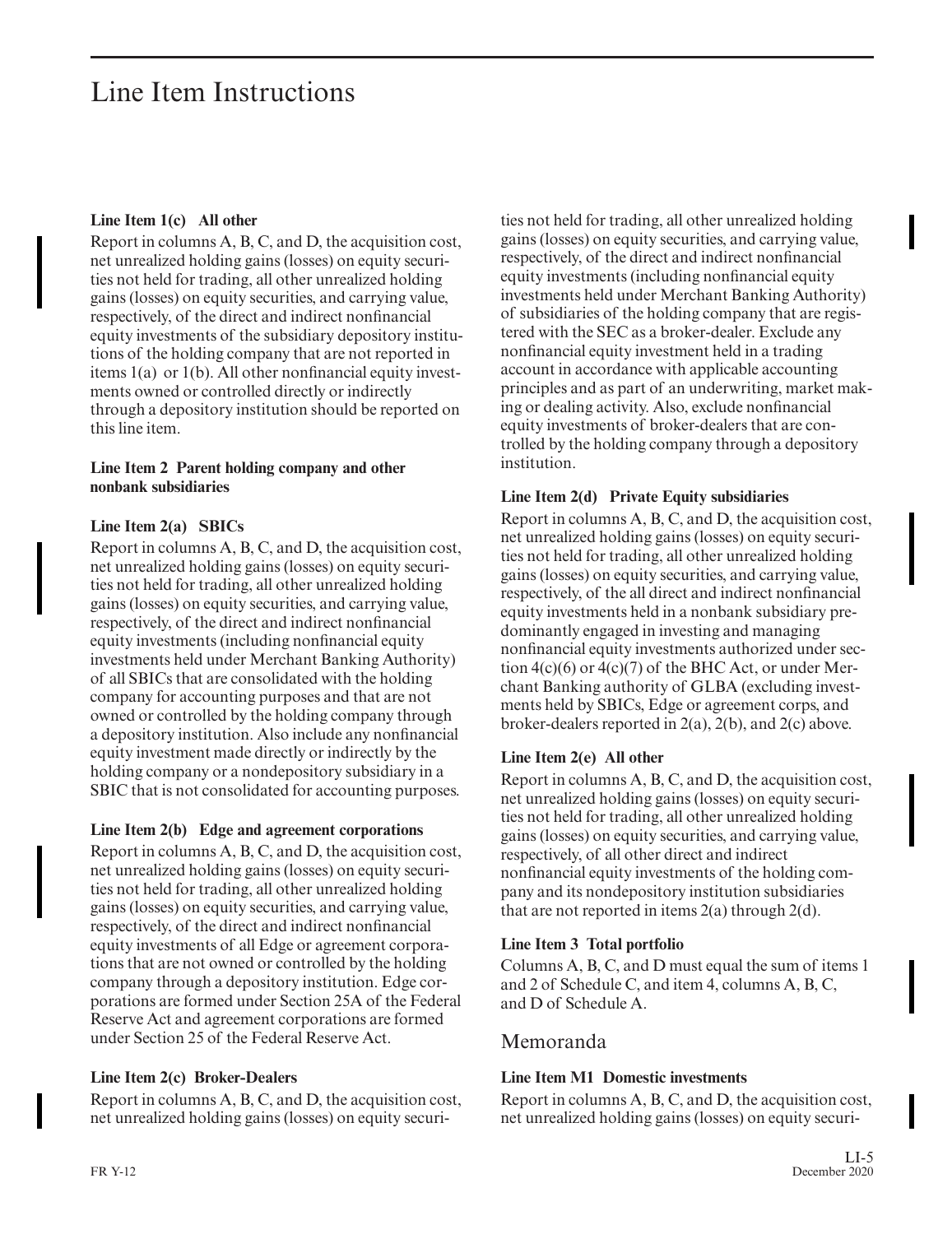ties not held for trading, all other unrealized holding gains (losses) on equity securities, and carrying value, respectively, of the direct and indirect nonfinancial equity investments of the consolidated holding company in companies domiciled in the 50 States of the United States, the District of Columbia, Puerto Rico, and U.S. territories and possessions. The sum of memoranda items 1 and 2, columns A, B, C, and D, should equal Schedule A, item 4, columns A, B, C, and D.

#### **Line Item M2 Foreign investment**

Report in columns A, B, C, and D, the acquisition cost, net unrealized holding gains (losses) on equity securities not held for trading, all other unrealized holding gains (losses) on equity securities, and carrying value, respectively, of the direct and indirect nonfinancial equity investments of the consolidated holding company in companies domiciled outside the 50 States of the United States, the District of Columbia, Puerto Rico, and U.S. territories and possessions. The sum of memorandum item 1 and memorandum item 2, columns A, B, C, and D, should equal Schedule A, item 4, columns A, B, C, and D.

Instructions for Specific Lines of Schedule D: Nonfinancial Investment Transactions During Reporting Period

#### **Line Item 1 Purchases**

Report in columns A and B for direct public investments, columns C and D for direct nonpublic investments, and columns E and F for indirect (fund) investments, the aggregate acquisition cost and carrying value, respectively, of all nonfinancial equity investment purchases made during the reporting period. In most cases carrying value will equal acquisition cost. This item is reported as a net addition to the portfolio.

#### **Line Item 2 Less: Return of Capital**

Report in columns A and B for direct public investments, columns C and D for direct nonpublic investments, and columns E and F for indirect (fund) investments, the aggregate acquisition cost and carrying value of all investments that realized returns of capital (exclusive of realized gains/losses) during the reporting period. This item is reported as a net reduction to the portfolio.

#### **Line Item 3 Net Valuation Changes**

Report in column B for direct public investments, column D for direct nonpublic investments, and column F for indirect (fund) investments, the aggregate net change to the portfolio carrying value since the last reporting period. Changes should include adjustments to all nonfinancial equity investments reflecting writeups, writedowns, or write-offs during the reporting period. If the aggregate change is a negative value, enclose the amount in parentheses or with a minus (−) sign (paper filers) or use a minus (−) sign (electronic filers).

#### **Line Item 4 Other**

Report in columns A and B for direct public investments, columns C and D for direct nonpublic investments, and columns E and F for indirect (fund) investments, any other transactions affecting the aggregate acquisition cost or carrying value of the portfolio during the reporting period. (e.g., write-downs for permanent impairment or investments acquired through mergers. Holding companies have the option of including permanent impairment write-downs to car rying value in net valuation changes in line item 3). If a negative value, enclose the amount in parentheses or with a minus  $(-)$  sign (paper filers) or use a minus  $(-)$ sign (electronic filers).

#### **Line Item 5 Total Transactions**

Report the sum of items 1 through 4, for columns A, B, C, D, E, and F.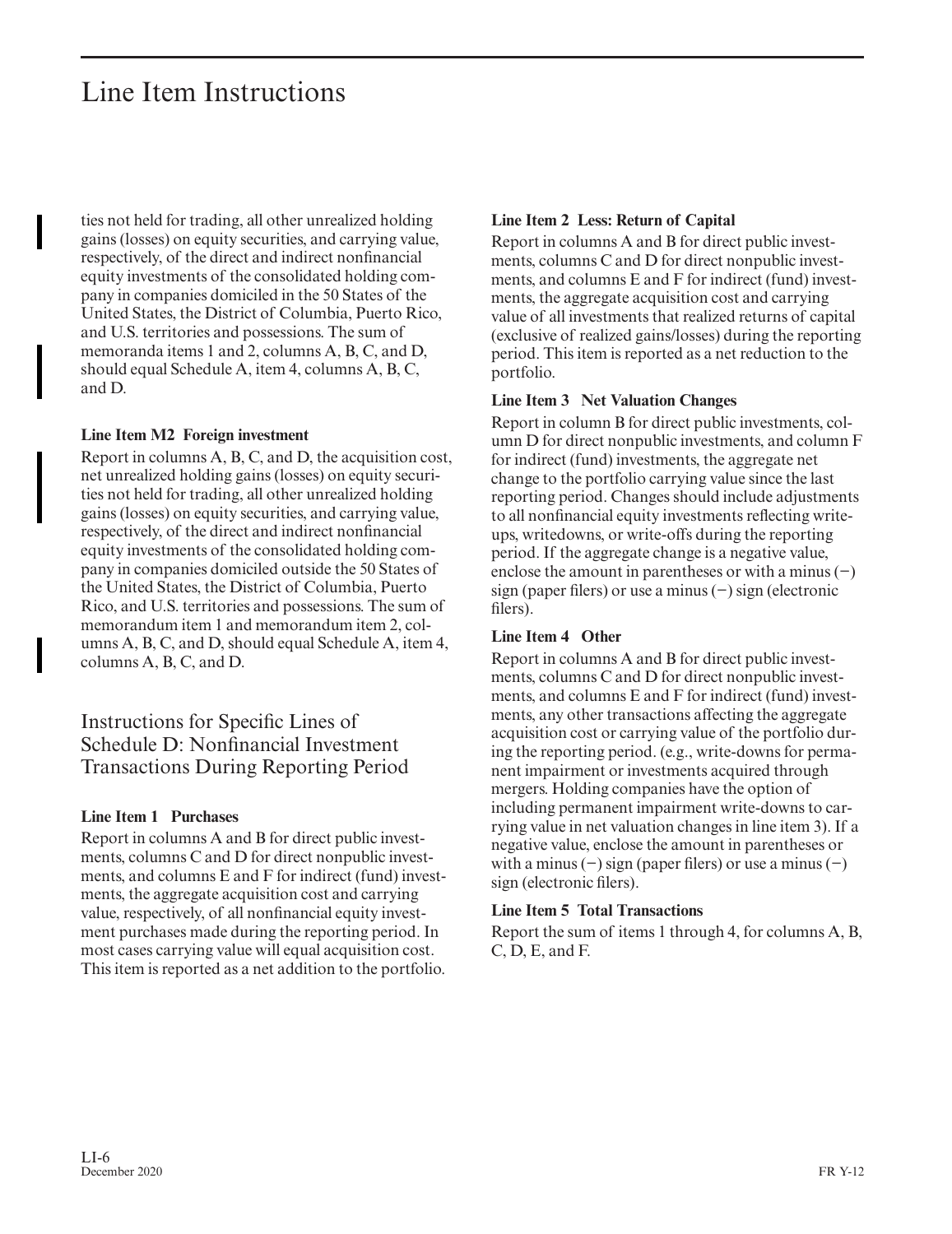# Glossary

For the definition of Appropriate Federal Reserve Bank, Bank Holding Company, BHC Act, Company, Control, Depository Institution, Edge Corporation, FHC, Foreign Investment, Savings and Loan Holding Company, and U.S. intermediate holding companies, please refer to the glossary of the FR Y-10.

#### **Acquisition Cost**

For purposes of this report, acquisition cost refers to the aggregate acquisition cost of nonfinancial equity investments currently held. This value should be adjusted to reflect permanent writedowns as well as any partial returns of capital. Exclude adjustments for temporary impairment write-downs, amortization of discounts or premiums (e.g., on convertible debt), and fair value adjustments.

Note: For those institutions that utilize the measurement alternative allowed under U.S. GAAP for equity investments that do not have readily determinable fair values, all impairments, if any, should be reflected in the Unrealized holding gains (losses) on equity securities and the carrying value but should not be considered a change to the acquisition cost.

#### **Carrying Value**

For the purposes of this report, carrying value refers to the amount of the investment as reflected in the holding company's consolidated financial statements prepared in accordance with U.S. GAAP. Carrying value includes adjustments for return of capital as well as impairments recognized in accordance with U.S. GAAP, amortization of discounts or premiums (e.g., convertible debt), and fair value adjustments that are reflected on the balance sheet.

#### **Convertible Bonds and Convertible Preferred Stock**

For the purposes of this report, bonds or preferred stock that can be converted into or redeemed for a company's common stock at a prearranged price are considered convertible.

#### **Direct Investment**

For the purposes of this report, a direct investment is any nonfinancial equity investment that the holding company or any of its consolidated subsidiaries holds directly in a nonfinancial entity.

#### **Equity Investment**

For purposes of this report, an equity investment refers to common stock, partnership interests, convertible preferred stock, convertible debt, and warrants, options, and other rights that give the holder the right to acquire common stock or instruments convertible into common stock. An equity investment does not include any position or security held in a trading account on a short-term basis, in accordance with applicable accounting principles, and as part of an underwriting, market-making or dealing activity.

#### **Indirect Investment**

For the purposes of this report, an indirect investment is a nonfinancial equity investment that the holding company or any of its consolidated subsidiaries has in an investment fund or similar entity that is engaged in the business of making equity investments in nonfinancial companies. An investment fund can be organized in any form, including as a partnership, cor poration, or limited liability company. An example of an indirect investment is an investment in a private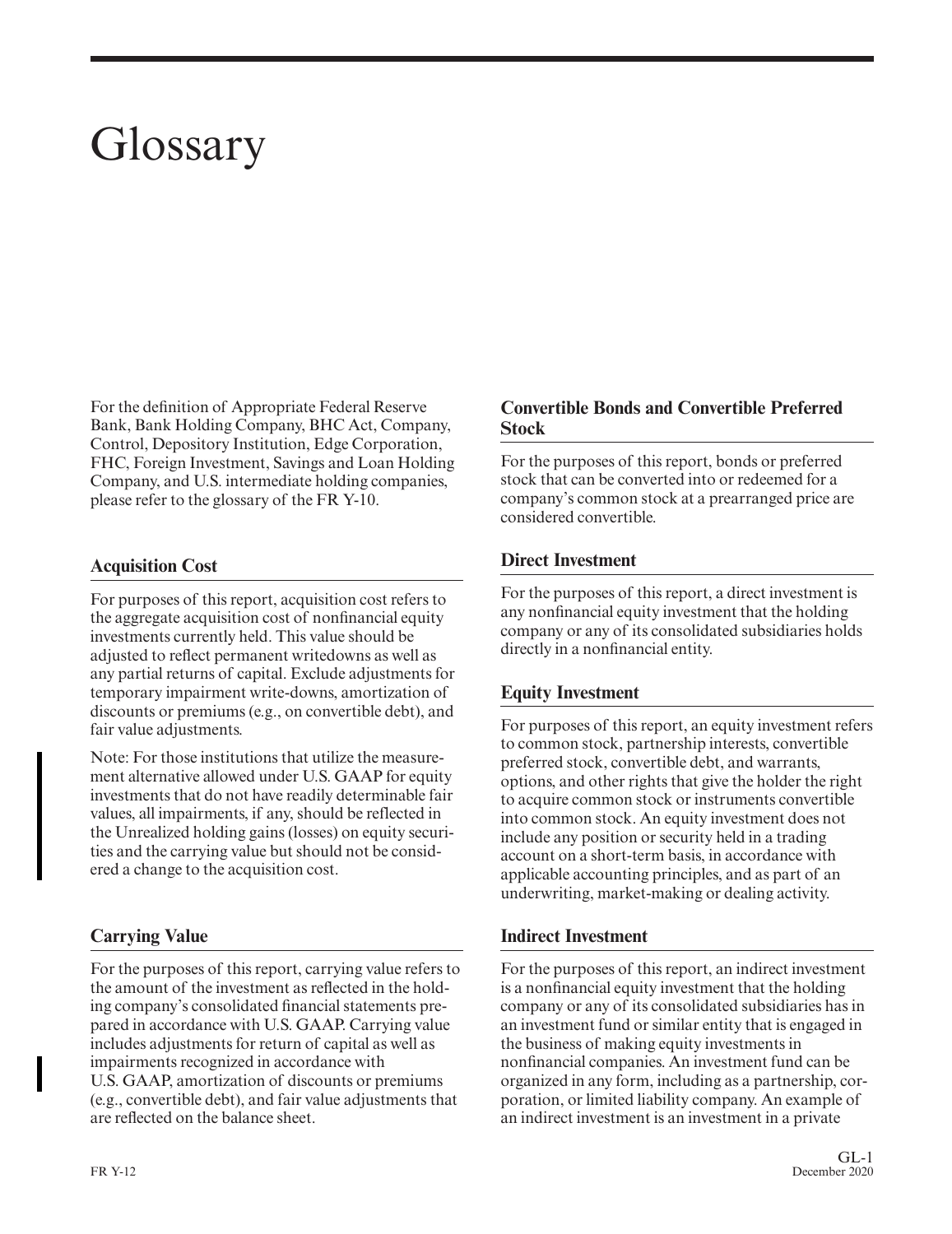# Glossary

equity fund that makes merchant banking investments under section  $4(k)(4)(H)$  of the BHC Act (12 U.S.C.  $1843(k)(4)(H)$ ).

#### **Mezzanine Financing**

Mezzanine generally refers to that subordinated layer of financing between a company's senior debt and equity. This type of financing combines the characteristics of debt and equity funding, and, in many instances, is convertible into equity securities or comes with warrants attached. Mezzanine debt is often used to finance acquisitions and buyouts, and is viewed as an attractive investment because of its higher returns that are unavailable to senior lenders. However, in a liquidation situation mezzanine lenders' repayment status is only better than that of the equity holders.

#### **Nonfinancial Company**

A nonfinancial company is a company that is engaged in any activity that has not been determined to be financial in nature or incidental to a financial activity under section 4(k) of the BHC Act (12 U.S.C. 1843(k)). Examples of activities that are considered nonfinancial in nature are: Telecommunications, Health Care, Entertainment, Transportation, and Manufacturing.

#### **Nonpublic Company**

A nonpublic company has equity shares that are not traded on the open market. This type of company is also called a private company, which is the opposite of a public company.

### **Public Company**

A public company has issued securities through a ''public offering'' and are now traded on the open mar ket (i.e., NYSE, NASDAQ). This type of company is also called ''publicly held'' or publicly traded, and the opposite of a private company.

#### **Subsidiary**

For purposes of this report, subsidiary means any company in which the holding company, directly or indirectly, owns or controls more than 50 percent of the outstanding voting stock and which is consolidated under GAAP in the parent holding company's financial statements.

#### **Warrant**

A type of security, usually issued together with a subordinated debt instrument (Mezzanine Debt), restructured debt, or a bond or preferred stock offer, that entitles the holder to buy (exercise) a proportionate amount of common stock at a specified price, for a period of years or to perpetuity.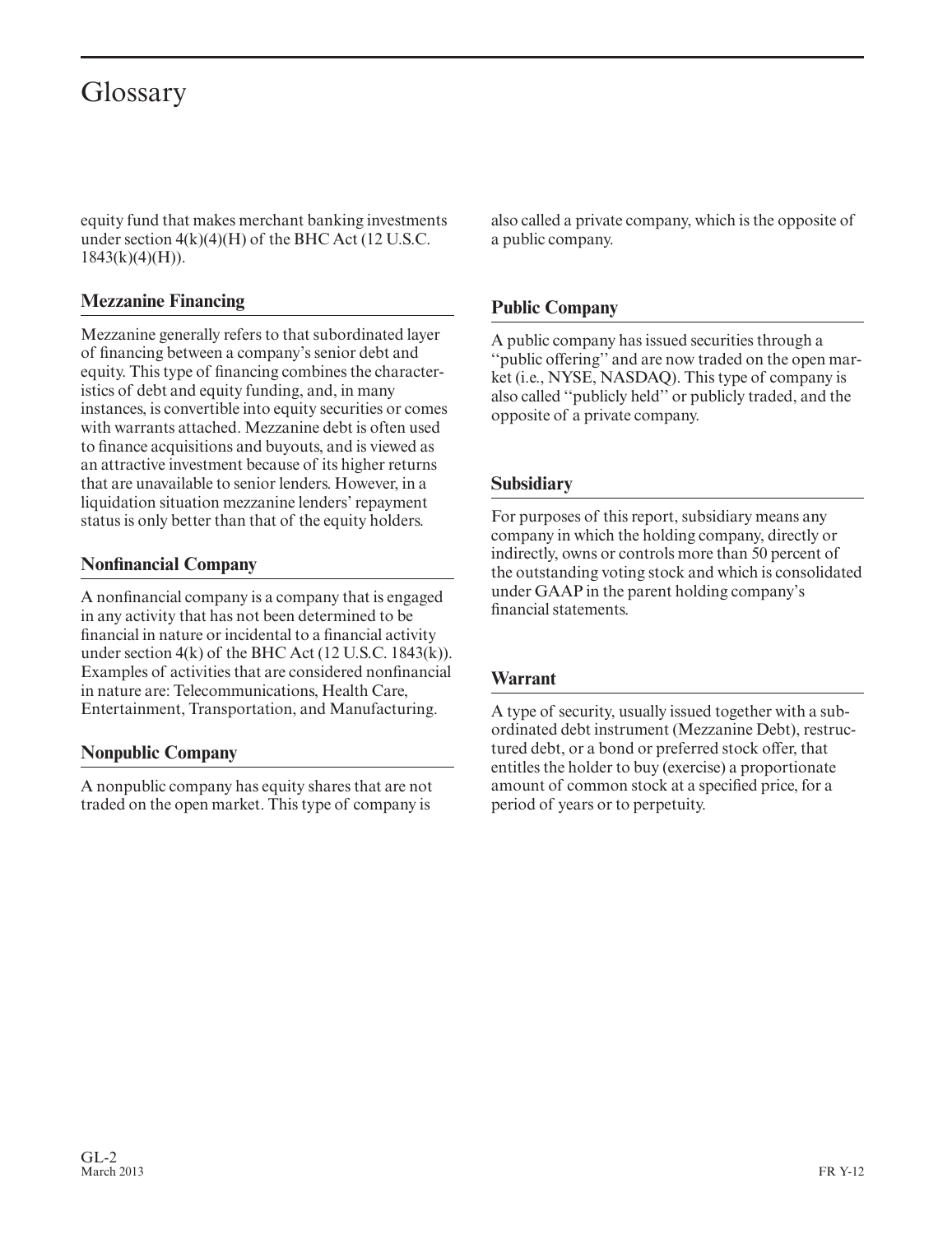#### **Essential Quality Edits for the FR Y-12**

#### Effective as of March 31, 2021

| <b>Series</b> | <b>Start</b><br><b>Date</b> | Effective Effective<br>End<br><b>Date</b> | <b>Edit Change</b> | <b>Schedule</b> | <b>Edit</b><br><b>Type</b> | <b>Edit Number</b> | <b>TargetItem</b> | <b>MDRM</b><br><b>Number</b> | <b>Edit Test</b>                                          | <b>Alg Edit Test</b>               |
|---------------|-----------------------------|-------------------------------------------|--------------------|-----------------|----------------------------|--------------------|-------------------|------------------------------|-----------------------------------------------------------|------------------------------------|
| FRY12         | 20061231                    | 20181231 Ended                            |                    | A               | Quality                    | 9055               | A-Mem3            | BHEIB498                     | A-Mem3 should not be null.                                | bheib498 ne null                   |
| FRY12         | 20100331                    | 20181231                                  | Ended              | A               | Quality                    | 9000               | $A-1A$            | BHEIC088                     | A-1A should not be null and should<br>not be negative.    | bheic088 ne null and bheic088 ge 0 |
| FRY12         | 20061231                    | 20181231                                  | Ended              | A               | Quality                    | 9005               | $A-1B$            | BHEIC089                     | A-1B should not be null.                                  | bheic089 ne null                   |
| FRY12         | 20100331                    | 20181231                                  | Ended              | A               | Quality                    | 9010               | $A-1C$            | BHEIC090                     | A-1C should not be null and should<br>not be negative.    | bheic090 ne null and bheic090 ge 0 |
| FRY12         |                             | 20100331 20181231 Ended                   |                    | A               | Quality                    | 9010               | $A-1D$            | BHEIC091                     | A-1D should not be null and should<br>not be negative.    | bheic091 ne null and bheic091 ge 0 |
| FRY12         |                             | 20100331 20181231 Ended                   |                    | A               | Quality                    | 9010               | $A-2A$            | BHEIC093                     | A-2A should not be null and should<br>not be negative.    | bheic093 ne null and bheic093 ge 0 |
| FRY12         |                             | 20061231 20181231                         | Ended              | A               | Quality                    | 9015               | $A-2B$            | BHEIC094                     | A-2B should not be null.                                  | bheic094 ne null                   |
| FRY12         |                             | 20100331 20181231 Ended                   |                    | A               | Quality                    | 9020               | $A-2C$            | BHEIC095                     | A-2C should not be null and should<br>not be negative.    | bheic095 ne null and bheic095 ge 0 |
| FRY12         | 20100331                    | 20181231                                  | Ended              | A               | Quality                    | 9020               | $A - 3A$          | BHEIC097                     | A-3A should not be null and should<br>not be negative.    | bheic097 ne null and bheic097 ge 0 |
| FRY12         | 20061231                    | 20181231                                  | Ended              | A               | Quality                    | 9025               | $A-3B$            | BHEIC098                     | A-3B should not be null.                                  | bheic098 ne null                   |
| FRY12         | 20100331                    | 20181231                                  | Ended              | A               | Quality                    | 9030               | $A-3C$            | BHEIC099                     | A-3C should not be null and should<br>not be negative.    | bheic099 ne null and bheic099 ge 0 |
| FRY12         | 20100331                    | 20170630                                  | Ended              | A               | Quality                    | 9040               | A-Mem1            | BHEIC100                     | A-Mem1 should not be null and<br>should not be negative.  | bheic100 ne null and bheic100 ge 0 |
| FRY12         |                             | 20100331 20181231 Ended                   |                    | A               | Quality                    | 9030               | $A - 4A$          | BHEIC101                     | A-4A should not be null and should<br>not be negative.    | bheic101 ne null and bheic101 ge 0 |
| FRY12         |                             | 20061231 20181231 Ended                   |                    | A               | Quality                    | 9035               | $A-4B$            | BHEIC102                     | A-4B should not be null.                                  | bheic102 ne null                   |
| FRY12         |                             | 20100331 20181231                         | Ended              | A               | Quality                    | 9040               | $A-4C$            | BHEIC103                     | A-4C should not be null and should<br>not be negative.    | bheic103 ne null and bheic103 ge 0 |
| FRY12         |                             | 20100331 20181231 Ended                   |                    | A               | Quality                    | 9040               | A-Mem2A           | BHEIC104                     | A-Mem2A should not be null and<br>should not be negative. | bheic104 ne null and bheic104 ge 0 |
| FRY12         | 20061231                    | 20181231                                  | Ended              | Α               | Quality                    | 9045               | A-Mem2B           | BHEIC105                     | A-Mem2B should not be null.                               | bheic105 ne null                   |
| FRY12         |                             | 20100331 20181231 Ended                   |                    | A               | Quality                    | 9050               | A-Mem2C           | BHEIC106                     | A-Mem2C should not be null and<br>should not be negative. | bheic106 ne null and bheic106 ge 0 |
| FRY12         |                             | 20100331 20181231 Ended                   |                    | B               | Quality                    | 9060               | $B-1A$            | BHEIC107                     | B-1A should not be null and should<br>not be negative.    | bheic107 ne null and bheic107 ge 0 |
| FRY12         | 20100331                    | 20181231                                  | Ended              | B               | Quality                    | 9060               | $B-1B$            | BHEIC108                     | B-1B should not be null and should<br>not be negative.    | bheic108 ne null and bheic108 ge 0 |
| FRY12         |                             | 20100331 20181231                         | Ended              | B               | Quality                    | 9060               | $B-2A$            | BHEIC109                     | B-2A should not be null and should<br>not be negative.    | bheic109 ne null and bheic109 ge 0 |
| FRY12         |                             | 20100331 20181231 Ended                   |                    | B               | Quality                    | 9060               | $B-2B$            | BHEIC110                     | B-2B should not be null and should<br>not be negative.    | bheic110 ne null and bheic110 ge 0 |
| FRY12         |                             | 20100331 20181231 Ended                   |                    | B               | Quality                    | 9060               | $B-3A$            | BHEIC111                     | B-3A should not be null and should<br>not be negative.    | bheic111 ne null and bheic111 ge 0 |
| FRY12         | 20100331                    | 20181231                                  | Ended              | B               | Quality                    | 9060               | $B-3B$            | BHEIC112                     | B-3B should not be null and should<br>not be negative.    | bheic112 ne null and bheic112 ge 0 |
| FRY12         |                             | 20100331 20181231                         | Ended              | B               | Quality                    | 9060               | $B-4A$            | BHEIC113                     | B-4A should not be null and should<br>not be negative.    | bheic113 ne null and bheic113 ge 0 |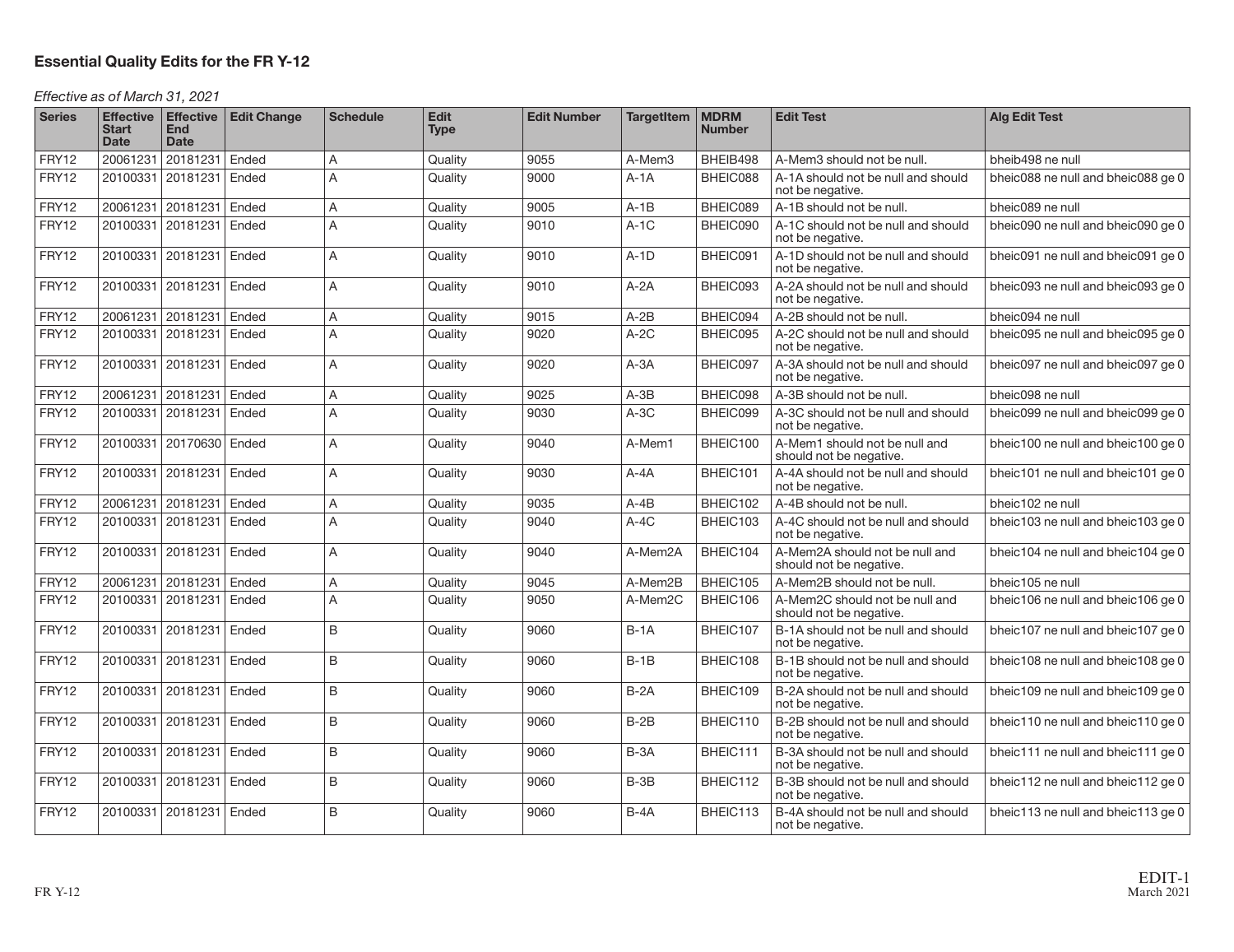| <b>Series</b> | <b>Effective</b><br><b>Start</b><br><b>Date</b> | <b>Effective</b><br><b>End</b><br><b>Date</b> | <b>Edit Change</b> | <b>Schedule</b> | <b>Edit</b><br><b>Type</b> | <b>Edit Number</b> | <b>TargetItem</b> | <b>MDRM</b><br><b>Number</b> | <b>Edit Test</b>                                          | <b>Alg Edit Test</b>               |
|---------------|-------------------------------------------------|-----------------------------------------------|--------------------|-----------------|----------------------------|--------------------|-------------------|------------------------------|-----------------------------------------------------------|------------------------------------|
| FRY12         |                                                 | 20100331 20181231                             | Ended              | <sub>B</sub>    | Quality                    | 9060               | $B-4B$            | BHEIC114                     | B-4B should not be null and should<br>not be negative.    | bheic114 ne null and bheic114 ge 0 |
| FRY12         |                                                 | 20100331 20181231                             | Ended              | B               | Quality                    | 9060               | B-Mem1            | BHEIC115                     | B-Mem1 should not be null and<br>should not be negative.  | bheic115 ne null and bheic115 ge 0 |
| FRY12         | 20100331                                        | 20181231                                      | Ended              | $\mathsf{C}$    | Quality                    | 9060               | C-1aA             | BHEIC117                     | C-1aA should not be null and should<br>not be negative.   | bheic117 ne null and bheic117 ge 0 |
| FRY12         | 20100331                                        | 20181231                                      | Ended              | $\mathsf{C}$    | Quality                    | 9070               | $C-1aC$           | BHEIC118                     | C-1aC should not be null and should<br>not be negative.   | bheic118 ne null and bheic118 ge 0 |
| FRY12         |                                                 | 20100331 20181231                             | Ended              | $\mathsf{C}$    | Quality                    | 9075               | $C-1bA$           | BHEIC121                     | C-1bA should not be null and should<br>not be negative.   | bheic121 ne null and bheic121 ge 0 |
| FRY12         | 20100331                                        | 20181231                                      | Ended              | $\mathsf{C}$    | Quality                    | 9085               | $C-1bC$           | BHEIC122                     | C-1bC should not be null and should<br>not be negative.   | bheic122 ne null and bheic122 ge 0 |
| FRY12         | 20100331                                        | 20181231                                      | Ended              | $\mathsf{C}$    | Quality                    | 9085               | $C-1cA$           | BHEIC126                     | C-1cA should not be null and should<br>not be negative.   | bheic126 ne null and bheic126 ge 0 |
| FRY12         | 20100331                                        | 20181231                                      | Ended              | $\mathsf{C}$    | Quality                    | 9095               | $C-1cC$           | BHEIC127                     | C-1cC should not be null and should<br>not be negative.   | bheic127 ne null and bheic127 ge 0 |
| FRY12         |                                                 | 20100331 20181231                             | Ended              | $\mathsf{C}$    | Quality                    | 9115               | $C-2cA$           | BHEIC131                     | C-2cA should not be null and should<br>not be negative.   | bheic131 ne null and bheic131 ge 0 |
| FRY12         |                                                 | 20100331 20181231                             | Ended              | $\mathsf{C}$    | Quality                    | 9125               | $C-2cC$           | BHEIC132                     | C-2cC should not be null and should<br>not be negative.   | bheic132 ne null and bheic132 ge 0 |
| FRY12         | 20100331                                        | 20181231                                      | Ended              | $\mathsf{C}$    | Quality                    | 9095               | $C-2aA$           | BHEIC136                     | C-2aA should not be null and should<br>not be negative.   | bheic136 ne null and bheic136 ge 0 |
| FRY12         |                                                 | 20100331 20181231                             | Ended              | $\mathsf{C}$    | Quality                    | 9105               | $C-2aC$           | BHEIC137                     | C-2aC should not be null and should<br>not be negative.   | bheic137 ne null and bheic137 ge 0 |
| FRY12         |                                                 | 20100331 20181231                             | Ended              | $\mathsf{C}$    | Quality                    | 9135               | C-2eA             | BHEIC145                     | C-2eA should not be null and should<br>not be negative.   | bheic145 ne null and bheic145 ge 0 |
| FRY12         | 20100331                                        | 20181231                                      | Ended              | $\mathsf{C}$    | Quality                    | 9145               | $C-2eC$           | BHEIC146                     | C-2eC should not be null and should<br>not be negative.   | bheic146 ne null and bheic146 ge 0 |
| FRY12         | 20100331                                        | 20181231                                      | Ended              | $\mathbf C$     | Quality                    | 9145               | $C-3A$            | BHEIC150                     | C-3A should not be null and should<br>not be negative.    | bheic150 ne null and bheic150 ge 0 |
| FRY12         | 20100331                                        | 20181231                                      | Ended              | $\mathsf{C}$    | Quality                    | 9155               | $C-3C$            | BHEIC151                     | C-3C should not be null and should<br>not be negative.    | bheic151 ne null and bheic151 ge 0 |
| FRY12         |                                                 | 20100331 20181231                             | Ended              | C               | Quality                    | 9155               | C-Mem1A           | BHEIC155                     | C-Mem1A should not be null and<br>should not be negative. | bheic155 ne null and bheic155 ge 0 |
| FRY12         | 20100331                                        | 20181231                                      | Ended              | $\mathsf{C}$    | Quality                    | 9165               | C-Mem1C           | BHEIC156                     | C-Mem1C should not be null and<br>should not be negative. | bheic156 ne null and bheic156 ge 0 |
| FRY12         |                                                 | 20100331 20181231                             | Ended              | $\mathsf{C}$    | Quality                    | 9165               | C-Mem2A           | BHEIC157                     | C-Mem2A should not be null and<br>should not be negative. | bheic157 ne null and bheic157 ge 0 |
| FRY12         |                                                 | 20100331 20181231                             | Ended              | $\mathsf{C}$    | Quality                    | 9175               | C-Mem2C           | BHEIC158                     | C-Mem2C should not be null and<br>should not be negative. | bheic158 ne null and bheic158 ge 0 |
| FRY12         | 20100331                                        | 20181231                                      | Ended              | $\overline{A}$  | Quality                    | 9060               | A-Mem4            | BHEIC716                     | A-Mem4 should not be null and<br>should not be negative.  | bheic716 ne null and bheic716 ge 0 |
| FRY12         | 20061231                                        | 20181231                                      | Ended              | $\mathsf B$     | Quality                    | 9065               | B-Mem2            | BHEIC717                     | B-Mem2 should not be null.                                | bheic717 ne null                   |
| FRY12         | 20061231                                        | 20181231                                      | Ended              | $\mathbf C$     | Quality                    | 9065               | $C-1aB$           | BHEIC718                     | C-1aB should not be null.                                 | bheic718 ne null                   |
| FRY12         | 20061231                                        | 20181231                                      | Ended              | $\mathbf C$     | Quality                    | 9080               | $C-1bB$           | BHEIC719                     | C-1bB should not be null.                                 | bheic719 ne null                   |
| FRY12         | 20061231                                        | 20181231                                      | Ended              | $\mathbf C$     | Quality                    | 9090               | $C-1CB$           | BHEIC720                     | C-1cB should not be null.                                 | bheic720 ne null                   |
| FRY12         |                                                 | 20061231 20181231                             | Ended              | $\mathsf{C}$    | Quality                    | 9100               | C-2aB             | BHEIC721                     | C-2aB should not be null.                                 | bheic721 ne null                   |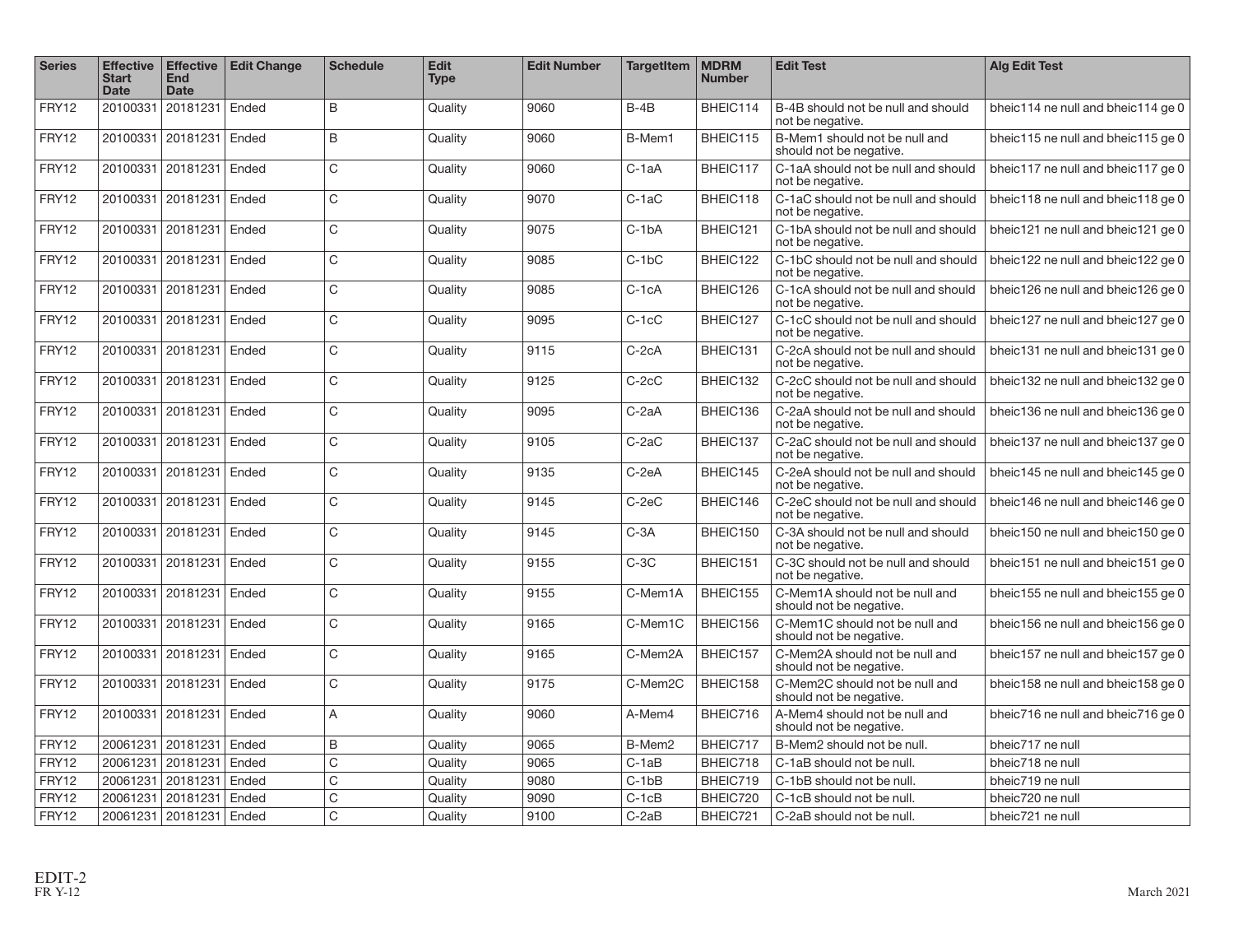| <b>Series</b> | <b>Effective</b><br><b>Start</b><br><b>Date</b> | <b>Effective</b><br><b>End</b><br><b>Date</b> | <b>Edit Change</b> | <b>Schedule</b> | <b>Edit</b><br><b>Type</b> | <b>Edit Number</b> | <b>TargetItem</b> | <b>MDRM</b><br><b>Number</b> | <b>Edit Test</b>                                        | <b>Alg Edit Test</b>               |
|---------------|-------------------------------------------------|-----------------------------------------------|--------------------|-----------------|----------------------------|--------------------|-------------------|------------------------------|---------------------------------------------------------|------------------------------------|
| FRY12         | 20100331                                        | 20181231 Ended                                |                    | $\mathsf{C}$    | Quality                    | 9105               | $C-2bA$           | BHEIC722                     | C-2bA should not be null and should<br>not be negative. | bheic722 ne null and bheic722 ge 0 |
| FRY12         | 20061231                                        | 20181231                                      | Ended              | C               | Quality                    | 9110               | $C-2bB$           | BHEIC723                     | C-2bB should not be null.                               | bheic723 ne null                   |
| FRY12         | 20100331                                        | 20181231                                      | Ended              | $\mathsf{C}$    | Quality                    | 9115               | $C-2bC$           | BHEIC724                     | C-2bC should not be null and should<br>not be negative. | bheic724 ne null and bheic724 ge 0 |
| FRY12         | 20061231                                        | 20181231                                      | Ended              | C               | Quality                    | 9120               | $C-2cB$           | BHEIC725                     | C-2cB should not be null.                               | bheic725 ne null                   |
| FRY12         | 20100331                                        | 20181231                                      | Ended              | $\mathsf{C}$    | Quality                    | 9125               | C-2dA             | BHEIC726                     | C-2dA should not be null and should<br>not be negative. | bheic726 ne null and bheic726 ge 0 |
| FRY12         | 20061231                                        | 20181231                                      | Ended              | C               | Quality                    | 9130               | $C-2dB$           | BHEIC727                     | C-2dB should not be null.                               | bheic727 ne null                   |
| FRY12         | 20100331                                        | 20181231                                      | Ended              | $\mathsf{C}$    | Quality                    | 9135               | C-2dC             | BHEIC728                     | C-2dC should not be null and should<br>not be negative. | bheic728 ne null and bheic728 ge 0 |
| FRY12         | 20061231                                        | 20181231                                      | Ended              | $\mathsf C$     | Quality                    | 9140               | $C-2eB$           | BHEIC729                     | C-2eB should not be null.                               | bheic729 ne null                   |
| FRY12         | 20061231                                        | 20181231                                      | Ended              | C               | Quality                    | 9150               | $C-3B$            | BHEIC730                     | C-3B should not be null.                                | bheic730 ne null                   |
| FRY12         | 20100331                                        | 20181231                                      | Ended              | D.              | Quality                    | 9175               | $D-1A$            | BHEIC731                     | D-1A should not be null and should<br>not be negative.  | bheic731 ne null and bheic731 ge 0 |
| FRY12         | 20100331                                        | 20181231                                      | Ended              | D               | Quality                    | 9175               | $D-1B$            | BHEIC732                     | D-1B should not be null and should<br>not be negative.  | bheic732 ne null and bheic732 ge 0 |
| FRY12         | 20100331                                        | 20181231                                      | Ended              | D.              | Quality                    | 9175               | $D-1E$            | BHEIC733                     | D-1E should not be null and should<br>not be negative.  | bheic733 ne null and bheic733 ge 0 |
| FRY12         | 20100331                                        | 20181231                                      | Ended              | D.              | Quality                    | 9175               | $D-1F$            | BHEIC734                     | D-1F should not be null and should<br>not be negative.  | bheic734 ne null and bheic734 ge 0 |
| FRY12         | 20100331                                        | 20181231 Ended                                |                    | D.              | Quality                    | 9175               | $D-2A$            | BHEIC735                     | D-2A should not be null and should<br>not be negative.  | bheic735 ne null and bheic735 ge 0 |
| FRY12         | 20100331                                        | 20181231                                      | Ended              | D               | Quality                    | 9175               | $D-2B$            | BHEIC736                     | D-2B should not be null and should<br>not be negative.  | bheic736 ne null and bheic736 ge 0 |
| FRY12         | 20100331                                        | 20181231                                      | Ended              | D               | Quality                    | 9175               | $D-2E$            | BHEIC737                     | D-2E should not be null and should<br>not be negative.  | bheic737 ne null and bheic737 ge 0 |
| FRY12         | 20100331                                        | 20181231                                      | Ended              | D               | Quality                    | 9175               | $D-2F$            | BHEIC738                     | D-2F should not be null and should<br>not be negative.  | bheic738 ne null and bheic738 ge 0 |
| FRY12         | 20100331                                        | 20181231                                      | Ended              | D               | Quality                    | 9180               | $D-3B$            | BHEIC739                     | D-3B should not be null.                                | bheic739 ne null                   |
| FRY12         | 20100331                                        | 20181231                                      | Ended              | D               | Quality                    | 9180               | $D-3F$            | BHEIC740                     | D-3F should not be null.                                | bheic740 ne null                   |
| FRY12         | 20100331                                        | 20181231                                      | Ended              | D               | Quality                    | 9180               | $D - 4A$          | BHEIC741                     | D-4A should not be null.                                | bheic741 ne null                   |
| <b>FRY12</b>  | 20100331                                        | 20181231                                      | Ended              | D               | Quality                    | 9180               | $D-4B$            | BHEIC742                     | D-4B should not be null.                                | bheic742 ne null                   |
| FRY12         | 20100331                                        | 20181231                                      | Ended              | D               | Quality                    | 9180               | $D-4E$            | BHEIC743                     | D-4E should not be null.                                | bheic743 ne null                   |
| FRY12         | 20100331                                        | 20181231                                      | Ended              | D               | Quality                    | 9180               | $D-4F$            | BHEIC744                     | D-4F should not be null.                                | bheic744 ne null                   |
| FRY12         | 20100331                                        | 20181231                                      | Ended              | D               | Quality                    | 9180               | $D-5A$            | BHEIC745                     | D-5A should not be null.                                | bheic745 ne null                   |
| FRY12         | 20100331                                        | 20181231                                      | Ended              | D               | Quality                    | 9180               | $D-5B$            | BHEIC746                     | D-5B should not be null.                                | bheic746 ne null                   |
| FRY12         | 20100331                                        | 20181231                                      | Ended              | D               | Quality                    | 9180               | $D-5E$            | BHEIC747                     | D-5E should not be null.                                | bheic747 ne null                   |
| FRY12         | 20100331                                        | 20181231                                      | Ended              | D               | Quality                    | 9180               | $D-5F$            | BHEIC748                     | D-5F should not be null.                                | bheic748 ne null                   |
| FRY12         | 20061231                                        | 20181231                                      | Ended              | C               | Quality                    | 9160               | C-Mem1B           | BHEIC749                     | C-Mem1B should not be null.                             | bheic749 ne null                   |
| FRY12         | 20061231                                        | 20181231                                      | Ended              | C               | Quality                    | 9170               | C-Mem2B           | BHEIC750                     | C-Mem2B should not be null.                             | bheic750 ne null                   |
| FRY12         | 20100331                                        | 20181231                                      | Ended              | D.              | Quality                    | 9175               | $D-1C$            | BHEIJ434                     | D-1C should not be null and should<br>not be negative.  | bheij434 ne null and bheij434 ge 0 |
| FRY12         | 20100331                                        | 20181231                                      | Ended              | D.              | Quality                    | 9175               | $D-1D$            | BHEIJ435                     | D-1D should not be null and should<br>not be negative.  | bheiJ435 ne null and bheij435 ge 0 |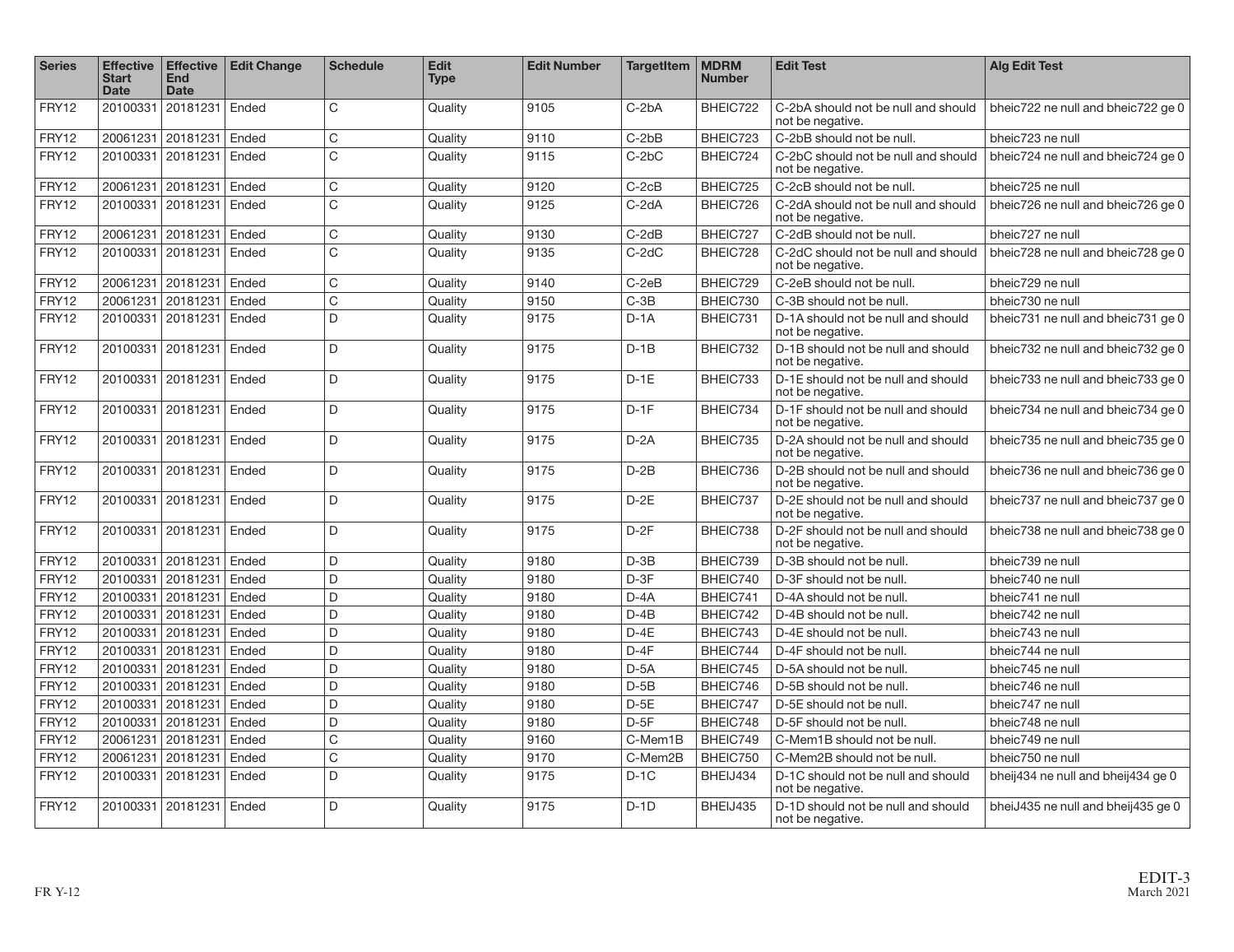| <b>Series</b> | Effective  <br><b>Start</b><br><b>Date</b> | <b>Effective</b><br><b>End</b><br><b>Date</b> | <b>Edit Change</b>          | <b>Schedule</b> | <b>Edit</b><br><b>Type</b> | <b>Edit Number</b> | <b>TargetItem</b> | <b>MDRM</b><br><b>Number</b> | <b>Edit Test</b>                                                                                                                                                                                                                  | <b>Alg Edit Test</b>                                                                                                                                                                                                    |
|---------------|--------------------------------------------|-----------------------------------------------|-----------------------------|-----------------|----------------------------|--------------------|-------------------|------------------------------|-----------------------------------------------------------------------------------------------------------------------------------------------------------------------------------------------------------------------------------|-------------------------------------------------------------------------------------------------------------------------------------------------------------------------------------------------------------------------|
| FRY12         |                                            | 20100331 20181231 Ended                       |                             | D               | Quality                    | 9175               | $D-2C$            | BHEIJ436                     | D-2C should not be null and should<br>not be negative.                                                                                                                                                                            | bheij436 ne null and bheij436 ge 0                                                                                                                                                                                      |
| FRY12         |                                            | 20100331 20181231                             | Ended                       | D               | Quality                    | 9175               | $D-2D$            | BHEIJ437                     | D-2D should not be null and should<br>not be negative.                                                                                                                                                                            | bheij437 ne null and bheij437 ge 0                                                                                                                                                                                      |
| FRY12         | 20100331                                   | 20181231                                      | Ended                       | D               | Quality                    | 9180               | $D-3D$            | BHEIJ438                     | D-3D should not be null.                                                                                                                                                                                                          | bheij438 ne null                                                                                                                                                                                                        |
| FRY12         | 20100331                                   | 20181231                                      | Ended                       | D               | Quality                    | 9180               | $D-4C$            | BHEIJ439                     | D-4C should not be null.                                                                                                                                                                                                          | bheij439 ne null                                                                                                                                                                                                        |
| FRY12         | 20100331                                   | 20181231                                      | Ended                       | D               | Quality                    | 9180               | $D-4D$            | BHEIJ440                     | D-4D should not be null.                                                                                                                                                                                                          | bheij440 ne null                                                                                                                                                                                                        |
| FRY12         | 20100331                                   | 20181231                                      | Ended                       | D               | Quality                    | 9180               | $D-5C$            | BHEIJ441                     | D-5C should not be null.                                                                                                                                                                                                          | bheij441 ne null                                                                                                                                                                                                        |
| FRY12         | 20100331                                   | 20181231                                      | Ended                       | D               | Quality                    | 9180               | $D-5D$            | BHEIJ442                     | D-5D should not be null.                                                                                                                                                                                                          | bheij442 ne null                                                                                                                                                                                                        |
| FRY12         | 20100331                                   | 20181231                                      | Ended                       | $\overline{A}$  | Quality                    | 9060               | A-Mem5            | BHEIJ443                     | A-Mem5 should not be null and<br>should not be negative.                                                                                                                                                                          | bheij443 ne null and bheij443 ge 0                                                                                                                                                                                      |
| FRY12         | 20130331                                   |                                               | 99991231 No change          | $\overline{A}$  | Quality                    | 0523               | A-Mem3            | BHEIB498                     | If the reporting institution is a top-tier<br>holding company that files an<br>FR Y-9SP or is a lower-tier holding<br>company that for reporting purposes<br>files an FR Y-9SP as the top tier, then<br>A-Mem3 should equal zero. | if the reporting institution is a top-<br>tier holding company that files an<br>FR Y-9SP or is a lower-tier holding<br>company that for reporting pur-<br>poses files an FR Y-9SP as the top<br>tier then bheib498 eq 0 |
| FRY12         |                                            | 20010930   20170630   Ended                   |                             | $\overline{A}$  | Quality                    | 0520               | A-Mem1            | BHEIC100                     | If A-4A, A-4B or A-4C do not equal<br>zero, then A-Mem1 should not equal<br>zero.                                                                                                                                                 | If bheic101 ne 0 or bheic102 ne 0<br>or bheic103 ne 0 then bheic100 ne                                                                                                                                                  |
| FRY12         | 20050331                                   | 20200930 Archived                             |                             | $\overline{A}$  | Quality                    | 0510               | $A - 4A$          | BHEIC101                     | At least one of A-4A, A-4B, or A-4C<br>should not equal zero.                                                                                                                                                                     | bheic101 ne 0 or bheic102 ne 0 or<br>bheic103 ne 0                                                                                                                                                                      |
| FRY12         |                                            | 20201231 99991231                             | Revised                     | $\overline{A}$  | Quality                    | 0510               | $A - 4A$          | BHEIC101                     | At least one of A-4A, A-4B, A-4C, or<br>A-4D should not equal zero.                                                                                                                                                               | bheic101 ne 0 or bheilf33 ne 0 or<br>bheilf40 ne 0 or bheic103 ne 0                                                                                                                                                     |
| FRY12         | 20050331                                   | 99991231                                      | No change                   | B               | Quality                    | 0550               | $B-1A$            | BHEIC107                     | If B-1B is greater than zero, then<br>B-1A should be greater than zero.                                                                                                                                                           | if bheic108 gt 0 then bheic107 gt 0                                                                                                                                                                                     |
| FRY12         |                                            | 20010930 99991231                             | No change                   | $\mathsf B$     | Quality                    | 0560               | $B-1B$            | BHEIC108                     | If B-1A is greater than zero, then<br>B-1B should be greater than zero.                                                                                                                                                           | if bheic107 gt 0 then bheic108 gt 0                                                                                                                                                                                     |
| FRY12         | 20050331                                   | 99991231                                      | No change                   | B               | Quality                    | 0570               | $B-2A$            | BHEIC109                     | If B-2B is greater than zero, then<br>B-2A should be greater than zero.                                                                                                                                                           | if bheic110 gt 0 then bheic109 gt 0                                                                                                                                                                                     |
| FRY12         |                                            | 20010930 99991231                             | No change                   | B               | Quality                    | 0580               | $B-2B$            | BHEIC110                     | If B-2A is greater than zero, then<br>B-2B should be greater than zero.                                                                                                                                                           | if bheic109 gt 0 then bheic110 gt 0                                                                                                                                                                                     |
| FRY12         | 20050331                                   | 99991231                                      | No change                   | B               | Quality                    | 0590               | $B-3A$            | BHEIC111                     | If B-3B is greater than zero, then<br>B-3A should be greater than zero.                                                                                                                                                           | if bheic112 gt 0 then bheic111 gt 0                                                                                                                                                                                     |
| FRY12         |                                            | 20010930 99991231                             | No change                   | <sub>B</sub>    | Quality                    | 0600               | $B-3B$            | BHEIC112                     | If B-3A is greater than zero, then<br>B-3B should be greater than zero.                                                                                                                                                           | if bheic111 gt 0 then bheic112 gt 0                                                                                                                                                                                     |
| FRY12         |                                            | 20050331   20200930   Archived                |                             | $\mathsf{C}$    | Quality                    | 0650               | $C-1aA$           | BHEIC117                     | If C-1aC is greater than zero, then<br>C-1aA should be greater than zero.                                                                                                                                                         | if bheic118 gt 0 then bheic117 gt 0                                                                                                                                                                                     |
| FRY12         | 20201231                                   | 99991231                                      | Revised                     | $\mathsf{C}$    | Quality                    | 0650               | $C-1aA$           | BHEIC117                     | If C-1aD is greater than zero, then<br>C-1aA should be greater than zero.                                                                                                                                                         | if bheic118 gt 0 then bheic117 gt 0                                                                                                                                                                                     |
| FRY12         |                                            | 20010930   20200930   Archived                |                             | $\mathsf{C}$    | Quality                    | 0660               | $C-1aC$           | BHEIC118                     | If C-1aA is greater than zero, then<br>C-1aC should be greater than zero.                                                                                                                                                         | if bheic117 gt 0 then bheic118 gt 0                                                                                                                                                                                     |
| FRY12         |                                            |                                               | 20201231 99991231 No change | C               | Quality                    | 0660               | $C-1aD$           | BHEIC118                     | If C-1aA is greater than zero, then<br>C-1aD should be greater than zero.                                                                                                                                                         | if bheic117 gt 0 then bheic118 gt 0                                                                                                                                                                                     |
| FRY12         | 20050331                                   | 20200930 Archived                             |                             | C               | Quality                    | 0690               | $C-1bA$           | BHEIC121                     | If C-1bC is greater than zero, then<br>C-1bA should be greater than zero.                                                                                                                                                         | if bheic122 gt 0 then bheic121 gt 0                                                                                                                                                                                     |
| FRY12         |                                            | 20201231   99991231   Revised                 |                             | $\mathsf{C}$    | Quality                    | 0690               | $C-1bA$           | BHEIC121                     | If C-1bD is greater than zero, then<br>C-1bA should be greater than zero.                                                                                                                                                         | if bheic122 gt 0 then bheic121 gt 0                                                                                                                                                                                     |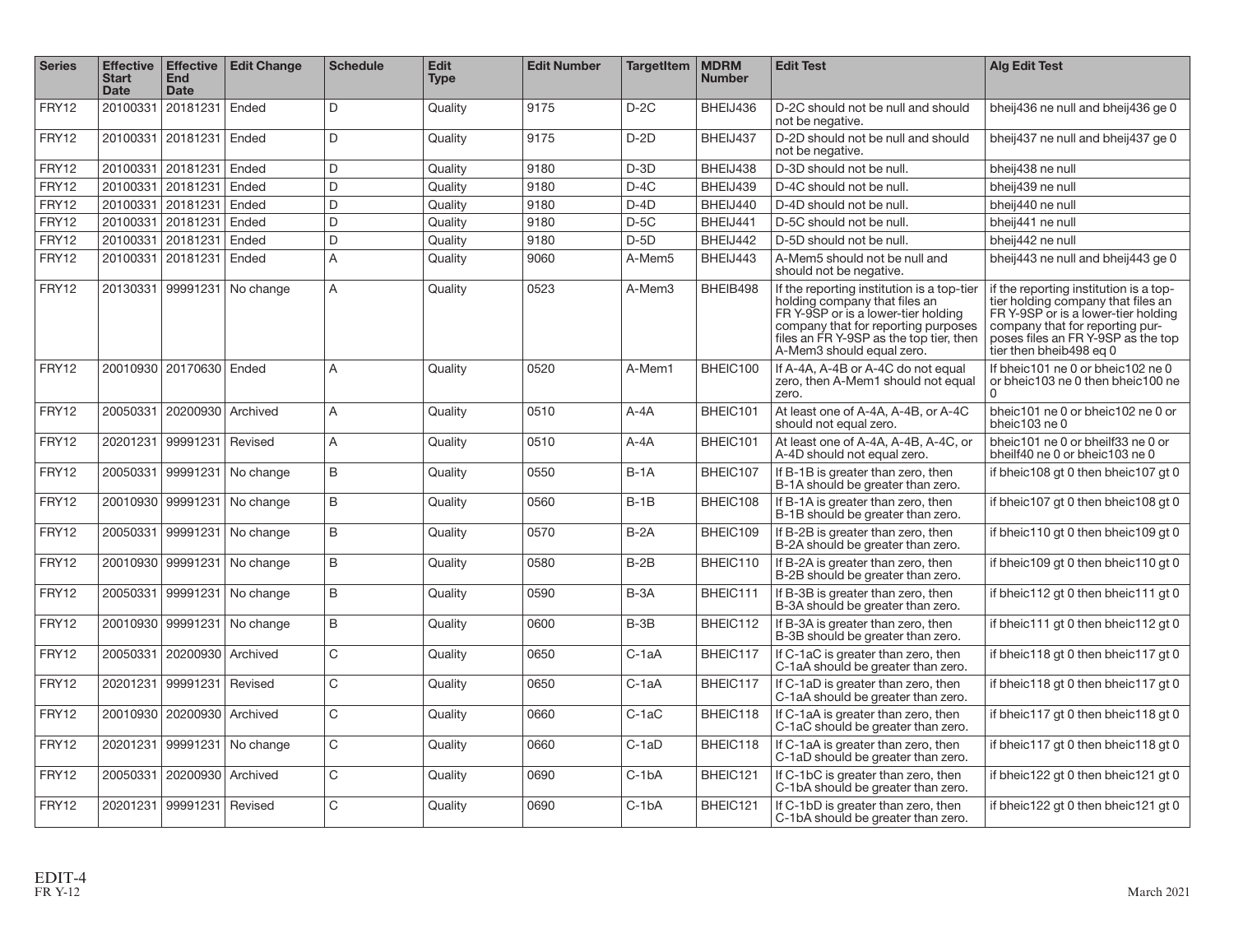| <b>Series</b> | <b>Effective</b><br><b>Start</b><br><b>Date</b> | <b>Effective</b><br><b>End</b><br><b>Date</b> | <b>Edit Change</b>          | <b>Schedule</b> | <b>Edit</b><br><b>Type</b> | <b>Edit Number</b> | <b>TargetItem</b> | <b>MDRM</b><br><b>Number</b> | <b>Edit Test</b>                                                                 | <b>Alg Edit Test</b>                        |
|---------------|-------------------------------------------------|-----------------------------------------------|-----------------------------|-----------------|----------------------------|--------------------|-------------------|------------------------------|----------------------------------------------------------------------------------|---------------------------------------------|
| FRY12         | 20010930                                        | 20200930 Archived                             |                             | $\mathsf{C}$    | Quality                    | 0700               | $C-1bC$           | BHEIC122                     | If C-1bA is greater than zero, then<br>C-1bC should be greater than zero.        | if bheic121 gt 0 then bheic122 gt 0         |
| FRY12         | 20201231                                        | 99991231                                      | No change                   | $\mathsf{C}$    | Quality                    | 0700               | $C-1bD$           | BHEIC122                     | If C-1bA is greater than zero, then<br>C-1bD should be greater than zero.        | if bheic121 gt 0 then bheic122 gt 0         |
| FRY12         | 20050331                                        | 20200930 Archived                             |                             | $\mathsf{C}$    | Quality                    | 0730               | $C-1cA$           | BHEIC126                     | If C-1cC is greater than zero, then<br>C-1cA should be greater than zero.        | if bheic127 gt 0 then bheic126 gt 0         |
| FRY12         | 20201231                                        | 99991231                                      | Revised                     | $\mathsf{C}$    | Quality                    | 0730               | $C-1cA$           | BHEIC126                     | If C-1cD is greater than zero, then<br>C-1cA should be greater than zero.        | if bheic127 gt 0 then bheic126 gt 0         |
| FRY12         | 20010930                                        | 20200930 Archived                             |                             | $\mathsf{C}$    | Quality                    | 0740               | $C-1cC$           | BHEIC127                     | If C-1cA is greater than zero, then<br>C-1cC should be greater than zero.        | if bheic126 gt 0 then bheic127 gt 0         |
| FRY12         | 20201231                                        | 99991231                                      | No change                   | $\mathsf{C}$    | Quality                    | 0740               | $C-1cD$           | BHEIC127                     | If C-1cA is greater than zero, then<br>C-1cD should be greater than zero.        | if bheic126 gt 0 then bheic127 gt 0         |
| FRY12         | 20050331                                        | 20200930 Archived                             |                             | C               | Quality                    | 0790               | $C-2cA$           | BHEIC131                     | If C-2cC is greater than zero, then<br>C-2cA should be greater than zero.        | if bheic132 gt 0 then bheic131 gt 0         |
| FRY12         | 20201231                                        | 99991231                                      | Revised                     | $\mathsf{C}$    | Quality                    | 0790               | $C-2cA$           | BHEIC131                     | If C-2cD is greater than zero, then<br>C-2cA should be greater than zero.        | if bheic132 gt 0 then bheic131 gt 0         |
| FRY12         |                                                 | 20010930   20200930                           | Archived                    | $\mathsf C$     | Quality                    | 0800               | $C-2cC$           | BHEIC132                     | If C-2cA is greater than zero, then<br>C-2cC should be greater than zero.        | if bheic131 gt 0 then bheic132 gt 0         |
| FRY12         |                                                 |                                               | 20201231 99991231 No change | $\mathsf{C}$    | Quality                    | 0800               | $C-2cD$           | BHEIC132                     | If C-2cA is greater than zero, then<br>C-2cD should be greater than zero.        | if bheic131 gt 0 then bheic132 gt 0         |
| FRY12         | 20050331                                        | 20200930 Archived                             |                             | $\mathsf{C}$    | Quality                    | 0750               | $C-2aA$           | BHEIC136                     | If C-2aC is greater than zero, then<br>C-2aA should be greater than zero.        | if bheic137 gt 0 then bheic136 gt 0         |
| FRY12         | 20201231                                        | 99991231                                      | Revised                     | $\mathsf{C}$    | Quality                    | 0750               | $C-2aA$           | BHEIC136                     | If C-2aD is greater than zero, then<br>C-2aA should be greater than zero.        | if bheic137 gt 0 then bheic136 gt 0         |
| FRY12         |                                                 | 20010930   20200930   Archived                |                             | $\mathsf{C}$    | Quality                    | 0760               | C-2aC             | BHEIC137                     | If C-2aA is greater than zero, then<br>C-2aC should be greater than zero.        | if bheic136 gt 0 then bheic137 gt 0         |
| FRY12         | 20201231                                        | 99991231                                      | No change                   | C               | Quality                    | 0760               | $C-2aD$           | BHEIC137                     | If C-2aA is greater than zero, then<br>C-2aD should be greater than zero.        | if bheic136 gt 0 then bheic137 gt 0         |
| FRY12         | 20050331                                        | 20200930 Archived                             |                             | $\mathsf{C}$    | Quality                    | 0830               | $C-2eA$           | BHEIC145                     | If C-2eC is greater than zero, then<br>C-2eA should be greater than zero.        | if bheic146 gt 0 then bheic145 gt 0         |
| FRY12         | 20201231                                        | 99991231                                      | Revised                     | $\mathsf{C}$    | Quality                    | 0830               | $C-2eA$           | BHEIC145                     | If C-2eD is greater than zero, then<br>C-2eA should be greater than zero.        | if bheic146 gt 0 then bheic145 gt 0         |
| FRY12         |                                                 | 20010930 20200930 Archived                    |                             | $\mathsf{C}$    | Quality                    | 0840               | $C-2eC$           | BHEIC146                     | If C-2eA is greater than zero, then<br>C-2eC should be greater than zero.        | if bheic145 gt 0 then bheic146 gt 0         |
| FRY12         | 20201231                                        |                                               | 99991231 No change          | $\mathsf{C}$    | Quality                    | 0840               | $C-2eD$           | BHEIC146                     | If C-2eA is greater than zero, then<br>C-2eD should be greater than zero.        | if bheic145 gt 0 then bheic146 gt 0         |
| FRY12         |                                                 | 20050331   20200930   Archived                |                             | $\mathsf{C}$    | Quality                    | 1050               | C-Mem1A           | BHEIC155                     | If C-Mem1C is greater than zero,<br>then C-Mem1A should be greater<br>than zero. | if bheic156 gt 0 then bheic155 gt 0         |
| FRY12         |                                                 | 20201231 99991231                             | Revised                     | $\mathsf{C}$    | Quality                    | 1050               | C-Mem1A           | BHEIC155                     | If C-Mem1D is greater than zero,<br>then C-Mem1A should be greater<br>than zero. | if bheic156 gt 0 then bheic155 gt 0         |
| FRY12         |                                                 | 20010930 20200930 Archived                    |                             | $\mathsf{C}$    | Quality                    | 1060               | C-Mem1C           | BHEIC156                     | If C-Mem1A is greater than zero,<br>then C-Mem1C should be greater<br>than zero. | if bheic155 gt 0 then bheic156 gt 0         |
| FRY12         |                                                 |                                               | 20201231 99991231 No change | $\mathsf{C}$    | Quality                    | 1060               | C-Mem1D           | BHEIC156                     | If C-Mem1A is greater than zero,<br>then C-Mem1D should be greater<br>than zero. | if bheic155 gt 0 then bheic156 gt 0         |
| FRY12         |                                                 |                                               | 20010930 99991231 No change | C               | Quality                    | 1080               | C-Mem2A           | BHEIC157                     | Sum of C-Mem1A and C-Mem2A<br>should equal A-4A                                  | (bheic $155 +$ bheic $157$ ) eq bheic $101$ |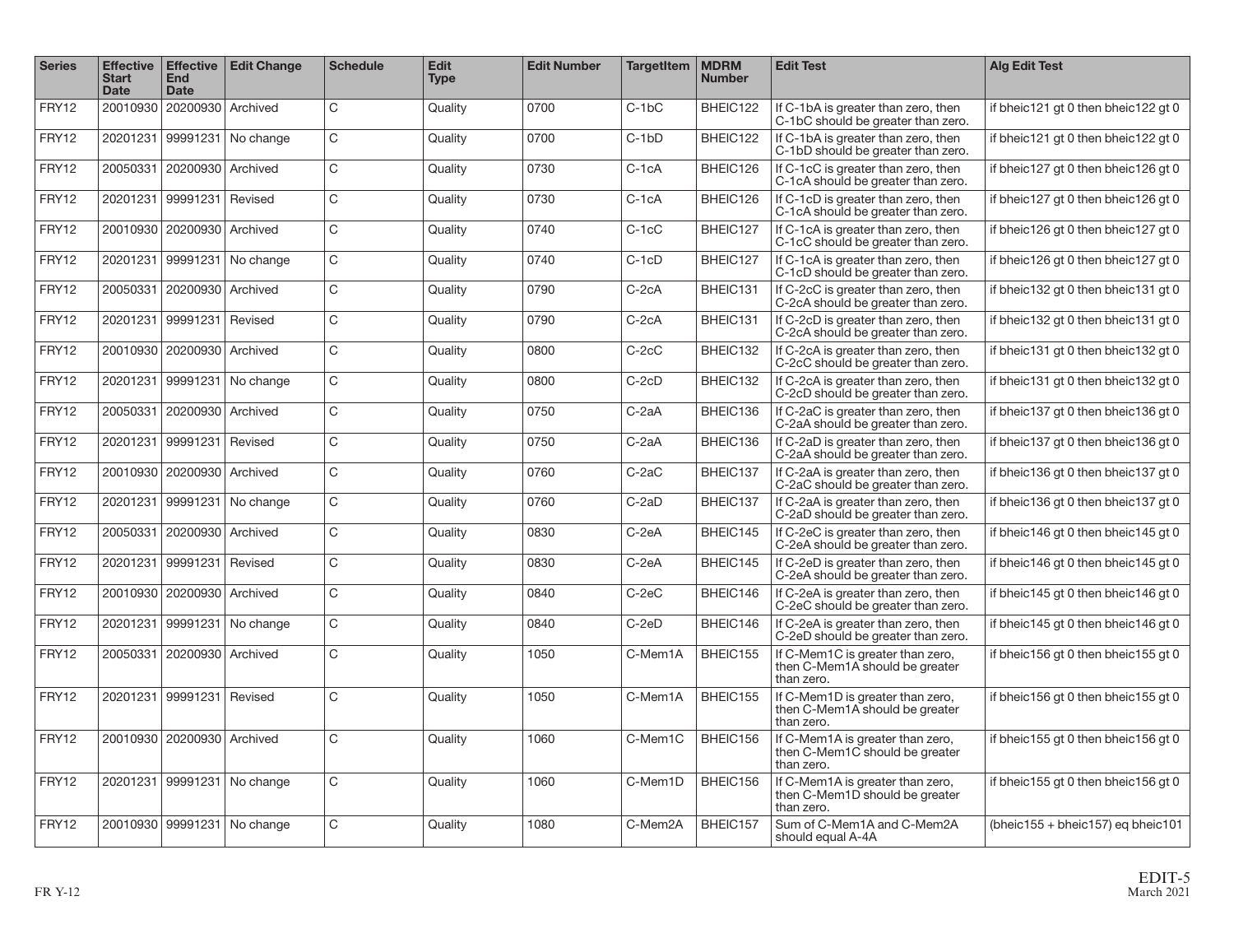| <b>Series</b> | <b>Effective</b><br><b>Start</b><br>Date | <b>Effective</b><br><b>End</b><br><b>Date</b> | <b>Edit Change</b>          | <b>Schedule</b> | <b>Edit</b><br><b>Type</b> | <b>Edit Number</b> | <b>TargetItem</b>    | <b>MDRM</b><br><b>Number</b> | <b>Edit Test</b>                                                                 | <b>Alg Edit Test</b>                            |
|---------------|------------------------------------------|-----------------------------------------------|-----------------------------|-----------------|----------------------------|--------------------|----------------------|------------------------------|----------------------------------------------------------------------------------|-------------------------------------------------|
| FRY12         | 20010930                                 | 20200930 Archived                             |                             | $\mathsf{C}$    | Quality                    | 1100               | C-Mem2A              | BHEIC157                     | If C-Mem2C is greater than zero,<br>then C-Mem2A should be greater<br>than zero. | if bheic158 gt 0 then bheic157 gt 0             |
| FRY12         | 20201231                                 | 99991231                                      | Revised                     | $\mathsf{C}$    | Quality                    | 1100               | C-Mem <sub>2</sub> A | BHEIC157                     | If C-Mem2D is greater than zero,<br>then C-Mem2A should be greater<br>than zero. | if bheic158 gt 0 then bheic157 gt 0             |
| FRY12         |                                          | 20010930 20200930 Archived                    |                             | $\mathsf{C}$    | Quality                    | 1120               | C-Mem2C              | BHEIC158                     | If C-Mem2A is greater than zero,<br>then C-Mem2C should be greater<br>than zero. | if bheic157 gt 0 then bheic158 gt 0             |
| FRY12         |                                          | 20201231 99991231                             | No change                   | $\mathsf{C}$    | Quality                    | 1120               | C-Mem2D              | BHEIC158                     | If C-Mem2A is greater than zero,<br>then C-Mem2D should be greater<br>than zero. | if bheic157 gt 0 then bheic158 gt 0             |
| FRY12         |                                          | 20050331 20200930 Archived                    |                             | $\mathsf{C}$    | Quality                    | 1130               | C-Mem2C              | BHEIC158                     | Sum of C-Mem1C and C-Mem2C<br>should equal A-4C                                  | (bheic $156 + \text{bheic158}$ ) eg bheic $103$ |
| FRY12         | 20201231                                 | 99991231                                      | No change                   | $\mathsf{C}$    | Quality                    | 1130               | C-Mem2D              | BHEIC158                     | Sum of C-Mem1D and C-Mem2D<br>should equal A-4D                                  | (bheic $156 + \text{bheic158}$ ) eg bheic $103$ |
| FRY12         |                                          | 20050331 20200930 Archived                    |                             | $\mathsf{C}$    | Quality                    | 0770               | $C-2bA$              | BHEIC722                     | If C-2bC is greater than zero, then<br>C-2bA should be greater than zero.        | if bheic724 gt 0 then bheic722 gt 0             |
| FRY12         | 20201231                                 | 99991231                                      | Revised                     | $\mathsf{C}$    | Quality                    | 0770               | $C-2bA$              | BHEIC722                     | If C-2bD is greater than zero, then<br>C-2bA should be greater than zero.        | if bheic724 gt 0 then bheic722 gt 0             |
| FRY12         |                                          | 20010930   20200930   Archived                |                             | $\mathsf{C}$    | Quality                    | 0780               | $C-2bC$              | BHEIC724                     | If C-2bA is greater than zero, then<br>C-2bC should be greater than zero.        | if bheic722 gt 0 then bheic724 gt 0             |
| FRY12         |                                          |                                               | 20201231 99991231 No change | $\mathsf{C}$    | Quality                    | 0780               | $C-2bD$              | BHEIC724                     | If C-2bA is greater than zero, then<br>C-2bD should be greater than zero.        | if bheic722 gt 0 then bheic724 gt 0             |
| FRY12         | 20050331                                 | 20200930 Archived                             |                             | $\mathsf C$     | Quality                    | 0810               | C-2dA                | BHEIC726                     | If C-2dC is greater than zero, then<br>C-2dA should be greater than zero.        | if bheic728 gt 0 then bheic726 gt 0             |
| FRY12         |                                          | 20201231 99991231                             | Revised                     | C               | Quality                    | 0810               | $C-2dA$              | BHEIC726                     | If C-2dD is greater than zero, then<br>C-2dA should be greater than zero.        | if bheic728 gt 0 then bheic726 gt 0             |
| FRY12         | 20010930                                 | 20200930 Archived                             |                             | $\mathsf{C}$    | Quality                    | 0820               | $C-2dC$              | BHEIC728                     | If C-2dA is greater than zero, then<br>C-2dC should be greater than zero.        | if bheic726 gt 0 then bheic728 gt 0             |
| FRY12         |                                          | 20201231 99991231                             | No change                   | C               | Quality                    | 0820               | $C-2dD$              | BHEIC728                     | If C-2dA is greater than zero, then<br>C-2dD should be greater than zero.        | if bheic726 gt 0 then bheic728 gt 0             |
| FRY12         | 20050331                                 | 99991231                                      | No change                   | D               | Quality                    | 1200               | $D-1A$               | BHEIC731                     | If D-1B is greater than zero, then<br>D-1A should be greater than zero.          | if bheic732 gt 0 then bheic731 gt 0             |
| FRY12         | 20050331                                 | 99991231                                      | No change                   | D               | Quality                    | 1210               | $D-1B$               | BHEIC732                     | If D-1A is greater than zero, then<br>D-1B should be greater than zero.          | if bheic731 gt 0 then bheic732 gt 0             |
| FRY12         | 20100331                                 | 99991231                                      | No change                   | D.              | Quality                    | 1220               | $D-1E$               | BHEIC733                     | If D-1F is greater than zero, then<br>D-1E should be greater than zero.          | if bheic734 gt 0 then bheic733 gt 0             |
| FRY12         | 20100331                                 | 99991231                                      | No change                   | D               | Quality                    | 1230               | $D-1F$               | BHEIC734                     | If D-1E is greater than zero, then<br>D-1F should be greater than zero.          | if bheic733 gt 0 then bheic734 gt 0             |
| FRY12         |                                          | 20050331 99991231                             | No change                   | D               | Quality                    | 1240               | $D-2A$               | BHEIC735                     | If D-2B is greater than zero, then<br>D-2A should be greater than zero.          | if bheic736 gt 0 then bheic735 gt 0             |
| FRY12         | 20050331                                 | 99991231                                      | No change                   | D               | Quality                    | 1250               | $D-2B$               | BHEIC736                     | If D-2A is greater than zero, then<br>D-2B should be greater than zero.          | if bheic735 gt 0 then bheic736 gt 0             |
| FRY12         | 20100331                                 | 99991231                                      | No change                   | D               | Quality                    | 1260               | $D-2E$               | BHEIC737                     | If D-2F is greater than zero, then<br>D-2E should be greater than zero.          | if bheic738 gt 0 then bheic737 gt 0             |
| FRY12         | 20100331                                 | 99991231                                      | No change                   | D               | Quality                    | 1270               | $D-2F$               | BHEIC738                     | If D-2E is greater than zero, then<br>D-2F should be greater than zero.          | if bheic737 gt 0 then bheic738 gt 0             |
| FRY12         | 20050331                                 |                                               | 99991231 No change          | D               | Quality                    | 1280               | $D - 4A$             | BHEIC741                     | If D-4B is greater than zero, then<br>D-4A should be greater than zero.          | if bheic742 gt 0 then bheic741 gt 0             |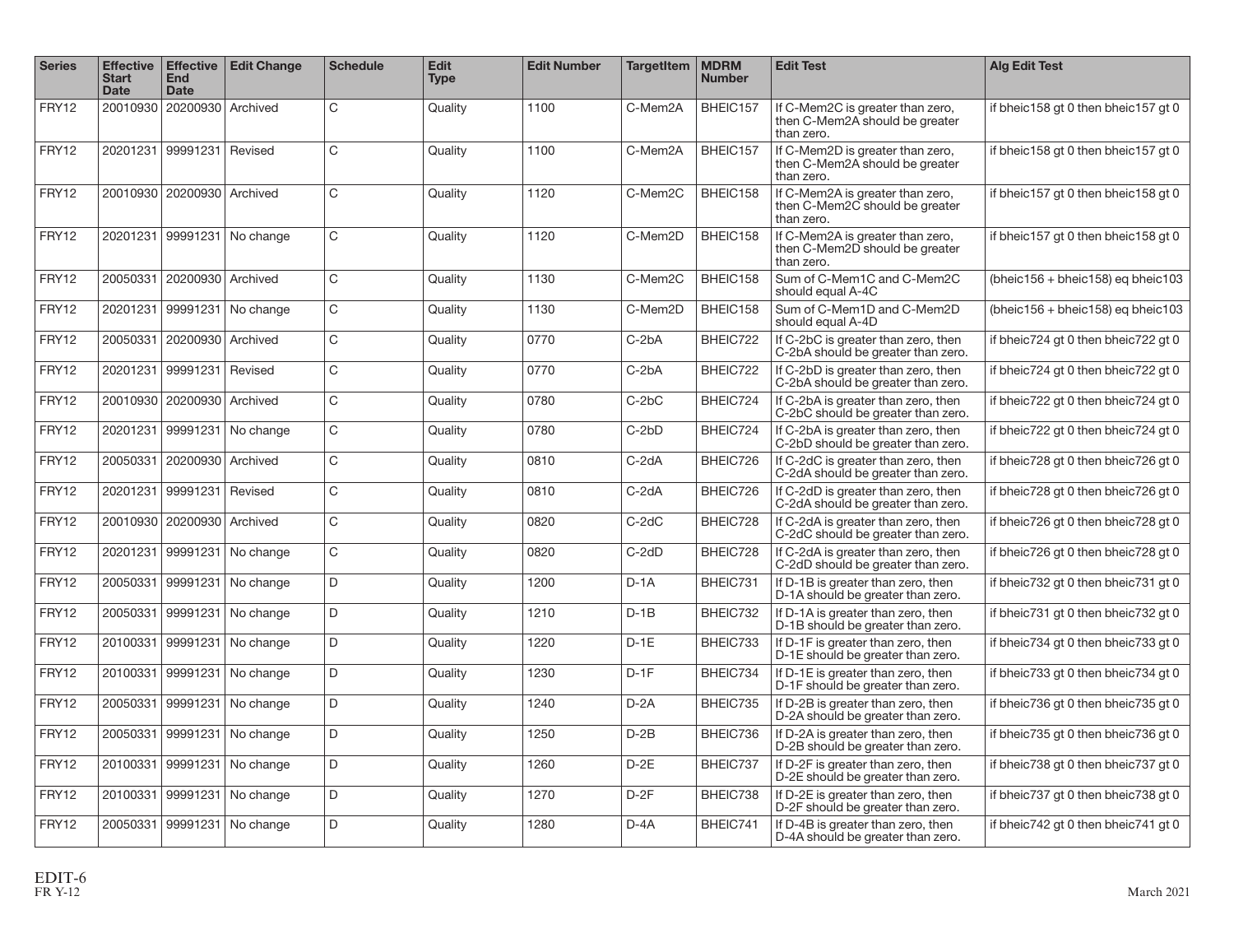| <b>Series</b> | <b>Effective</b><br><b>Start</b><br><b>Date</b> | <b>Effective</b><br><b>End</b><br><b>Date</b> | <b>Edit Change</b>          | <b>Schedule</b> | Edit<br><b>Type</b> | <b>Edit Number</b> | <b>TargetItem</b> | <b>MDRM</b><br><b>Number</b> | <b>Edit Test</b>                                                                                                                                                                                                                  | <b>Alg Edit Test</b>                                                                                                                                                                                                    |
|---------------|-------------------------------------------------|-----------------------------------------------|-----------------------------|-----------------|---------------------|--------------------|-------------------|------------------------------|-----------------------------------------------------------------------------------------------------------------------------------------------------------------------------------------------------------------------------------|-------------------------------------------------------------------------------------------------------------------------------------------------------------------------------------------------------------------------|
| FRY12         | 20050331                                        | 99991231                                      | No change                   | D               | Quality             | 1290               | $D-4B$            | BHEIC742                     | If D-4A is greater than zero, then<br>D-4B should be greater than zero.                                                                                                                                                           | if bheic741 gt 0 then bheic742 gt 0                                                                                                                                                                                     |
| FRY12         | 20100331                                        | 99991231                                      | No change                   | D               | Quality             | 1300               | $D-4E$            | BHEIC743                     | If D-4F is greater than zero, then<br>D-4E should be greater than zero.                                                                                                                                                           | if bheic744 gt 0 then bheic743 gt 0                                                                                                                                                                                     |
| FRY12         | 20100331                                        | 99991231                                      | No change                   | D               | Quality             | 1310               | $D-4F$            | BHEIC744                     | If D-4E is greater than zero, then<br>D-4F should be greater than zero.                                                                                                                                                           | if bheic743 gt 0 then bheic744 gt 0                                                                                                                                                                                     |
| FRY12         | 20050331                                        | 20200930 Archived                             |                             | C               | Quality             | 1110               | C-Mem2B           | BHEIC750                     | Sum of C-Mem1B and C-Mem2B<br>should equal A-4B                                                                                                                                                                                   | (bheic $749 + b$ heic $750$ ) eg bheic $102$                                                                                                                                                                            |
| FRY12         | 20201231                                        |                                               | 99991231 No change          | C               | Quality             | 1110               | C-Mem2C           | BHEILF55                     | Sum of C-Mem1C and C-Mem2C<br>should equal A-4C                                                                                                                                                                                   | (bheilf54 + bheilf55) eg bheilf40                                                                                                                                                                                       |
| FRY12         | 20100331                                        |                                               | 99991231 No change          | D               | Quality             | 1212               | $D-1C$            | BHEIJ434                     | If D-1D is greater than zero, then<br>D-1C should be greater than zero.                                                                                                                                                           | if bheij435 gt 0 then bheij434 gt 0                                                                                                                                                                                     |
| FRY12         | 20100331                                        |                                               | 99991231 No change          | D               | Quality             | 1213               | $D-1D$            | BHEIJ435                     | If D-1C is greater than zero, then<br>D-1D should be greater than zero.                                                                                                                                                           | if bheij434 gt 0 then bheij435 gt 0                                                                                                                                                                                     |
| FRY12         | 20100331                                        |                                               | 99991231 No change          | D               | Quality             | 1252               | $D-2C$            | BHEIJ436                     | If D-2D is greater than zero, then<br>D-2C should be greater than zero.                                                                                                                                                           | if bheij437 gt 0 then bheij436 gt 0                                                                                                                                                                                     |
| FRY12         | 20100331                                        |                                               | 99991231 No change          | D               | Quality             | 1253               | $D-2D$            | BHEIJ437                     | If D-2C is greater than zero, then<br>D-2D should be greater than zero.                                                                                                                                                           | if bheij436 gt 0 then bheij437 gt 0                                                                                                                                                                                     |
| FRY12         | 20100331                                        | 99991231                                      | No change                   | D               | Quality             | 1292               | $D-4C$            | BHEIJ439                     | If D-4D is greater than zero, then<br>D-4C should be greater than zero.                                                                                                                                                           | if bheij440 gt 0 then bheij439 gt 0                                                                                                                                                                                     |
| FRY12         | 20100331                                        |                                               | 99991231 No change          | D               | Quality             | 1293               | $D-4D$            | BHEIJ440                     | If D-4C is greater than zero, then<br>D-4D should be greater than zero.                                                                                                                                                           | if bheij439 gt 0 then bheij440 gt 0                                                                                                                                                                                     |
| FRY12         | 20100331                                        | 99991231                                      | No change                   | A               | Quality             | 0525               | A-Mem5            | BHEIJ443                     | If A-Mem3 is not equal to zero and<br>A-Mem4 is greater than zero, then<br>A-Mem5 should be greater than zero.                                                                                                                    | if (bheib498 ne 0 and bheic716 gt<br>0) then bheij443 gt 0                                                                                                                                                              |
| FRY12         |                                                 |                                               | 20130331 99991231 No change | A               | Quality             | 0527               | A-Mem5            | BHEIJ443                     | If the reporting institution is a top-tier<br>holding company that files an<br>FR Y-9SP or is a lower-tier holding<br>company that for reporting purposes<br>files an FR Y-9SP as the top tier, then<br>A-Mem5 should equal zero. | if the reporting institution is a top-<br>tier holding company that files an<br>FR Y-9SP or is a lower-tier holding<br>company that for reporting pur-<br>poses files an FR Y-9SP as the top<br>tier then bheij443 eq 0 |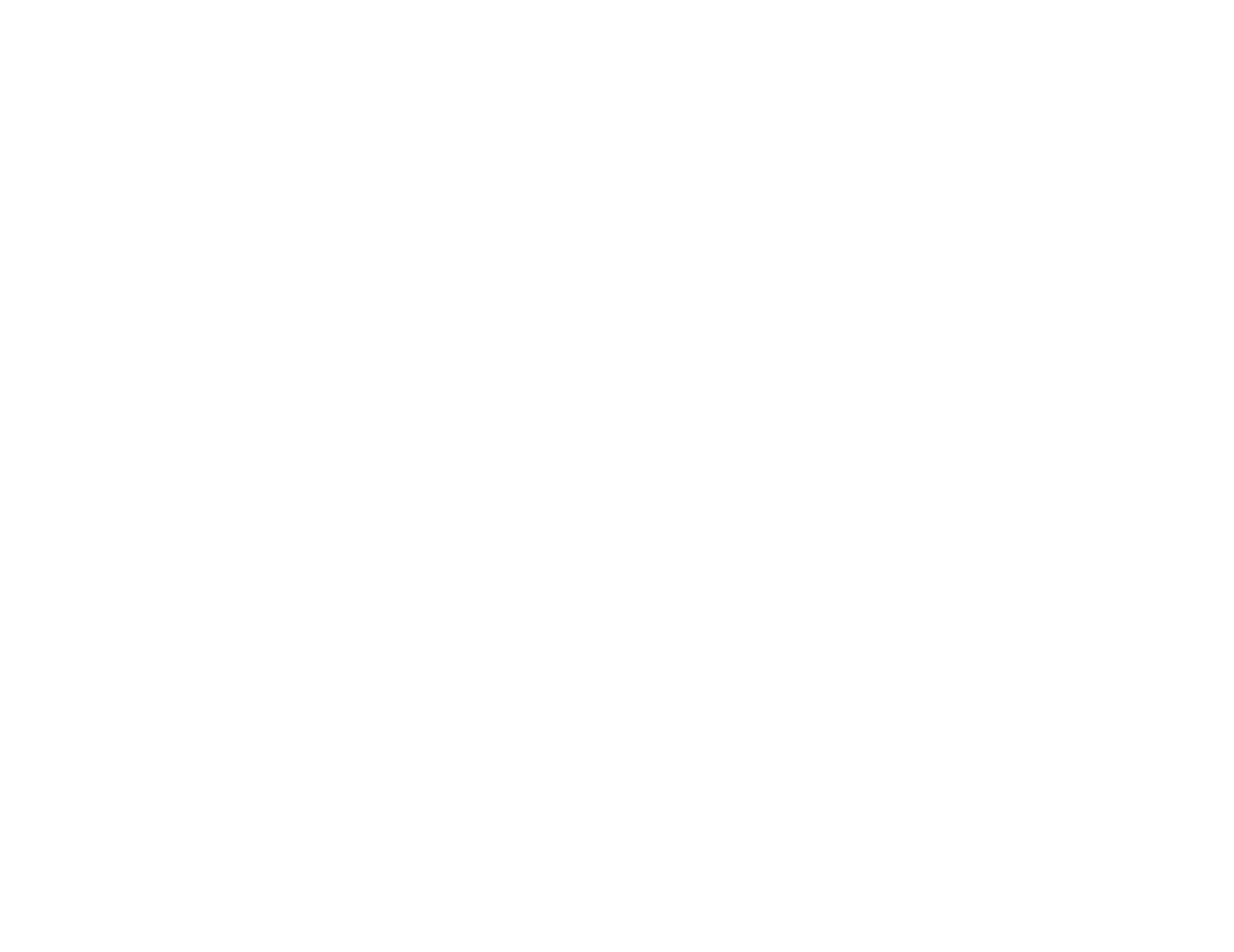#### **Validity & Syntax Edits for the FR Y-12**

#### Effective as of December 31, 2020

| <b>Series</b> | <b>Effective</b><br><b>Start Date</b> | <b>Effective</b><br><b>End Date</b> | Edit<br>Change      | <b>Schedule</b> | <b>Edit Type</b> | Edit<br><b>Number</b> | <b>Target Item</b> | <b>MDRM</b><br><b>Number</b> | <b>Sub Flag</b><br>Code<br>(BHEIF838) | <b>Edit Test</b>                                                        | <b>Alg Edit Test</b>                                                                                                                        |
|---------------|---------------------------------------|-------------------------------------|---------------------|-----------------|------------------|-----------------------|--------------------|------------------------------|---------------------------------------|-------------------------------------------------------------------------|---------------------------------------------------------------------------------------------------------------------------------------------|
| FRY12         | 20140331                              | 99991231                            | <b>No</b><br>Change | Page 1          | Validity         | 0020                  | <b>SROFFRNM</b>    | BHEIC490                     | All Codes                             | SROFFRNM must not be null.                                              | bheic490 ne null                                                                                                                            |
| FRY12         | 20140331                              | 99991231                            | No<br>Change        | Page 1          | Validity         | 0030                  | <b>TITLEOFOFF</b>  | BHEIC491                     | All Codes                             | TITLEOFOFF must not be null.                                            | bheic491 ne null                                                                                                                            |
| FRY12         | 20140331                              | 20160930                            | Archived            | Page 1          | Validity         | 0045                  | <b>DATESIGN</b>    | BHEIJ196                     |                                       | DATESIGN must not be null                                               | bheij196 ne null                                                                                                                            |
| FRY12         | 20161231                              | 99991231                            | <b>No</b><br>Change | Page 1          | Validity         | 0045                  | <b>DATESIGN</b>    | BHEIJ196                     | All Codes                             | DATESIGN must not be null, and must be<br>entered in MM/DD/YYYY format. | bheij196 ne null and bheij196<br>eq mmddyyyy                                                                                                |
| FRY12         | 20010930                              | 99991231                            | <b>No</b><br>Change | A               | Validity         | 0050                  | $A - 4A$           | BHEIC101                     | All Codes                             | Sum of A-1A through A-3A must equal<br>A-4A.                            | (bheic $088 +$ bheic $093 +$<br>bheic097) eq bheic101                                                                                       |
| FRY12         | 20201231                              | 99991231                            | Added               | A               | Validity         | 0060                  | A-4B               | BHEILF33                     | All Codes                             | Sum of A-1B through A-3B must equal<br>$A-4B$ .                         | $(bheilf30 + bheilf31 + bheilf32)$<br>eg bheilf33                                                                                           |
| FRY12         | 20010930                              | 20200930                            | Archived            | A               | Validity         | 0070                  | $A-4B$             | BHEIC102                     | All Codes                             | Sum of A-1B through A-3B must equal<br>$A-4B.$                          | (bheic089 + bheic094 +<br>bheic098) eg bheic102                                                                                             |
| FRY12         | 20201231                              | 99991231                            | Revised             | A               | Validity         | 0070                  | $A-4C$             | BHEILF40                     | All Codes                             | Sum of A-1C through A-3C must equal<br>$A-4C$ .                         | $(bheilf37 + bheilf38 + bheilf39)$<br>eq bheilf40                                                                                           |
| FRY12         | 20010930                              | 20200930                            | Archived            | A               | Validity         | 0090                  | $A-4C$             | BHEIC103                     | All Codes                             | Sum of A-1C through A-3C must equal<br>$A-4C$ .                         | (bheic090 + bheic095 +<br>bheic099) eq bheic103                                                                                             |
| FRY12         | 20201231                              | 99991231                            | Revised             | A               | Validity         | 0090                  | A-4D               | BHEIC103                     | All Codes                             | Sum of A-1D through A-3D must equal<br>$A-4D.$                          | (bheic090 + bheic095 +<br>bheic099) ea bheic103                                                                                             |
| FRY12         | 20010930                              | 99991231                            | <b>No</b><br>Change | A               | Validity         | 0100                  | A-Mem1             | BHEIC100                     | All Codes                             | A-Mem1 must equal 1, 11, 26, or 100,<br>and must not be null.           | bheic100 eg 1 or bheic100 eg<br>11 or bheic100 eq 26 or<br>bheic100 eq 100                                                                  |
| FRY12         | 20010930                              | 99991231                            | <b>No</b><br>Change | B               | Validity         | 0110                  | $B-4A$             | BHEIC113                     | All Codes                             | Sum of B-1A through B-3A must equal<br>$B-4A$ .                         | (bheic $107 +$ bheic $109 +$<br>bheic111) eg bheic113                                                                                       |
| FRY12         | 20010930                              | 99991231                            | <b>No</b><br>Change | B               | Validity         | 0130                  | $B - 4A$           | BHEIC113                     | All Codes                             | B-4A must equal A-4A.                                                   | bheic113 eq bheic101                                                                                                                        |
| FRY12         | 20010930                              | 99991231                            | No<br>Change        | B               | Validity         | 0150                  | $B-4B$             | BHEIC114                     | All Codes                             | Sum of B-1B through B-3B must equal<br><b>B-4B.</b>                     | (bheic $108 + \text{bheic}110 +$<br>bheic112) eq bheic114                                                                                   |
| FRY12         | 20010930                              | 20200930                            | Archived            | B               | Validity         | 0170                  | $B-4B$             | BHEIC114                     | All Codes                             | B-4B must equal A-4C.                                                   | bheic114 eg bheic103                                                                                                                        |
| FRY12         | 20201231                              | 99991231                            | Revised             | B               | Validity         | 0170                  | $B-4B$             | BHEIC114                     | All Codes                             | B-4B must equal A-4D.                                                   | bheic114 eq bheic103                                                                                                                        |
| FRY12         | 20050331                              | 99991231                            | <b>No</b><br>Change | B               | Validity         | 0180                  | B-Mem2             | BHEIC717                     | All Codes                             | B-Mem2 must equal 1 (yes) or 0 (no), and<br>must not be null.           | bheic717 eg 1 or bheic717 eg 0                                                                                                              |
| FRY12         | 20010930                              | 99991231                            | No<br>Change        | C               | Validity         | 0190                  | $C-3A$             | BHEIC150                     | All Codes                             | Sum of C-1aA through C-2eA must equal<br>C-3A.                          | (bheic $117 + b$ heic $121 +$<br>bheic $126 +$ bheic $136 +$<br>bheic $722 + b$ heic $131 +$<br>bheic $726 + b$ heic $145$ ) eq<br>bheic150 |
| FRY12         | 20010930                              | 99991231                            | <b>No</b><br>Change | C               | Validity         | 0210                  | $C-3A$             | BHEIC150                     | All Codes                             | C-3A must equal A-4A.                                                   | bheic150 eq bheic101                                                                                                                        |
| FRY12         | 20201231                              | 99991231                            | Added               | C               | Validity         | 0220                  | $C-3B$             | BHEILE71                     | All Codes                             | Sum of C-1aB through C-2eB must equal<br>$C-3B.$                        | $(bheile63 + bheile64 + bheile65$<br>$+$ bheile66 + bheile67 +<br>$bheile68 + bheile69 + bheile70$<br>eg bheile71                           |
| FRY12         | 20201231                              | 99991231                            | Added               | $\mathsf{C}$    | Validity         | 0225                  | $C-3B$             | BHEILE71                     | All Codes                             | C-3B must equal A-4B.                                                   | bheile71 eg bheilf33                                                                                                                        |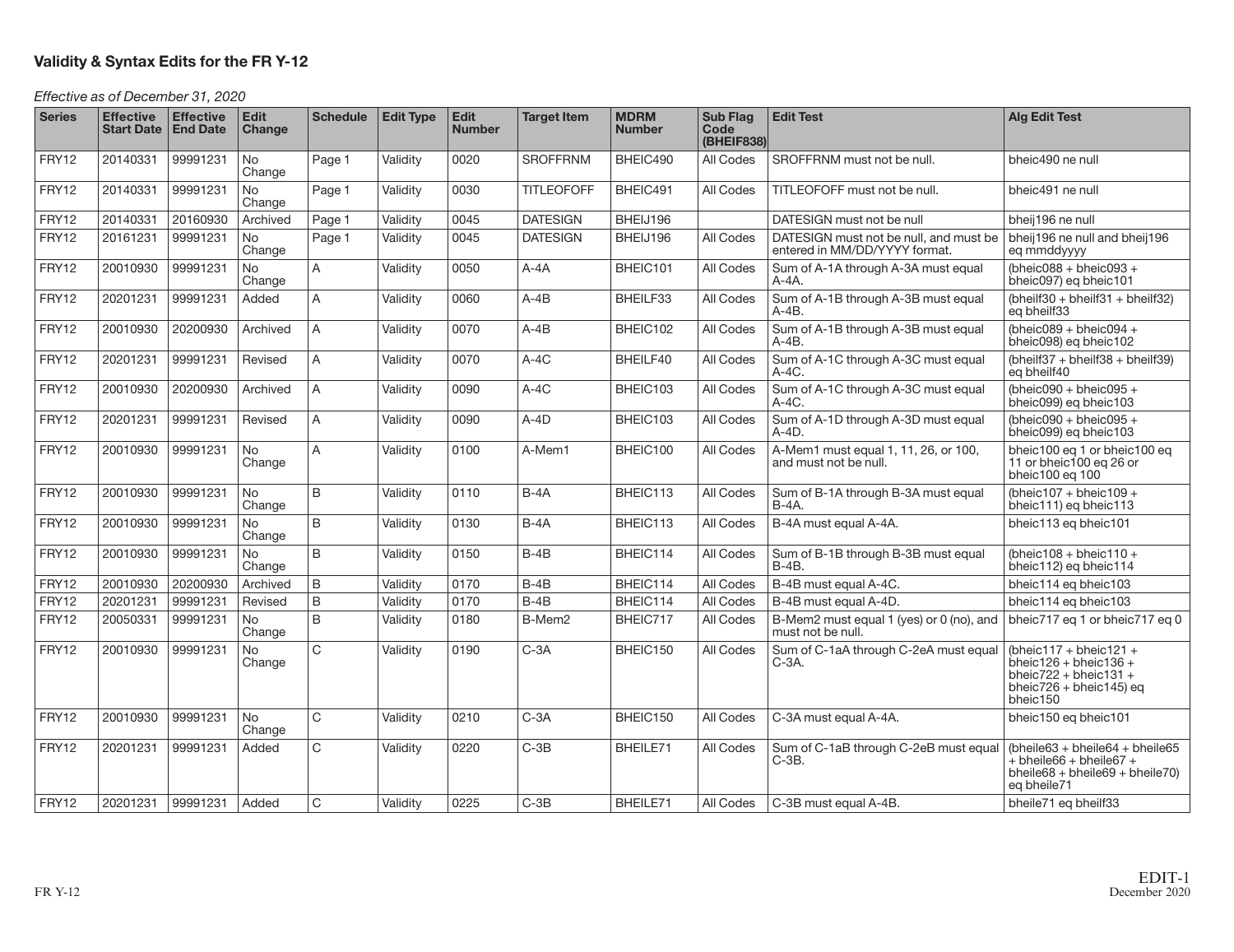| <b>Series</b> | <b>Effective</b><br><b>Start Date</b> | <b>Effective</b><br><b>End Date</b> | <b>Edit</b><br>Change | <b>Schedule</b> | <b>Edit Type</b> | <b>Edit</b><br><b>Number</b> | <b>Target Item</b> | <b>MDRM</b><br><b>Number</b> | Sub Flag<br>Code<br>(BHEIF838) | <b>Edit Test</b>                                           | <b>Alg Edit Test</b>                                                                                                                            |
|---------------|---------------------------------------|-------------------------------------|-----------------------|-----------------|------------------|------------------------------|--------------------|------------------------------|--------------------------------|------------------------------------------------------------|-------------------------------------------------------------------------------------------------------------------------------------------------|
| FRY12         | 20010930                              | 20200930                            | Archived              | $\mathsf{C}$    | Validity         | 0230                         | $C-3B$             | BHEIC730                     | All Codes                      | Sum of C-1aB through C-2eB must equal<br>$C-3B.$           | (bheic718 + bheic719 +<br>bheic $720 + b$ heic $721 +$<br>bheic $723 + b$ heic $725 +$<br>bheic727 + bheic729) eq<br>bheic730                   |
| FRY12         | 20201231                              | 99991231                            | Revised               | $\mathsf{C}$    | Validity         | 0230                         | $C-3C$             | BHEILF53                     | All Codes                      | Sum of C-1aC through C-2eC must<br>equal C-3C.             | (bheilf45 + bheilf46 + bheilf47 +<br>$b$ heilf48 + bheilf49 + bheilf50 +<br>bheilf51 + bheilf52) eq bheilf53                                    |
| FRY12         | 20010930                              | 20200930                            | Archived              | C               | Validity         | 0250                         | $C-3B$             | BHEIC730                     | All Codes                      | C-3B must equal A-4B.                                      | bheic730 eq bheic102                                                                                                                            |
| FRY12         | 20201231                              | 99991231                            | Revised               | C               | Validity         | 0250                         | $C-3C$             | BHEILF53                     | All Codes                      | C-3C must equal A-4C.                                      | bheilf53 eq bheilf40                                                                                                                            |
| <b>FRY12</b>  | 20050331                              | 20200930                            | Archived              | $\mathsf{C}$    | Validity         | 0260                         | $C-3C$             | BHEIC151                     | All Codes                      | Sum of C-1aC through C-2eC must<br>equal C-3C.             | (bheic $118 + \text{bheic}122 +$<br>bheic $127 +$ bheic $137 +$<br>bheic $724 + b$ heic $132 +$<br>bheic $728 + b$ heic $146$ ) eq<br>bheic151  |
| FRY12         | 20201231                              | 99991231                            | Revised               | C.              | Validity         | 0260                         | $C-3D$             | BHEIC151                     | All Codes                      | Sum of C-1aD through C-2eD must<br>equal C-3D.             | (bheic $118 + \text{bheic122} +$<br>bheic $127 + b$ heic $137 +$<br>bheic $724 + b$ heic $132 +$<br>bheic $728 + b$ heic $146$ ) eq<br>bheic151 |
| FRY12         | 20050331                              | 20200930                            | Archived              | C               | Validity         | 0280                         | $C-3C$             | BHEIC151                     | All Codes                      | C-3C must equal A-4C.                                      | bheic151 eq bheic103                                                                                                                            |
| <b>FRY12</b>  | 20201231                              | 99991231                            | Revised               | C               | Validity         | 0280                         | $C-3D$             | BHEIC151                     | All Codes                      | C-3D must equal A-4D.                                      | bheic151 eg bheic103                                                                                                                            |
| FRY12         | 20100331                              | 99991231                            | <b>No</b><br>Change   | D               | Validitv         | 0300                         | $D-5A$             | BHEIC745                     | All Codes                      | Sum of D-1A and D-4A minus D-2A must<br>equal D-5A.        | $(Ibheic731 + bheic741) -$<br>bheic735) eq bheic745                                                                                             |
| FRY12         | 20100331                              | 99991231                            | No<br>Change          | D               | Validity         | 0310                         | $D-5B$             | BHEIC746                     | All Codes                      | Sum of D-1B, D-3B, and D-4B minus<br>D-2B must equal D-5B. | ((bheic732 + bheic739 +<br>bheic742) - bheic736) eq<br>bheic746                                                                                 |
| FRY12         | 20100331                              | 99991231                            | No<br>Change          | D               | Validity         | 0312                         | $D-5C$             | BHEIJ441                     | All Codes                      | Sum of D-1C and D-4C minus D-2C<br>must equal D-5C.        | ((bheij434 + bheij439) -<br>bheij436) eq bheij441                                                                                               |
| <b>FRY12</b>  | 20100331                              | 99991231                            | <b>No</b><br>Change   | D               | Validity         | 0315                         | $D-5D$             | BHEIJ442                     | All Codes                      | Sum of D-1D, D-3D, and D-4D minus<br>D-2D must equal D-5D. | ((bheij $435 + b$ heij $438 +$<br>$\overline{b}$ heij $\overline{4}40$ ) - bheij $\overline{4}37$ ) eq<br>bheij442                              |
| <b>FRY12</b>  | 20100331                              | 99991231                            | No<br>Change          | D               | Validity         | 0320                         | $D-5E$             | BHEIC747                     | All Codes                      | Sum of D-1E and D-4E minus D-2E must<br>equal D-5E.        | ((bheic733 + bheic743) -<br>bheic737) eg bheic747                                                                                               |
| FRY12         | 20100331                              | 99991231                            | No<br>Change          | D.              | Validity         | 0330                         | $D-5F$             | BHEIC748                     | All Codes                      | Sum of D-1F, D-3F, and D-4F minus D-2F<br>must equal D-5F. | ((bheic734 + bheic740 +<br>bheic744) - bheic738) eq<br>bheic748                                                                                 |
| FRY12         | 20190331                              | 20200930                            | Archived              | A               | Validity         | 0335                         | $A-1A$             | BHEIC088                     | All Codes                      | A-1A must not be null and must not be<br>negative.         | bheic088 ne null and bheic088<br>ge 0                                                                                                           |
| FRY12         | 20201231                              | 99991231                            | Revised               | A               | Validity         | 0335                         | $A-1A$             | BHEIC088                     | All Codes                      | A-1A must not be null and must not be<br>negative.         | bheic088 ne null and bheic088<br>ge 0                                                                                                           |
| FRY12         | 20190331                              | 20200930                            | Archived              | $\overline{A}$  | Validity         | 0335                         | $A-1C$             | BHEIC090                     | All Codes                      | A-1C must not be null and must not be<br>negative.         | bheic090 ne null and bheic090<br>ge 0                                                                                                           |
| FRY12         | 20201231                              | 99991231                            | Revised               | A               | Validity         | 0335                         | $A-1D$             | BHEIC090                     | All Codes                      | A-1D must not be null and must not be<br>negative.         | bheic090 ne null and bheic090<br>ge 0                                                                                                           |
| <b>FRY12</b>  | 20190331                              | 20200930                            | Archived              | A               | Validitv         | 0335                         | $A-1D$             | BHEIC091                     | All Codes                      | A-1D must not be null and must not be<br>negative.         | bheic091 ne null and bheic091<br>ge 0                                                                                                           |
| <b>FRY12</b>  | 20201231                              | 99991231                            | Revised               | A               | Validity         | 0335                         | $A-1E$             | BHEIC091                     | All Codes                      | A-1E must not be null and must not be<br>negative.         | bheic091 ne null and bheic091<br>ge 0                                                                                                           |
| FRY12         | 20190331                              | 20200930                            | Archived              | $\overline{A}$  | Validity         | 0340                         | $A-1B$             | BHEIC089                     | All Codes                      | A-1B must not be null.                                     | bheic089 ne null                                                                                                                                |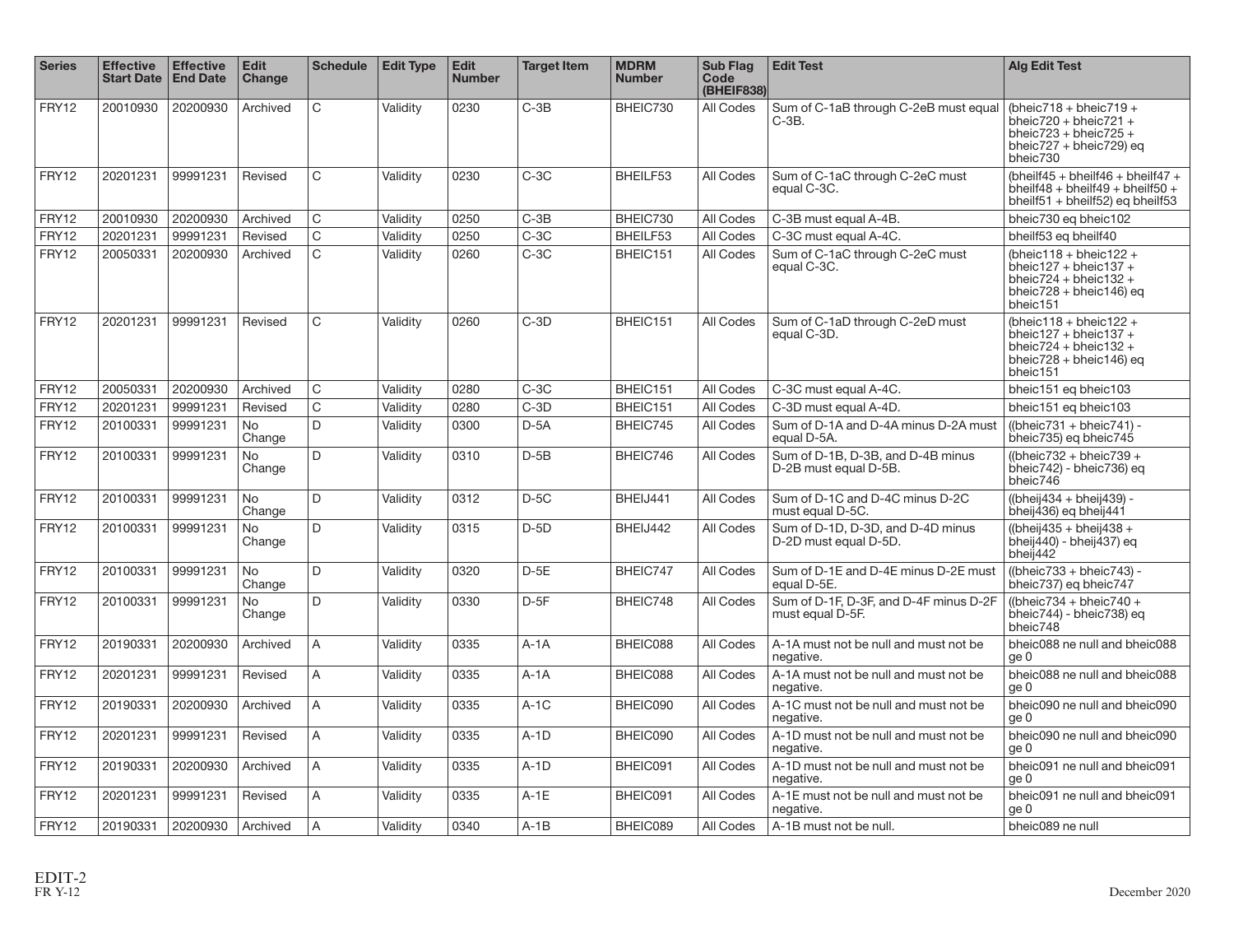| <b>Series</b> | <b>Effective</b><br><b>Start Date</b> | <b>Effective</b><br><b>End Date</b> | <b>Edit</b><br>Change | <b>Schedule</b> | <b>Edit Type</b> | <b>Edit</b><br><b>Number</b> | <b>Target Item</b> | <b>MDRM</b><br><b>Number</b> | <b>Sub Flag</b><br>Code<br>(BHEIF838) | <b>Edit Test</b>                                                                                  | <b>Alg Edit Test</b>                                                               |
|---------------|---------------------------------------|-------------------------------------|-----------------------|-----------------|------------------|------------------------------|--------------------|------------------------------|---------------------------------------|---------------------------------------------------------------------------------------------------|------------------------------------------------------------------------------------|
| FRY12         | 20201231                              | 99991231                            | Revised               | A               | Validity         | 0340                         | $A-1C$             | BHEILF37                     | All Codes                             | A-1C must not be null.                                                                            | bheiLF37 ne null                                                                   |
| FRY12         | 20190331                              | 20200930                            | Archived              | A               | Validity         | 0345                         | $A-2A$             | BHEIC093                     | All Codes                             | A-2A must not be null and must not be<br>negative.                                                | bheic093 ne null and bheic093<br>ge 0                                              |
| FRY12         | 20201231                              | 99991231                            | Revised               | A               | Validity         | 0345                         | $A - 2A$           | BHEIC093                     | All Codes                             | A-2A must not be null and must not be<br>negative.                                                | bheic093 ne null and bheic093<br>ge 0                                              |
| FRY12         | 20190331                              | 20200930                            | Archived              | A               | Validity         | 0345                         | $A-2C$             | BHEIC095                     | All Codes                             | A-2C must not be null and must not be<br>negative.                                                | bheic095 ne null and bheic095<br>ge 0                                              |
| FRY12         | 20201231                              | 99991231                            | Revised               | $\overline{A}$  | Validitv         | 0345                         | $A-2D$             | BHEIC095                     | All Codes                             | A-2D must not be null and must not be<br>negative.                                                | bheic095 ne null and bheic095<br>ge 0                                              |
| FRY12         | 20190331                              | 20200930                            | Archived              | $\overline{A}$  | Validitv         | 0350                         | $A-2B$             | BHEIC094                     | All Codes                             | A-2B must not be null.                                                                            | bheic094 ne null                                                                   |
| FRY12         | 20201231                              | 99991231                            | Revised               | A               | Validitv         | 0350                         | $A-2C$             | BHEILF38                     | <b>All Codes</b>                      | A-2C must not be null.                                                                            | bheiLF38 ne null                                                                   |
| FRY12         | 20190331                              | 20200930                            | Archived              | A               | Validity         | 0355                         | $A - 3A$           | BHEIC097                     | All Codes                             | A-3A must not be null and must not be<br>negative.                                                | bheic097 ne null and bheic097<br>ge 0                                              |
| FRY12         | 20201231                              | 99991231                            | Revised               | A               | Validity         | 0355                         | $A - 3A$           | BHEIC097                     | All Codes                             | A-3A must not be null and must not be<br>negative.                                                | bheic097 ne null and bheic097<br>ge 0                                              |
| FRY12         | 20190331                              | 20200930                            | Archived              | A               | Validity         | 0355                         | $A-3C$             | BHEIC099                     | All Codes                             | A-3C must not be null and must not be<br>negative.                                                | bheic099 ne null and bheic099<br>ge 0                                              |
| FRY12         | 20201231                              | 99991231                            | Revised               | $\overline{A}$  | Validitv         | 0355                         | $A-3D$             | BHEIC099                     | <b>All Codes</b>                      | A-3D must not be null and must not be<br>negative.                                                | bheic099 ne null and bheic099<br>ge 0                                              |
| FRY12         | 20190331                              | 20200930                            | Archived              | $\overline{A}$  | Validity         | 0360                         | $A - 3B$           | BHEIC098                     | All Codes                             | A-3B must not be null.                                                                            | bheic098 ne null                                                                   |
| FRY12         | 20201231                              | 99991231                            | Revised               | A               | Validity         | 0360                         | $A-3C$             | BHEILF39                     | <b>All Codes</b>                      | A-3C must not be null.                                                                            | bheiLF39 ne null                                                                   |
| FRY12         | 20190331                              | 20200930                            | Archived              | $\overline{A}$  | Validity         | 0365                         | $A - 4A$           | BHEIC101                     | All Codes                             | A-4A must not be null and must not be<br>negative.                                                | bheic101 ne null and bheic101<br>ge 0                                              |
| FRY12         | 20201231                              | 99991231                            | Revised               | A               | Validity         | 0365                         | $A - 4A$           | BHEIC101                     | All Codes                             | A-4A must not be null and must not be<br>negative.                                                | bheic101 ne null and bheic101<br>ge 0                                              |
| FRY12         | 20190331                              | 20200930                            | Archived              | $\overline{A}$  | Validity         | 0365                         | $A-4C$             | BHEIC103                     | All Codes                             | A-4C must not be null and must not be<br>negative.                                                | bheic103 ne null and bheic103<br>ge 0                                              |
| FRY12         | 20201231                              | 99991231                            | Revised               | A               | Validity         | 0365                         | $A - 4D$           | BHEIC103                     | All Codes                             | A-4D must not be null and must not be<br>negative.                                                | bheic103 ne null and bheic103<br>ge 0                                              |
| FRY12         | 20190331                              | 20200930                            | Archived              | A               | Validity         | 0370                         | $A - 4B$           | BHEIC102                     | All Codes                             | A-4B must not be null.                                                                            | bheic102 ne null                                                                   |
| FRY12         | 20201231                              | 99991231                            | Revised               | A               | Validity         | 0370                         | $A-4C$             | BHEILF40                     | All Codes                             | A-4C must not be null.                                                                            | bheilf40 ne null                                                                   |
| FRY12         | 20190331                              | 99991231                            | <b>No</b><br>Change   | A               | Validity         | 0385                         | A-Mem3             | BHEIB498                     | 1,2                                   | For holding companies filing the<br>FR Y-9C, A-Mem3 must not be null.                             | For holding companies filing the<br>FR Y-9C, bheib498 ne null                      |
| FRY12         | 20190331                              | 99991231                            | No<br>Change          | A               | Validity         | 0390                         | A-Mem4             | BHEIC716                     | All Codes                             | A-Mem4 must not be null and must not<br>be negative.                                              | For holding companies filing the<br>FR Y-9C, bheic716 ne null and<br>bheic716 ge 0 |
| FRY12         | 20190331                              | 20200930                            | Archived              | A               | Validity         | 0395                         | A-Mem5             | BHEIJ443                     | 1,2                                   | For holding companies filing the<br>FR Y-9C, A-Mem5 must not be null and<br>must not be negative. | bheij443 ne null and bheij443<br>ge 0                                              |
| FRY12         | 20201231                              | 99991231                            | Revised               | $\overline{A}$  | Validity         | 0395                         | A-Mem5             | BHEIJ443                     | 1,2                                   | For holding companies filing the<br>FR Y-9C, A-Mem5 must not be null.                             | bheij443 ne null                                                                   |
| FRY12         | 20190331                              | 99991231                            | No<br>Change          | B               | Validity         | 0400                         | $B-1A$             | BHEIC107                     | All Codes                             | B-1A must not be null and must not be<br>negative.                                                | bheic107 ne null and bheic107<br>ge 0                                              |
| FRY12         | 20190331                              | 99991231                            | No<br>Change          | B               | Validity         | 0400                         | $B-1B$             | BHEIC108                     | All Codes                             | B-1B must not be null and must not be<br>negative.                                                | bheic108 ne null and bheic108<br>ge 0                                              |
| FRY12         | 20190331                              | 99991231                            | <b>No</b><br>Change   | B               | Validity         | 0405                         | $B-2A$             | BHEIC109                     | All Codes                             | B-2A must not be null and must not be<br>negative.                                                | bheic109 ne null and bheic109<br>ge 0                                              |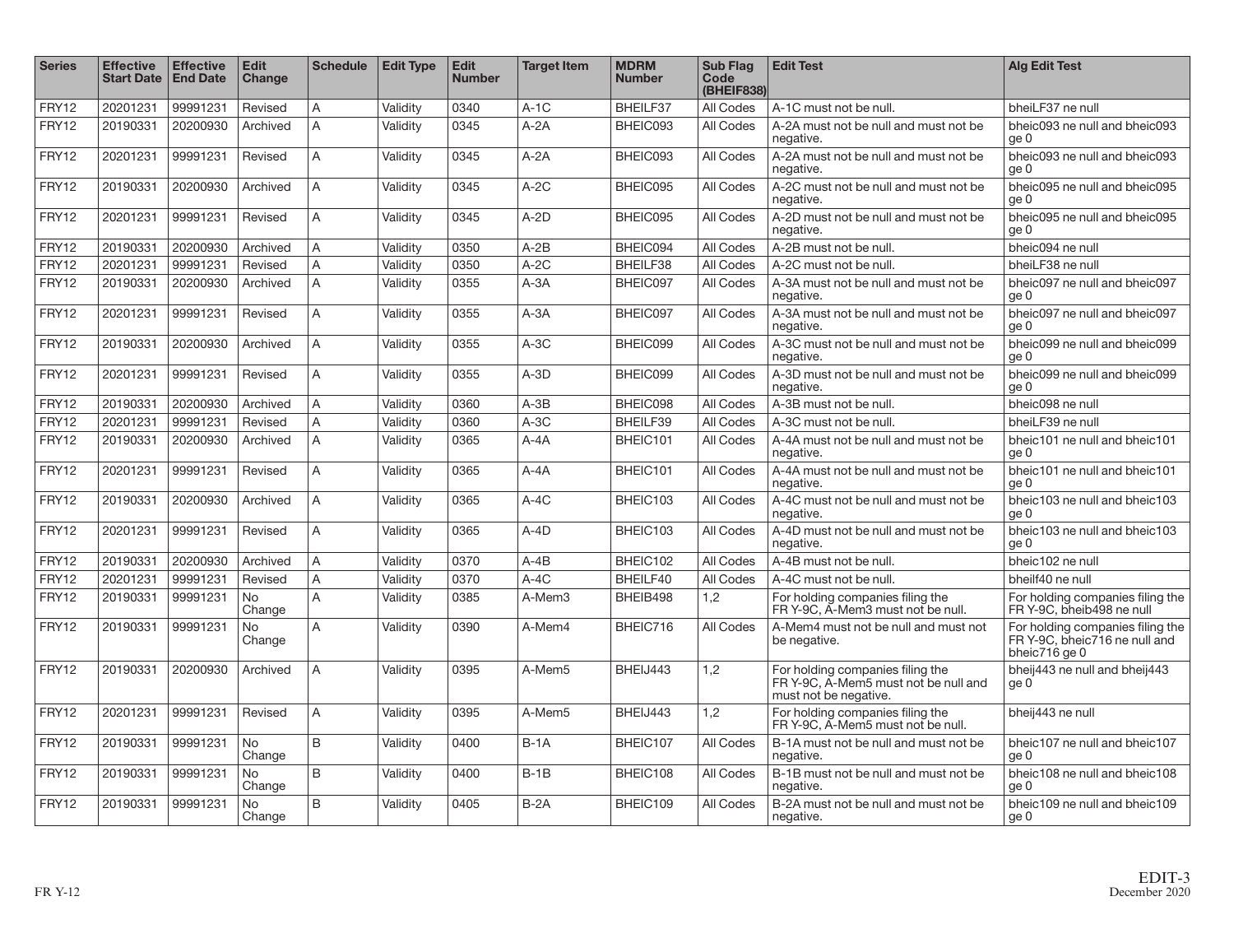| <b>Series</b> | <b>Effective</b><br><b>Start Date</b> | <b>Effective</b><br><b>End Date</b> | <b>Edit</b><br><b>Change</b> | <b>Schedule</b> | <b>Edit Type</b> | <b>Edit</b><br><b>Number</b> | <b>Target Item</b> | <b>MDRM</b><br><b>Number</b> | <b>Sub Flag</b><br>Code<br>(BHEIF838) | <b>Edit Test</b>                                     | <b>Alg Edit Test</b>                  |
|---------------|---------------------------------------|-------------------------------------|------------------------------|-----------------|------------------|------------------------------|--------------------|------------------------------|---------------------------------------|------------------------------------------------------|---------------------------------------|
| FRY12         | 20190331                              | 99991231                            | <b>No</b><br>Change          | B               | Validity         | 0405                         | $B-2B$             | BHEIC110                     | All Codes                             | B-2B must not be null and must not be<br>negative.   | bheic110 ne null and bheic110<br>ge 0 |
| FRY12         | 20190331                              | 99991231                            | <b>No</b><br>Change          | B               | Validity         | 0410                         | $B-3A$             | BHEIC111                     | All Codes                             | B-3A must not be null and must not be<br>negative.   | bheic111 ne null and bheic111<br>ge 0 |
| FRY12         | 20190331                              | 99991231                            | <b>No</b><br>Change          | B               | Validity         | 0410                         | $B-3B$             | BHEIC112                     | All Codes                             | B-3B must not be null and must not be<br>negative.   | bheic112 ne null and bheic112<br>ge 0 |
| FRY12         | 20190331                              | 99991231                            | <b>No</b><br>Change          | B               | Validity         | 0415                         | $B - 4A$           | BHEIC113                     | All Codes                             | B-4A must not be null and must not be<br>negative.   | bheic113 ne null and bheic113<br>ae 0 |
| FRY12         | 20190331                              | 99991231                            | <b>No</b><br>Change          | B               | Validity         | 0415                         | $B-4B$             | BHEIC114                     | All Codes                             | B-4B must not be null and must not be<br>negative.   | bheic114 ne null and bheic114<br>ge 0 |
| FRY12         | 20190331                              | 99991231                            | <b>No</b><br>Change          | B               | Validity         | 0420                         | B-Mem1             | BHEIC115                     | All Codes                             | B-Mem1 must not be null and must not<br>be negative. | bheic115 ne null and bheic115<br>ae 0 |
| FRY12         | 20190331                              | 99991231                            | <b>No</b><br>Change          | $\mathsf B$     | Validity         | 0425                         | B-Mem2             | BHEIC717                     | All Codes                             | B-Mem2 must not be null.                             | bheic717 ne null                      |
| FRY12         | 20190331                              | 20200930                            | Archived                     | $\mathsf C$     | Validity         | 0430                         | C-1aA              | BHEIC117                     | All Codes                             | C-1aA must not be null and must not be<br>negative.  | bheic117 ne null and bheic117<br>ge 0 |
| FRY12         | 20201231                              | 99991231                            | Revised                      | $\mathsf C$     | Validity         | 0430                         | C-1aA              | BHEIC117                     | All Codes                             | C-1aA must not be null and must not be<br>negative.  | bheic117 ne null and bheic117<br>ae 0 |
| FRY12         | 20190331                              | 20200930                            | Archived                     | $\mathsf{C}$    | Validity         | 0430                         | $C-1aC$            | BHEIC118                     | All Codes                             | C-1aC must not be null and must not be<br>negative.  | bheic118 ne null and bheic118<br>ge 0 |
| FRY12         | 20201231                              | 99991231                            | Revised                      | $\mathsf{C}$    | Validity         | 0430                         | $C-1aD$            | BHEIC118                     | All Codes                             | C-1aD must not be null and must not be<br>negative.  | bheic118 ne null and bheic118<br>ge 0 |
| FRY12         | 20190331                              | 20200930                            | Archived                     | $\mathsf{C}$    | Validity         | 0435                         | $C-1aB$            | BHEIC718                     | All Codes                             | C-1aB must not be null.                              | bheic718 ne null                      |
| FRY12         | 20201231                              | 99991231                            | Revised                      | C               | Validity         | 0435                         | $C-1aC$            | BHEILF45                     | All Codes                             | C-1aC must not be null.                              | bheiLF45 ne null                      |
| FRY12         | 20190331                              | 20200930                            | Archived                     | $\mathsf{C}$    | Validity         | 0440                         | $C-1bA$            | BHEIC121                     | All Codes                             | C-1bA must not be null and must not be<br>negative.  | bheic121 ne null and bheic121<br>ge 0 |
| FRY12         | 20201231                              | 99991231                            | Revised                      | $\mathsf{C}$    | Validity         | 0440                         | $C-1bA$            | BHEIC121                     | All Codes                             | C-1bA must not be null and must not be<br>negative.  | bheic121 ne null and bheic121<br>ge 0 |
| FRY12         | 20190331                              | 20200930                            | Archived                     | $\mathsf{C}$    | Validity         | 0440                         | $C-1bC$            | BHEIC122                     | All Codes                             | C-1bC must not be null and must not be<br>negative.  | bheic122 ne null and bheic122<br>ae 0 |
| FRY12         | 20201231                              | 99991231                            | Revised                      | $\mathsf{C}$    | Validity         | 0440                         | $C-1bD$            | BHEIC122                     | All Codes                             | C-1bD must not be null and must not be<br>negative.  | bheic122 ne null and bheic122<br>ae 0 |
| FRY12         | 20190331                              | 20200930                            | Archived                     | $\mathsf C$     | Validity         | 0445                         | $C-1bB$            | BHEIC719                     | All Codes                             | C-1bB must not be null.                              | bheiLF46 ne null                      |
| FRY12         | 20201231                              | 99991231                            | Revised                      | C               | Validity         | 0445                         | $C-1bC$            | BHEILF46                     | All Codes                             | C-1bC must not be null.                              | bheiLF46 ne null                      |
| FRY12         | 20190331                              | 20200930                            | Archived                     | $\mathsf{C}$    | Validity         | 0450                         | $C-1cA$            | BHEIC126                     | All Codes                             | C-1cA must not be null and must not be<br>negative.  | bheic126 ne null and bheic126<br>ge 0 |
| FRY12         | 20201231                              | 99991231                            | Revised                      | $\mathsf C$     | Validity         | 0450                         | $C-1cA$            | BHEIC126                     | All Codes                             | C-1cA must not be null and must not be<br>negative.  | bheic126 ne null and bheic126<br>ge 0 |
| FRY12         | 20190331                              | 20200930                            | Archived                     | $\mathsf{C}$    | Validity         | 0450                         | $C-1cC$            | BHEIC127                     | All Codes                             | C-1cC must not be null and must not be<br>negative.  | bheic127 ne null and bheic127<br>ge 0 |
| FRY12         | 20201231                              | 99991231                            | Revised                      | $\mathsf C$     | Validity         | 0450                         | $C-1cD$            | BHEIC127                     | All Codes                             | C-1cD must not be null and must not be<br>negative.  | bheic127 ne null and bheic127<br>ge 0 |
| FRY12         | 20190331                              | 20200930                            | Archived                     | $\mathsf{C}$    | Validity         | 0455                         | $C-1CB$            | BHEIC720                     | All Codes                             | C-1cB must not be null.                              | bheic720 ne null                      |
| FRY12         | 20201231                              | 99991231                            | Revised                      | C               | Validity         | 0455                         | $C-1cC$            | BHEILF47                     | All Codes                             | C-1cC must not be null.                              | bheiLF47 ne null                      |
| FRY12         | 20190331                              | 20200930                            | Archived                     | $\mathsf{C}$    | Validity         | 0460                         | C-2aA              | BHEIC136                     | All Codes                             | C-2aA must not be null and must not be<br>negative.  | bheic136 ne null and bheic136<br>ge 0 |
| FRY12         | 20201231                              | 99991231                            | Revised                      | $\mathsf{C}$    | Validity         | 0460                         | $C-2aA$            | BHEIC136                     | All Codes                             | C-2aA must not be null and must not be<br>negative.  | bheic136 ne null and bheic136<br>ge 0 |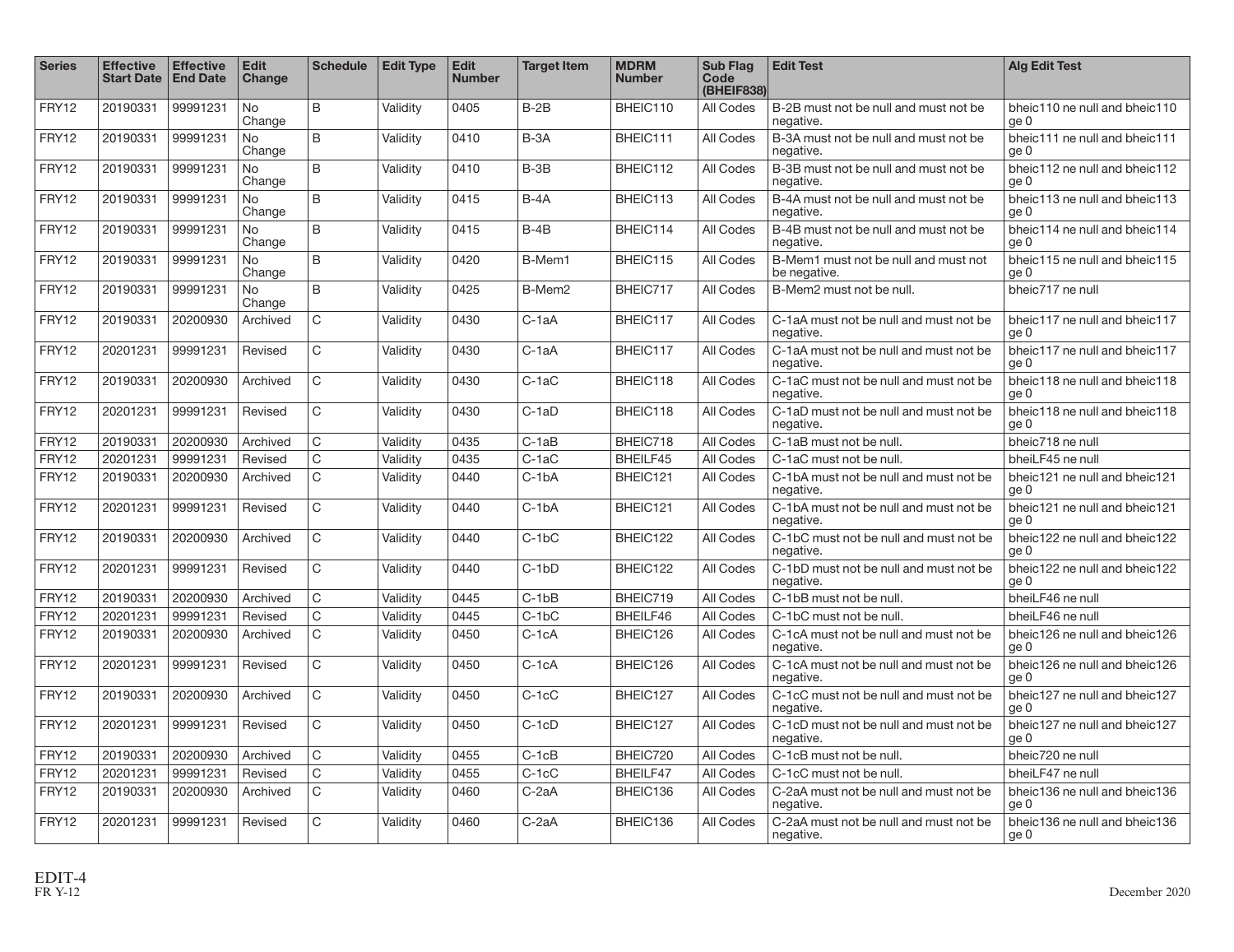| <b>Series</b> | <b>Effective</b><br><b>Start Date</b> | <b>Effective</b><br><b>End Date</b> | <b>Edit</b><br>Change | <b>Schedule</b> | <b>Edit Type</b> | <b>Edit</b><br><b>Number</b> | <b>Target Item</b> | <b>MDRM</b><br><b>Number</b> | <b>Sub Flag</b><br>Code<br>(BHEIF838) | <b>Edit Test</b>                                    | <b>Alg Edit Test</b>                  |
|---------------|---------------------------------------|-------------------------------------|-----------------------|-----------------|------------------|------------------------------|--------------------|------------------------------|---------------------------------------|-----------------------------------------------------|---------------------------------------|
| FRY12         | 20190331                              | 20200930                            | Archived              | C               | Validity         | 0460                         | $C-2aC$            | BHEIC137                     | All Codes                             | C-2aC must not be null and must not be<br>negative. | bheic137 ne null and bheic137<br>ae 0 |
| FRY12         | 20201231                              | 99991231                            | Revised               | C               | Validity         | 0460                         | $C-2aD$            | BHEIC137                     | All Codes                             | C-2aD must not be null and must not be<br>negative. | bheic137 ne null and bheic137<br>ae 0 |
| FRY12         | 20190331                              | 20200930                            | Archived              | $\mathsf{C}$    | Validity         | 0465                         | $C-2aB$            | BHEIC721                     | All Codes                             | C-2aB must not be null.                             | bheic721 ne null                      |
| FRY12         | 20201231                              | 99991231                            | Revised               | $\overline{C}$  | Validity         | 0465                         | $C-2aC$            | BHEILF48                     | All Codes                             | C-2aC must not be null.                             | bheiLF48 ne null                      |
| FRY12         | 20190331                              | 20200930                            | Archived              | $\mathsf{C}$    | Validity         | 0470                         | C-2bA              | BHEIC722                     | All Codes                             | C-2bA must not be null and must not be<br>negative. | bheic722 ne null and bheic722<br>ge 0 |
| FRY12         | 20201231                              | 99991231                            | Revised               | $\mathsf{C}$    | Validity         | 0470                         | C-2bA              | BHEIC722                     | All Codes                             | C-2bA must not be null and must not be<br>negative. | bheic722 ne null and bheic722<br>ge 0 |
| FRY12         | 20190331                              | 20200930                            | Archived              | $\mathsf{C}$    | Validity         | 0470                         | $C-2bC$            | BHEIC724                     | All Codes                             | C-2bC must not be null and must not be<br>negative. | bheic724 ne null and bheic724<br>ge 0 |
| FRY12         | 20201231                              | 99991231                            | Revised               | $\mathsf{C}$    | Validity         | 0470                         | C-2bD              | BHEIC724                     | All Codes                             | C-2bD must not be null and must not be<br>negative. | bheic724 ne null and bheic724<br>ge 0 |
| FRY12         | 20190331                              | 20200930                            | Archived              | $\mathsf C$     | Validity         | 0475                         | $C-2bB$            | BHEIC723                     | All Codes                             | C-2bB must not be null.                             | bheic723 ne null                      |
| FRY12         | 20201231                              | 99991231                            | Revised               | $\mathsf{C}$    | Validity         | 0475                         | $C-2bC$            | BHEILF49                     | All Codes                             | C-2bC must not be null.                             | bheiLF49 ne null                      |
| FRY12         | 20190331                              | 20200930                            | Archived              | $\mathsf{C}$    | Validity         | 0480                         | $C-2cA$            | BHEIC131                     | All Codes                             | C-2cA must not be null and must not be<br>negative. | bheic131 ne null and bheic131<br>ae 0 |
| FRY12         | 20201231                              | 99991231                            | Revised               | $\mathsf{C}$    | Validity         | 0480                         | $C-2cA$            | BHEIC131                     | All Codes                             | C-2cA must not be null and must not be<br>negative. | bheic131 ne null and bheic131<br>ge 0 |
| FRY12         | 20190331                              | 20200930                            | Archived              | $\mathsf{C}$    | Validity         | 0480                         | $C-2cC$            | BHEIC132                     | All Codes                             | C-2cC must not be null and must not be<br>negative. | bheic132 ne null and bheic132<br>ae 0 |
| FRY12         | 20201231                              | 99991231                            | Revised               | $\mathsf{C}$    | Validity         | 0480                         | $C-2cD$            | BHEIC132                     | All Codes                             | C-2cD must not be null and must not be<br>negative. | bheic132 ne null and bheic132<br>ge 0 |
| FRY12         | 20190331                              | 20200930                            | Archived              | C               | Validity         | 0485                         | $C-2cB$            | BHEIC725                     | <b>All Codes</b>                      | C-2cB must not be null.                             | bheic725 ne null                      |
| FRY12         | 20201231                              | 99991231                            | Revised               | C               | Validity         | 0485                         | $C-2cC$            | BHEILF50                     | All Codes                             | C-2cC must not be null.                             | bheiLF50 ne null                      |
| FRY12         | 20190331                              | 20200930                            | Archived              | $\mathsf{C}$    | Validity         | 0490                         | C-2dA              | BHEIC726                     | All Codes                             | C-2dA must not be null and must not be<br>negative. | bheic726 ne null and bheic726<br>ge 0 |
| FRY12         | 20201231                              | 99991231                            | Revised               | $\mathsf{C}$    | Validity         | 0490                         | C-2dA              | BHEIC726                     | All Codes                             | C-2dA must not be null and must not be<br>negative. | bheic726 ne null and bheic726<br>ge 0 |
| FRY12         | 20190331                              | 20200930                            | Archived              | $\mathsf{C}$    | Validity         | 0490                         | C-2dC              | BHEIC728                     | All Codes                             | C-2dC must not be null and must not be<br>negative. | bheic728 ne null and bheic728<br>ge 0 |
| FRY12         | 20201231                              | 99991231                            | Revised               | C               | Validity         | 0490                         | C-2dD              | BHEIC728                     | All Codes                             | C-2dD must not be null and must not be<br>negative. | bheic728 ne null and bheic728<br>ae 0 |
| FRY12         | 20190331                              | 20200930                            | Archived              | $\mathsf{C}$    | Validity         | 0495                         | $C-2dB$            | BHEIC727                     | All Codes                             | C-2dB must not be null.                             | bheic727 ne null                      |
| FRY12         | 20201231                              | 99991231                            | Revised               | $\mathsf{C}$    | Validity         | 0495                         | $C-2dC$            | BHEILF51                     | <b>All Codes</b>                      | C-2dC must not be null.                             | bheiLF51 ne null                      |
| FRY12         | 20190331                              | 20200930                            | Archived              | $\mathsf{C}$    | Validity         | 0500                         | C-2eA              | BHEIC145                     | All Codes                             | C-2eA must not be null and must not be<br>negative. | bheic145 ne null and bheic145<br>ge 0 |
| FRY12         | 20201231                              | 99991231                            | Revised               | C               | Validity         | 0500                         | C-2eA              | BHEIC145                     | All Codes                             | C-2eA must not be null and must not be<br>negative. | bheic145 ne null and bheic145<br>ge 0 |
| FRY12         | 20190331                              | 20200930                            | Archived              | $\mathsf{C}$    | Validity         | 0500                         | $C-2eC$            | BHEIC146                     | All Codes                             | C-2eC must not be null and must not be<br>negative. | bheic146 ne null and bheic146<br>ge 0 |
| FRY12         | 20201231                              | 99991231                            | Revised               | C               | Validity         | 0500                         | $C-2eD$            | BHEIC146                     | All Codes                             | C-2eD must not be null and must not be<br>negative. | bheic146 ne null and bheic146<br>ge 0 |
| FRY12         | 20190331                              | 20200930                            | Archived              | C               | Validity         | 0505                         | $C-2eB$            | BHEIC729                     | All Codes                             | C-2eB must not be null.                             | bheic729 ne null                      |
| FRY12         | 20201231                              | 99991231                            | Revised               | $\mathsf{C}$    | Validity         | 0505                         | $C-2eC$            | BHEILF52                     | All Codes                             | C-2eC must not be null.                             | bheiLF52 ne null                      |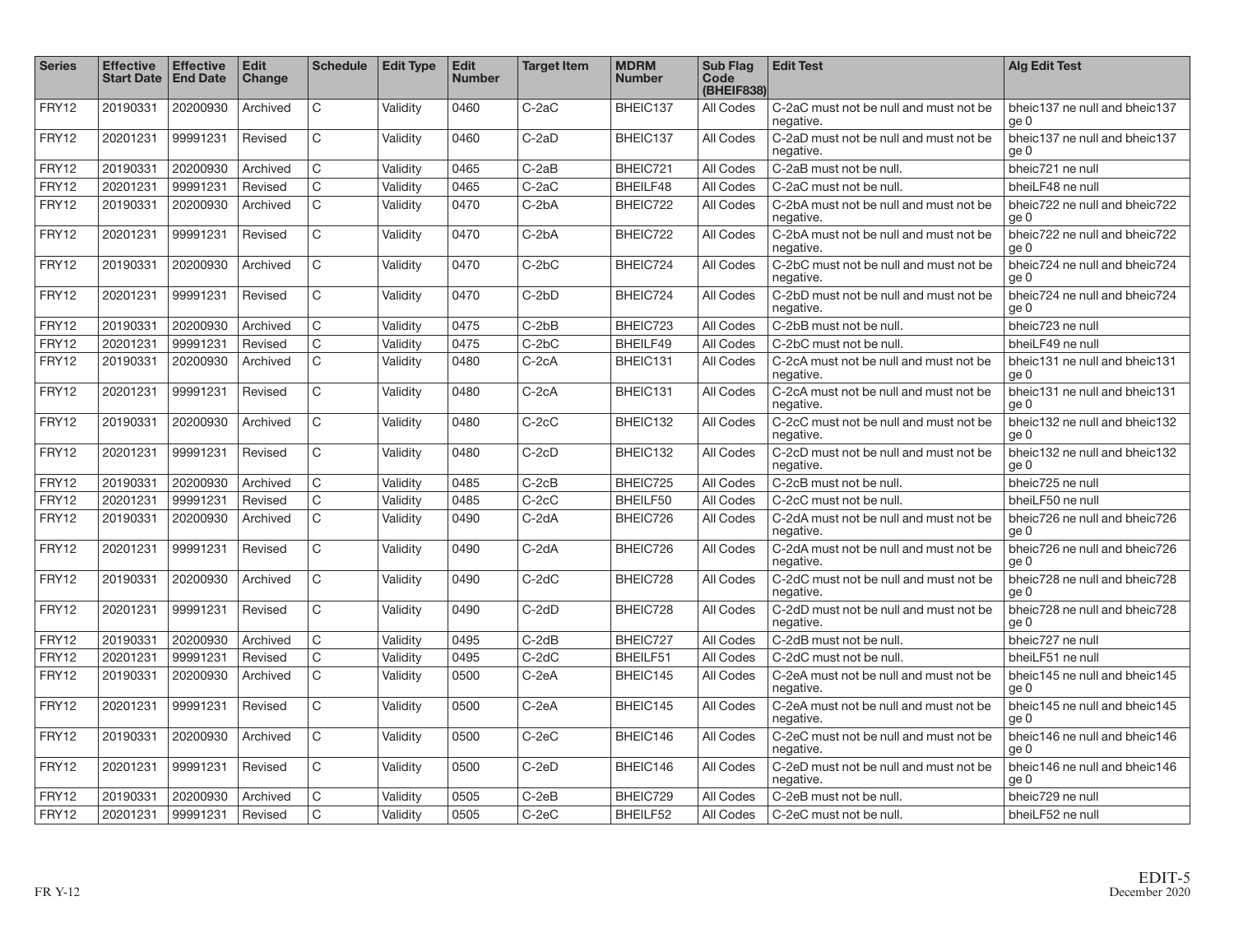| <b>Series</b> | <b>Effective</b><br><b>Start Date</b> | <b>Effective</b><br><b>End Date</b> | <b>Edit</b><br>Change | <b>Schedule</b> | <b>Edit Type</b> | <b>Edit</b><br><b>Number</b> | <b>Target Item</b> | <b>MDRM</b><br><b>Number</b> | <b>Sub Flag</b><br>Code<br>(BHEIF838) | <b>Edit Test</b>                                      | <b>Alg Edit Test</b>                  |
|---------------|---------------------------------------|-------------------------------------|-----------------------|-----------------|------------------|------------------------------|--------------------|------------------------------|---------------------------------------|-------------------------------------------------------|---------------------------------------|
| FRY12         | 20190331                              | 20200930                            | Archived              | $\mathbf C$     | Validity         | 0510                         | $C-3A$             | BHEIC150                     | All Codes                             | C-3A must not be null and must not be<br>negative.    | bheic150 ne null and bheic150<br>ge 0 |
| FRY12         | 20201231                              | 99991231                            | Revised               | $\mathsf{C}$    | Validity         | 0510                         | $C-3A$             | BHEIC150                     | All Codes                             | C-3A must not be null and must not be<br>negative.    | bheic150 ne null and bheic150<br>ae 0 |
| FRY12         | 20190331                              | 20200930                            | Archived              | $\mathsf C$     | Validity         | 0510                         | $C-3C$             | BHEIC151                     | All Codes                             | C-3C must not be null and must not be<br>negative.    | bheic151 ne null and bheic151<br>ge 0 |
| FRY12         | 20201231                              | 99991231                            | Revised               | $\mathsf{C}$    | Validity         | 0510                         | $C-3D$             | BHEIC151                     | All Codes                             | C-3D must not be null and must not be<br>negative.    | bheic151 ne null and bheic151<br>ge 0 |
| FRY12         | 20190331                              | 20200930                            | Archived              | $\mathsf C$     | Validity         | 0515                         | $C-3B$             | BHEIC730                     | All Codes                             | C-3B must not be null.                                | bheic730 ne null                      |
| FRY12         | 20201231                              | 99991231                            | Revised               | C               | Validity         | 0515                         | $C-3C$             | BHEILF53                     | All Codes                             | C-3C must not be null.                                | bheiLF53 ne null                      |
| FRY12         | 20190331                              | 20200930                            | Archived              | $\mathsf{C}$    | Validity         | 0520                         | C-Mem1A            | BHEIC155                     | All Codes                             | C-Mem1A must not be null and must not<br>be negative. | bheic155 ne null and bheic155<br>ge 0 |
| FRY12         | 20201231                              | 99991231                            | Revised               | $\mathsf C$     | Validity         | 0520                         | C-Mem1A            | BHEIC155                     | All Codes                             | C-Mem1A must not be null and must not<br>be negative. | bheic155 ne null and bheic155<br>ge 0 |
| FRY12         | 20190331                              | 20200930                            | Archived              | $\mathsf{C}$    | Validitv         | 0520                         | C-Mem1C            | BHEIC156                     | All Codes                             | C-Mem1C must not be null and must not<br>be negative. | bheic156 ne null and bheic156<br>ge 0 |
| FRY12         | 20201231                              | 99991231                            | Revised               | $\mathsf{C}$    | Validity         | 0520                         | C-Mem1D            | BHEIC156                     | All Codes                             | C-Mem1D must not be null and must not<br>be negative. | bheic156 ne null and bheic156<br>ge 0 |
| FRY12         | 20190331                              | 20200930                            | Archived              | $\mathsf{C}$    | Validity         | 0525                         | C-Mem1B            | BHEIC749                     | All Codes                             | C-Mem1B must not be null.                             | bheic749 ne null                      |
| FRY12         | 20201231                              | 99991231                            | Revised               | $\overline{C}$  | Validity         | 0525                         | C-Mem1C            | BHEILF54                     | All Codes                             | C-Mem1C must not be null.                             | bheiLF54 ne null                      |
| FRY12         | 20190331                              | 20200930                            | Archived              | $\mathsf{C}$    | Validity         | 0530                         | C-Mem2A            | BHEIC157                     | All Codes                             | C-Mem2A must not be null and must not<br>be negative. | bheic157 ne null and bheic157<br>ge 0 |
| FRY12         | 20201231                              | 99991231                            | Revised               | $\mathsf{C}$    | Validity         | 0530                         | C-Mem2A            | BHEIC157                     | All Codes                             | C-Mem2A must not be null and must not<br>be negative. | bheic157 ne null and bheic157<br>ge 0 |
| FRY12         | 20190331                              | 20200930                            | Archived              | $\mathsf{C}$    | Validity         | 0530                         | C-Mem2C            | BHEIC158                     | All Codes                             | C-Mem2C must not be null and must not<br>be negative. | bheic158 ne null and bheic158<br>ge 0 |
| FRY12         | 20201231                              | 99991231                            | Revised               | $\mathsf{C}$    | Validity         | 0530                         | C-Mem2D            | BHEIC158                     | All Codes                             | C-Mem2D must not be null and must not<br>be negative. | bheic158 ne null and bheic158<br>ge 0 |
| FRY12         | 20190331                              | 20200930                            | Archived              | $\mathsf{C}$    | Validity         | 0535                         | C-Mem2B            | BHEIC750                     | All Codes                             | C-Mem2B must not be null.                             | bheic750 ne null                      |
| FRY12         | 20201231                              | 99991231                            | Revised               | $\mathsf{C}$    | Validity         | 0535                         | C-Mem2C            | BHEILF55                     | All Codes                             | C-Mem2C must not be null.                             | bheiLF55 ne null                      |
| FRY12         | 20190331                              | 99991231                            | <b>No</b><br>Change   | D               | Validity         | 0540                         | $D-1A$             | BHEIC731                     | All Codes                             | D-1A must not be null and must not be<br>negative.    | bheic731 ne null and bheic731<br>ge 0 |
| FRY12         | 20190331                              | 99991231                            | <b>No</b><br>Change   | D               | Validity         | 0540                         | $D-1B$             | BHEIC732                     | All Codes                             | D-1B must not be null and must not be<br>negative.    | bheic732 ne null and bheic732<br>ge 0 |
| FRY12         | 20190331                              | 99991231                            | <b>No</b><br>Change   | D               | Validity         | 0540                         | $D-1C$             | BHEIJ434                     | All Codes                             | D-1C must not be null and must not be<br>negative.    | bheij434 ne null and bheij434<br>ge 0 |
| FRY12         | 20190331                              | 99991231                            | <b>No</b><br>Change   | D               | Validity         | 0540                         | $D-1D$             | BHEIJ435                     | All Codes                             | D-1D must not be null and must not be<br>negative.    | bheiJ435 ne null and bheij435<br>ge 0 |
| FRY12         | 20190331                              | 99991231                            | <b>No</b><br>Change   | D               | Validity         | 0540                         | $D-1E$             | BHEIC733                     | All Codes                             | D-1E must not be null and must not be<br>negative.    | bheic733 ne null and bheic733<br>ge 0 |
| FRY12         | 20190331                              | 99991231                            | <b>No</b><br>Change   | D               | Validity         | 0540                         | $D-1F$             | BHEIC734                     | All Codes                             | D-1F must not be null and must not be<br>negative.    | bheic734 ne null and bheic734<br>ge 0 |
| FRY12         | 20190331                              | 99991231                            | <b>No</b><br>Change   | D               | Validity         | 0545                         | $D-2A$             | BHEIC735                     | All Codes                             | D-2A must not be null and must not be<br>negative.    | bheic735 ne null and bheic735<br>ge 0 |
| FRY12         | 20190331                              | 99991231                            | <b>No</b><br>Change   | D               | Validity         | 0545                         | $D-2B$             | BHEIC736                     | All Codes                             | D-2B must not be null and must not be<br>negative.    | bheic736 ne null and bheic736<br>ge 0 |
| FRY12         | 20190331                              | 99991231                            | <b>No</b><br>Change   | D               | Validity         | 0545                         | $D-2C$             | BHEIJ436                     | All Codes                             | D-2C must not be null and must not be<br>negative.    | bheij436 ne null and bheij436<br>ge 0 |